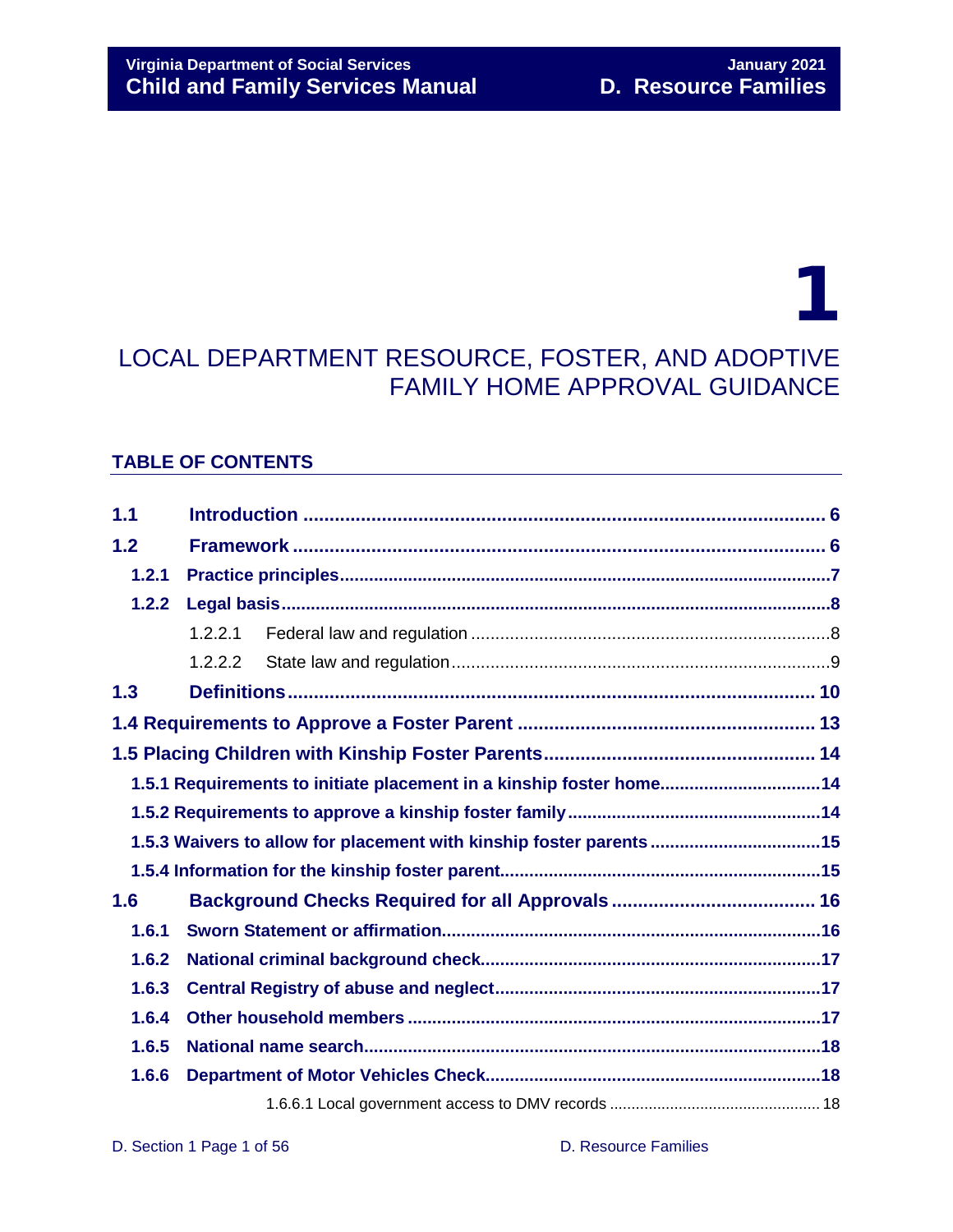# Virginia Department of Social Services<br>Child and Family Services Manual

| 1.7   |         |                                                                           |  |  |
|-------|---------|---------------------------------------------------------------------------|--|--|
| 1.7.1 |         |                                                                           |  |  |
|       | 1.7.1.1 |                                                                           |  |  |
|       | 1.7.1.2 |                                                                           |  |  |
|       | 1.7.1.3 | Capacity 19                                                               |  |  |
|       | 1.7.1.4 |                                                                           |  |  |
|       | 1.7.1.5 |                                                                           |  |  |
|       | 1.7.1.6 |                                                                           |  |  |
|       | 1.7.1.7 |                                                                           |  |  |
|       | 1.7.1.8 |                                                                           |  |  |
| 1.7.2 |         |                                                                           |  |  |
|       | 1.7.2.1 |                                                                           |  |  |
|       | 1.7.2.2 |                                                                           |  |  |
|       | 1.7.2.3 |                                                                           |  |  |
|       | 1.7.2.4 |                                                                           |  |  |
|       | 1.7.2.5 |                                                                           |  |  |
| 1.7.3 |         |                                                                           |  |  |
|       | 1.7.3.1 |                                                                           |  |  |
| 1.7.4 |         | Assessing applicant's knowledge, abilities, attitudes, relationships, and |  |  |
| 1.7.5 |         |                                                                           |  |  |
|       | 1.7.5.1 |                                                                           |  |  |
|       | 1.7.5.2 |                                                                           |  |  |
|       | 1.7.5.3 |                                                                           |  |  |
|       | 1.7.5.4 |                                                                           |  |  |
| 1.7.6 |         |                                                                           |  |  |
|       | 1.7.6.1 |                                                                           |  |  |
|       | 1.7.6.2 |                                                                           |  |  |
|       | 1.7.6.3 |                                                                           |  |  |
|       | 1.7.6.4 |                                                                           |  |  |
|       | 1.7.6.5 |                                                                           |  |  |
|       |         |                                                                           |  |  |
|       |         |                                                                           |  |  |
|       |         |                                                                           |  |  |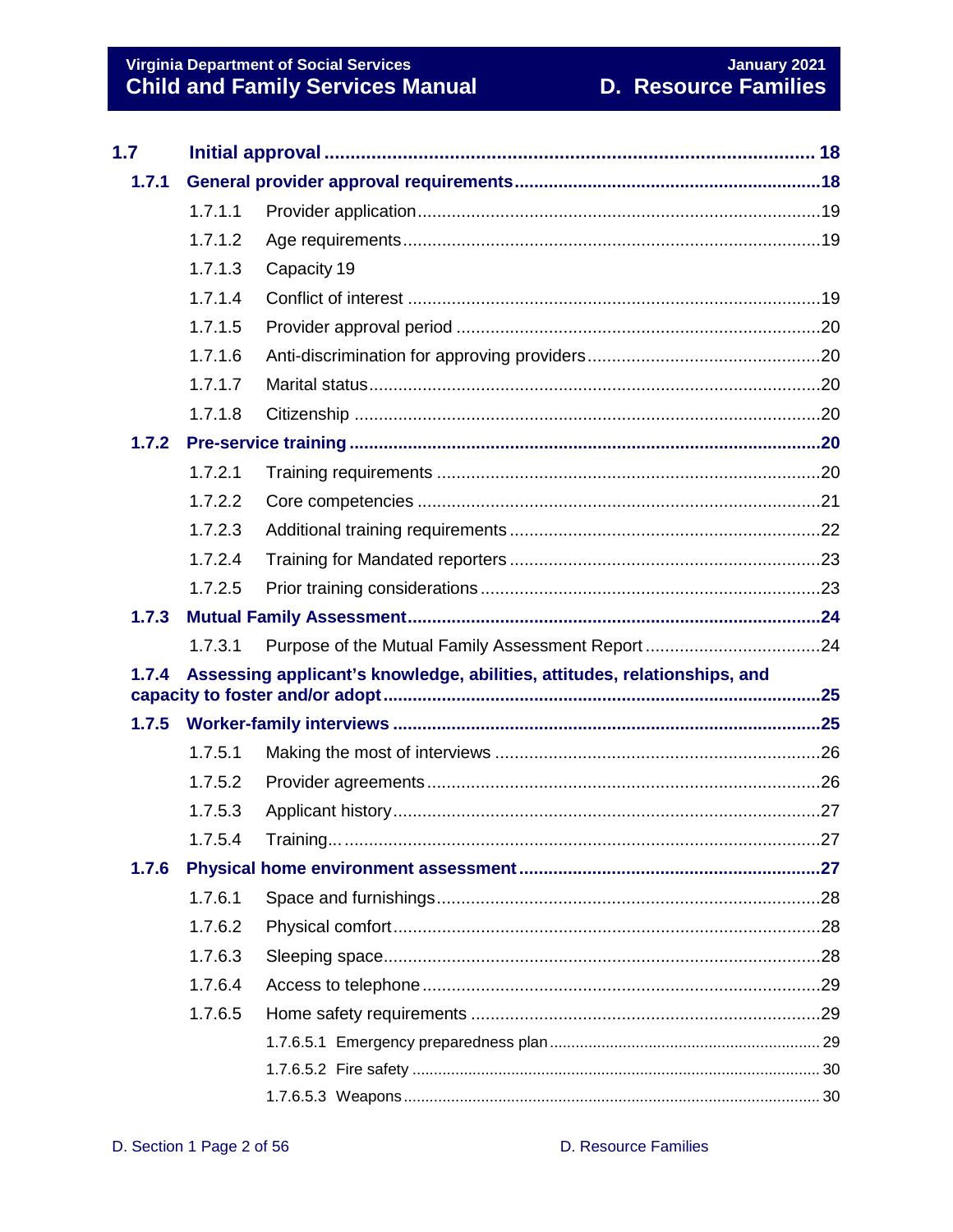| 1.7.7 |         |                                                                  |     |
|-------|---------|------------------------------------------------------------------|-----|
|       | 1.7.7.1 |                                                                  |     |
|       | 1.7.7.2 |                                                                  |     |
|       | 1.7.7.3 |                                                                  |     |
|       | 1.7.7.4 |                                                                  |     |
|       | 1.7.7.5 |                                                                  |     |
|       |         |                                                                  |     |
|       |         |                                                                  |     |
|       |         | 1.7.7.5.3 Foster Care Agreement/Adoptive Placement Agreement  32 |     |
|       | 1.7.7.6 |                                                                  |     |
|       |         |                                                                  |     |
|       |         |                                                                  |     |
|       |         |                                                                  |     |
| 1.7.8 |         |                                                                  |     |
| 1.7.9 |         |                                                                  |     |
|       | 1.7.9.1 |                                                                  |     |
|       | 1.7.9.2 |                                                                  |     |
|       | 1.7.9.3 |                                                                  |     |
|       |         |                                                                  |     |
| 1.8   |         |                                                                  |     |
| 1.8.1 |         |                                                                  |     |
| 1.8.2 |         |                                                                  |     |
|       |         |                                                                  | .36 |
|       | 1.8.2.2 |                                                                  |     |
| 1.8.3 |         |                                                                  |     |
|       | 1.8.3.1 |                                                                  |     |
|       | 1.8.3.2 |                                                                  |     |
| 1.8.4 |         |                                                                  |     |
|       | 1.8.4.1 |                                                                  |     |
|       | 1.8.4.2 |                                                                  |     |
|       | 1.8.4.3 |                                                                  |     |
| 1.9   |         |                                                                  |     |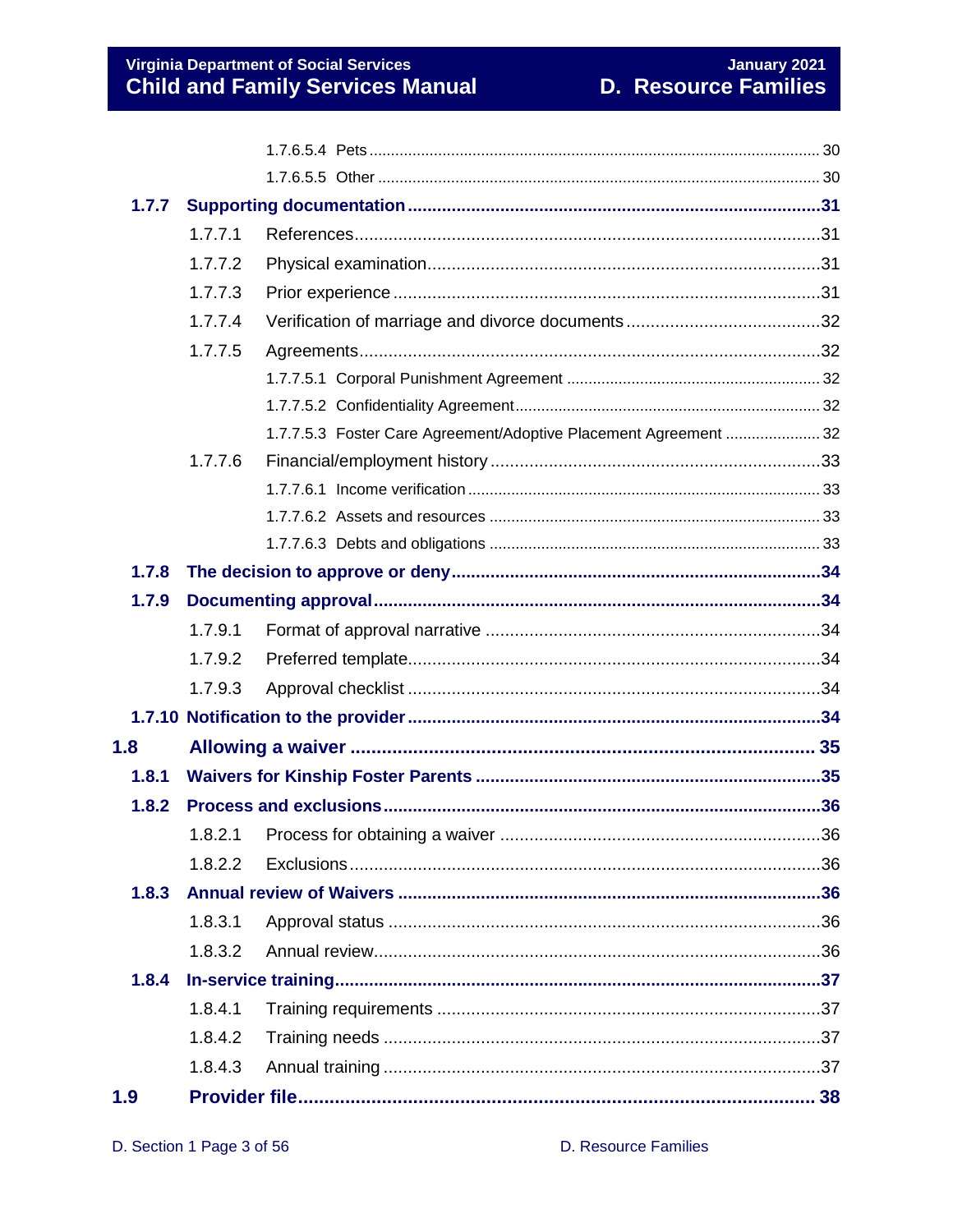**Virginia Department of Social Services January 2021 Child and Family Services Manual D. Resource Families**

| 1.9.1 |          |                                                                |  |  |
|-------|----------|----------------------------------------------------------------|--|--|
|       | 1.9.1.1  |                                                                |  |  |
|       | 1.9.1.2  |                                                                |  |  |
| 1.9.2 |          |                                                                |  |  |
| 1.10  |          |                                                                |  |  |
|       |          |                                                                |  |  |
|       |          |                                                                |  |  |
|       | 1.10.2.1 | Background checks for new adults entering the household 40     |  |  |
|       |          |                                                                |  |  |
|       |          |                                                                |  |  |
|       |          |                                                                |  |  |
|       |          |                                                                |  |  |
| 1.11  |          |                                                                |  |  |
|       |          |                                                                |  |  |
|       |          | 1.11.1.1 Review 42                                             |  |  |
|       |          |                                                                |  |  |
|       |          |                                                                |  |  |
|       |          |                                                                |  |  |
|       |          |                                                                |  |  |
|       |          |                                                                |  |  |
|       |          | 1.11.2.4 Confidentiality and corporal punishment agreements 43 |  |  |
|       |          |                                                                |  |  |
|       |          |                                                                |  |  |
|       |          |                                                                |  |  |
|       |          |                                                                |  |  |
|       |          |                                                                |  |  |
| 1.12  |          |                                                                |  |  |
|       |          |                                                                |  |  |
|       |          |                                                                |  |  |
| 1.13  |          |                                                                |  |  |
|       |          |                                                                |  |  |
|       |          |                                                                |  |  |
| 1.14  |          |                                                                |  |  |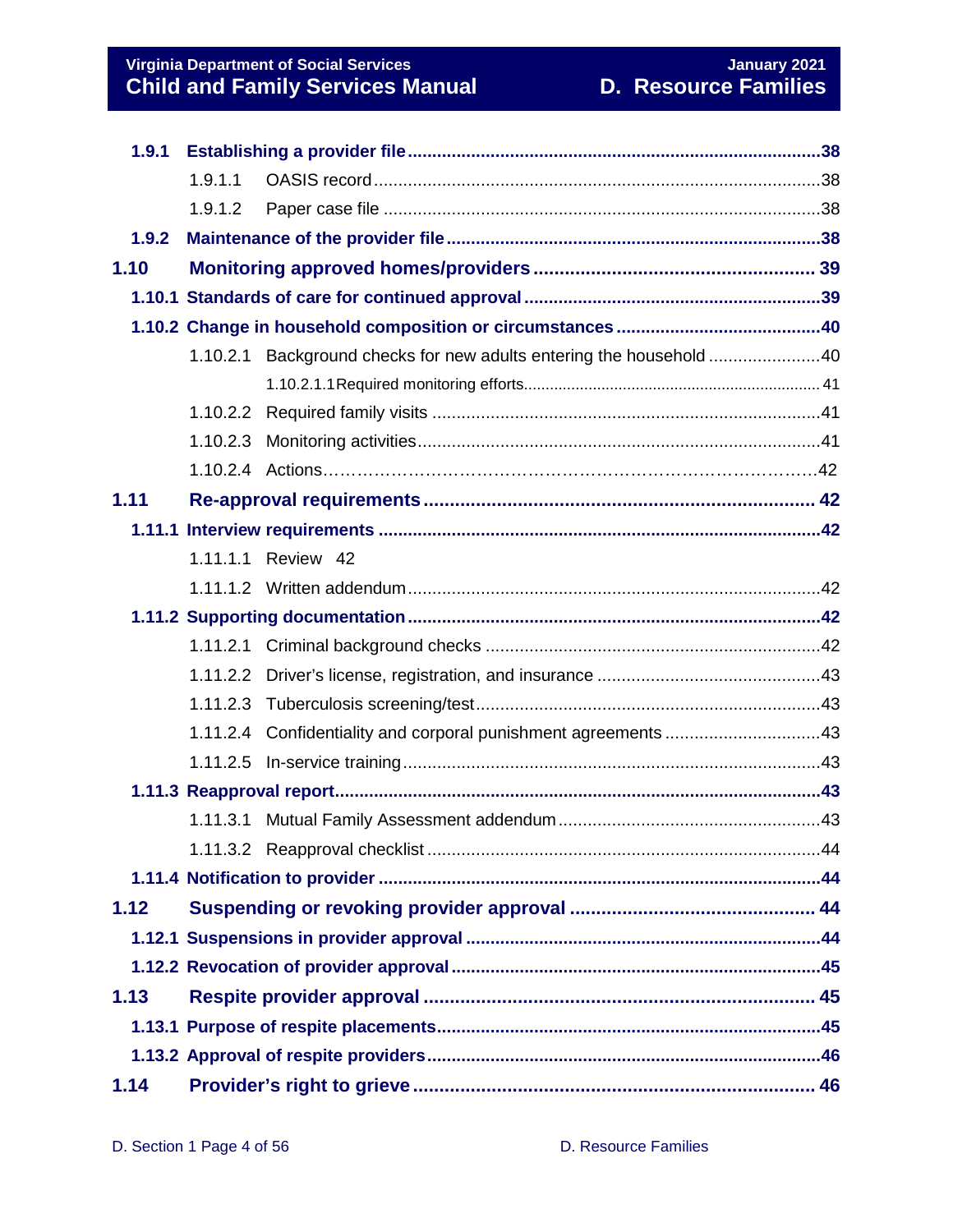| 1.15 |  |  |
|------|--|--|
|      |  |  |
|      |  |  |
|      |  |  |
|      |  |  |
|      |  |  |
|      |  |  |
|      |  |  |
|      |  |  |
|      |  |  |
| 1.16 |  |  |
|      |  |  |
|      |  |  |
|      |  |  |
|      |  |  |
| 1.17 |  |  |
| 1.18 |  |  |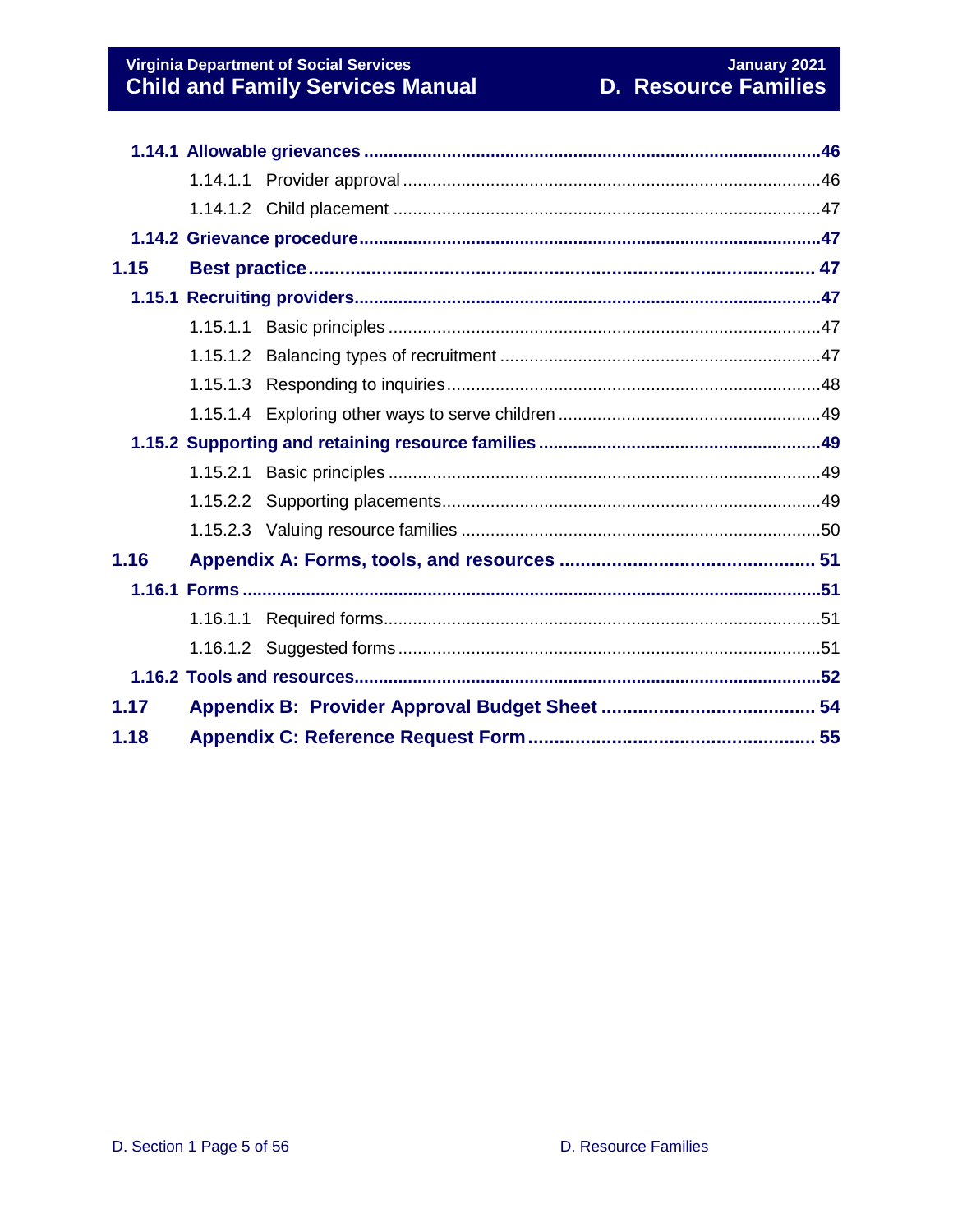## 1 LOCAL DEPARTMENT RESOURCE, FOSTER, AND ADOPTIVE FAMILY HOME APPROVAL GUIDANCE

## <span id="page-5-0"></span>**1.1 Introduction**

This guidance addresses the approval of all types of families who provide care for children in the foster care system. While terms such as "*kinship foster parent,* foster parent," "adoptive parent," or "respite parent" indicate who a family is relative to a child's permanency plan, these are not discrete or mutually exclusive activities; rather they are a few of the many ways a family can serve as a resource to that child. In this guidance, all types of families foster, adoptive, and respite caregivers, as well as approved relatives, concurrent planning families, etc. are generally referred to as resource families. For simplicity in this document, all individuals seeking approval as resource families are referred to as "providers."

This guidance, pursuant to Regulation [22 VAC 40-211,](https://law.lis.virginia.gov/admincode/title22/agency40/chapter211/section70/) addresses the provider approval/re-approval processes, including background checks, training, home studies, monitoring and suspension, or revocation of approval. This guidance also provides the local department of social services (LDSS) with specific required and recommended procedures and forms needed to carry out these regulatory standards. Requirements apply to adoptive families only until the final order of adoption is issued.

The approval processes as presented in this guidance are consistent with two significant approaches to working with care-giving families. Families are dually approved as foster and adoptive families and the approval process is a mutual endeavor between the LDSS and the family requesting approval. These processes are consistent with Virginia's practice model.

## <span id="page-5-1"></span>**1.2 Framework**

The approval process for kinship, foster, and adoptive family home providers is based on the principles articulated in the [Children's Services System Practice Model.](https://www.dss.virginia.gov/about/practice.cgi) These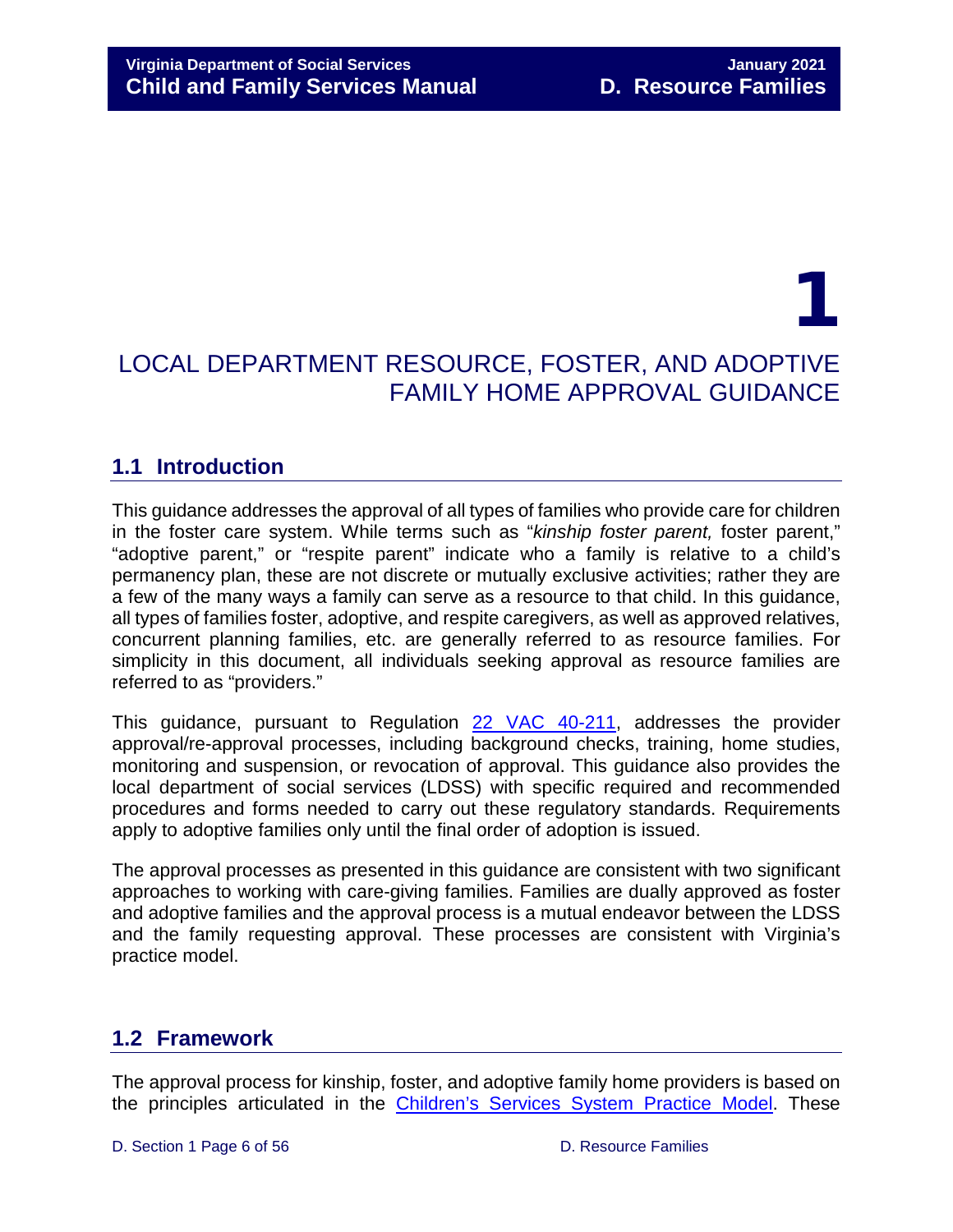principles are instilled in all of Virginia's child welfare guidance, practice, and training. They also undergird the guidance and practices that are used to approve those individuals in Virginia who wish to assume the daily care of children and youth placed in foster care or available for adoption.

#### <span id="page-6-0"></span>**1.2.1 Practice principles**

Major principles of this practice model are:

- We believe that all children and communities deserve to be safe.
- We believe in family, child, and youth-driven practice.
- We believe that children do best when raised in families.
- We believe that all children and youth need and deserve a permanent family.
- We believe in partnering with others to support child and family success in a system that is family-focused, child-centered, and community-based.
- We believe that how we do our work is as important as the work we do.
- Based on these principles, the goals of approving resource, foster, and adoptive home providers are:
- To promote safety, permanence, and well-being for all children and youth in the child welfare system, through a system of recruitment, development, and support that is competency-based and comprehensive. The process is completed and documented in a consistent manner and includes a narrative and other documentation that provides a clear understanding of the factors considered in approving the provider.
- To ensure all decisions to approve a resource, foster, and adoptive home provider are based on a process of Mutual Family Assessment where the applicant and the worker openly discuss and mutually decide if approval is in the best interest of all involved.
- To approve all individuals through a Dual Approval process. Through this process, individuals are exposed to the ideas and requirements of fostering and adopting and are only required to undergo a single process of approval whether they choose to foster, adopt, foster and adopt, provide respite, or change their minds over time.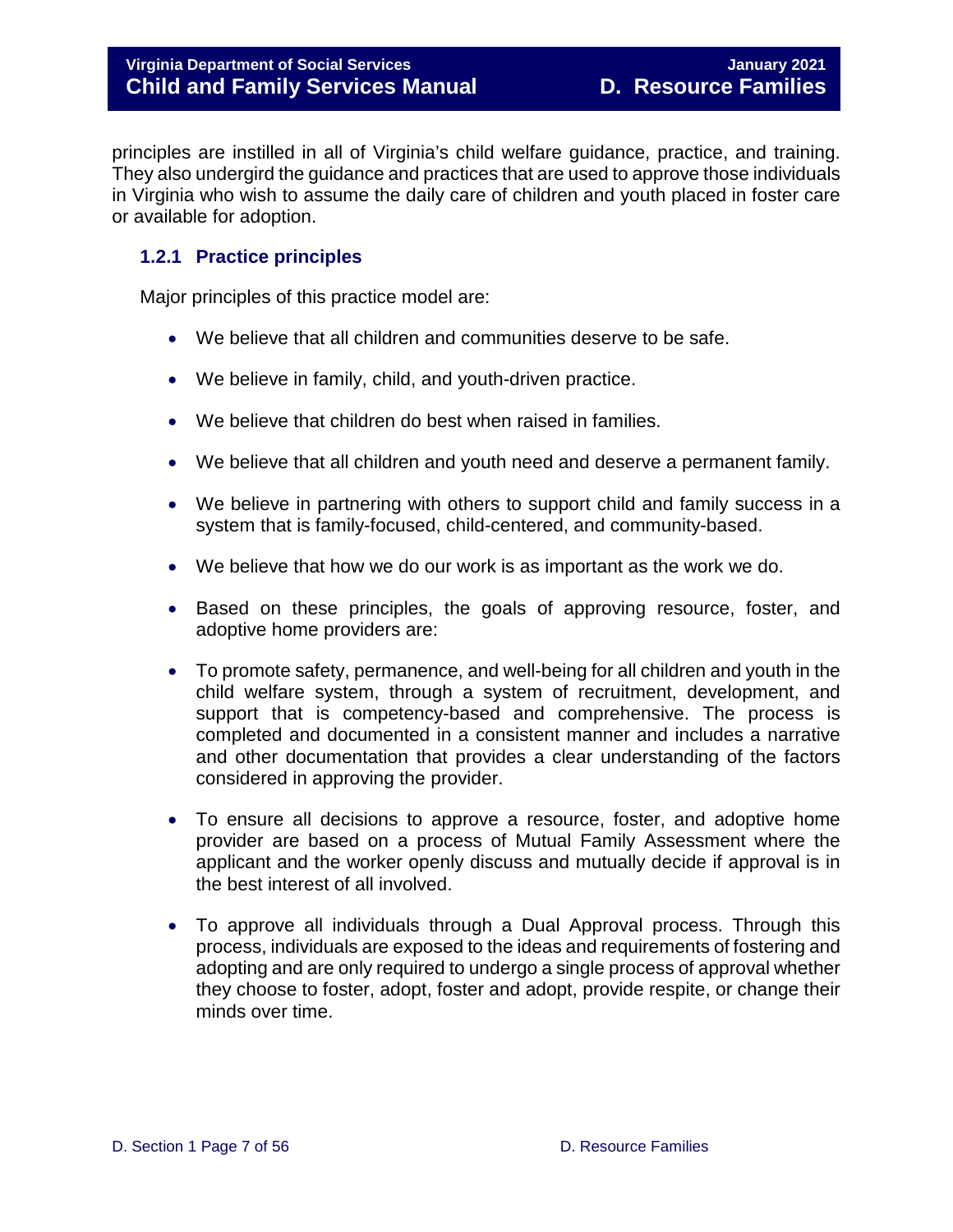#### <span id="page-7-1"></span><span id="page-7-0"></span>**1.2.2 Legal basis**

#### **1.2.2.1 Federal law and regulation**

Specific foster care and adoption home approval requirements are set forth in the following federal laws, many of which are incorporated into Title IV-E of the Social Security Act.

- [P.L. 109-432](https://www.acf.hhs.gov/cb/resource/pl-109-432) Tax Relief and Health Care Act of 2006
- [P.L. 110-351](https://www.acf.hhs.gov/cb/resource/pl-110-351) Fostering Connections to Success and Increasing Adoption Incentives Act of 2008
- [P.L. 109-288](https://www.acf.hhs.gov/cb/resource/pl-109-288) Child and Family Services Improvement Act of 2006
- [P.L. 109-248](https://www.acf.hhs.gov/cb/resource/pl-109-248) Adam Walsh Child Protection and Safety Act of 2006
- [P.L. 109-239](https://www.acf.hhs.gov/cb/resource/pl-109-239) Safe and Timely Interstate Placement of Foster Children Act of 2006
- [P.L. 109-171](https://www.acf.hhs.gov/cb/resource/pl-109-171) Deficit Reduction Act of 2005
- [P.L. 109-113](https://www.acf.hhs.gov/cb/resource/pl-109-113) Fair Access Foster Care Act of 2005
- [Keeping Children and Families Safe Act of 2003](https://www.acf.hhs.gov/sites/default/files/cb/nccan14_poster_session_2.pdf)
- [Promoting Safe and Stable Families Amendments of 2001](https://www.acf.hhs.gov/cb/resource/promoting-safe-and-stable-2001)
- [Strengthening Abuse and Neglect Courts Act of 2000](https://www.acf.hhs.gov/cb/resource/strengthening-abuse-and-neglect-courts-act-of-2000)
- [Inter-Country Adoption Act of 2000](https://www.acf.hhs.gov/cb/resource/intercountry-adoption-act-of-2000)
- [Child Abuse Prevention and Enforcement Act, 2000](https://www.acf.hhs.gov/cb/resource/child-abuse-enforcement-act-2000)
- [Foster Care Independence Act of 1999](https://www.acf.hhs.gov/cb/resource/foster-care-independence-act-1999)
- [Adoption and Safe Families Act of 1997](https://www.acf.hhs.gov/cb/resource/adoption-safe-families-act-1997)
- [Child Abuse Prevention and Treatment Act \(CAPTA\), as Amended, 1996](https://www.acf.hhs.gov/cb/resource/capta-amended-1996)
- [Interethnic Adoption Provisions \(IEPA\) of the Small Business Job](https://www.acf.hhs.gov/cb/resource/iepa-act-of-1996)  [Protection Act of 1996](https://www.acf.hhs.gov/cb/resource/iepa-act-of-1996)
- [Multiethnic Placement Act \(MEPA\) of 1994](https://www.acf.hhs.gov/sites/default/files/cb/mepa_powerpoint.pdf)
- [P.L. 96-272](https://www.ssa.gov/OP_Home/comp2/F096-272.html) The Adoption Assistance and Child Welfare Act of 1980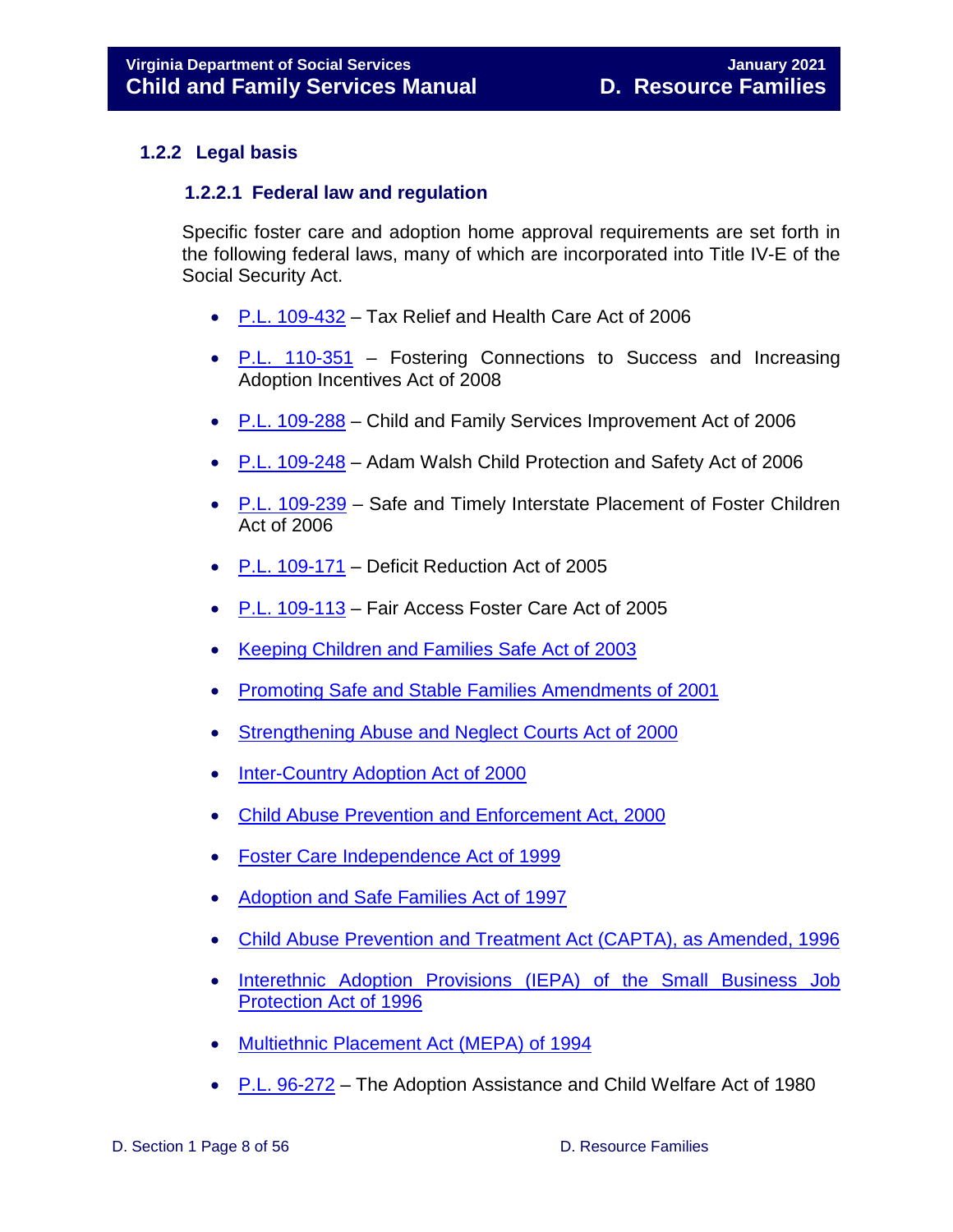- Additional requirements are set forth in the Code of Federal Regulations (CFR) Title 45 - Public Welfare Chapter XIII - Office of Human Development Services
	- $\circ$  [45 CFR 1355](https://www.acf.hhs.gov/cb/resource/afcars-fc-adoption-elements-appendix-45-part-1355) General
	- o [45 CFR 1356](https://www.law.cornell.edu/cfr/text/45/part-1356) Requirements Applicable to Title IV-E
	- o [45 CFR 1357](https://www.law.cornell.edu/cfr/text/45/part-1357) Requirements Applicable to Title IV-B

#### <span id="page-8-0"></span>**1.2.2.2 State law and regulation**

Specific state laws relevant to the approval of provider homes are:

#### **The Code of Virginia**

- § [63.2-900](https://law.lis.virginia.gov/vacode/title63.2/chapter9/section63.2-900/) Accepting children for placement in homes, facilities, etc., by local boards.  $\frac{6}{5}$  63.2-901.1, Criminal history and central registry check for placements of children.
- $§ 63.2 1208 -$  Investigations; report to circuit court.
- $\S$  [63.2-1225](https://law.lis.virginia.gov/vacode/title63.2/chapter12/section63.2-1225/) Determination of appropriate home.
- $\frac{6}{9}$  [63.2-1231](https://law.lis.virginia.gov/vacode/title63.2/chapter12/section63.2-1231/) Home study; meeting required; exception.
- § [63.2-1719](https://law.lis.virginia.gov/vacode/title63.2/chapter17/section63.2-1719/) Barrier crime, construction.
- § [63.2-1721](https://law.lis.virginia.gov/vacode/title63.2/chapter17/section63.2-1721/) Background check upon application for licensure or registration as child-welfare agency; background check of foster or adoptive parents approve by child-placing agencies and family day homes approved by family day systems; penalty.
- $\frac{63.2-1722}{ }$  $\frac{63.2-1722}{ }$  $\frac{63.2-1722}{ }$  Revocation or denial of renewal based on background checks; failure to obtain background check.
- § [63.2-1723](https://law.lis.virginia.gov/vacode/title63.2/chapter17/section63.2-1723/) Child welfare agencies; criminal conviction and waiver.

**The Administrative Code of Virginia**, [22 VAC 40-211,](https://law.lis.virginia.gov/admincode/title22/agency40/chapter211/section70/) Resource, Foster, and Adoptive Family Home Approval Standards.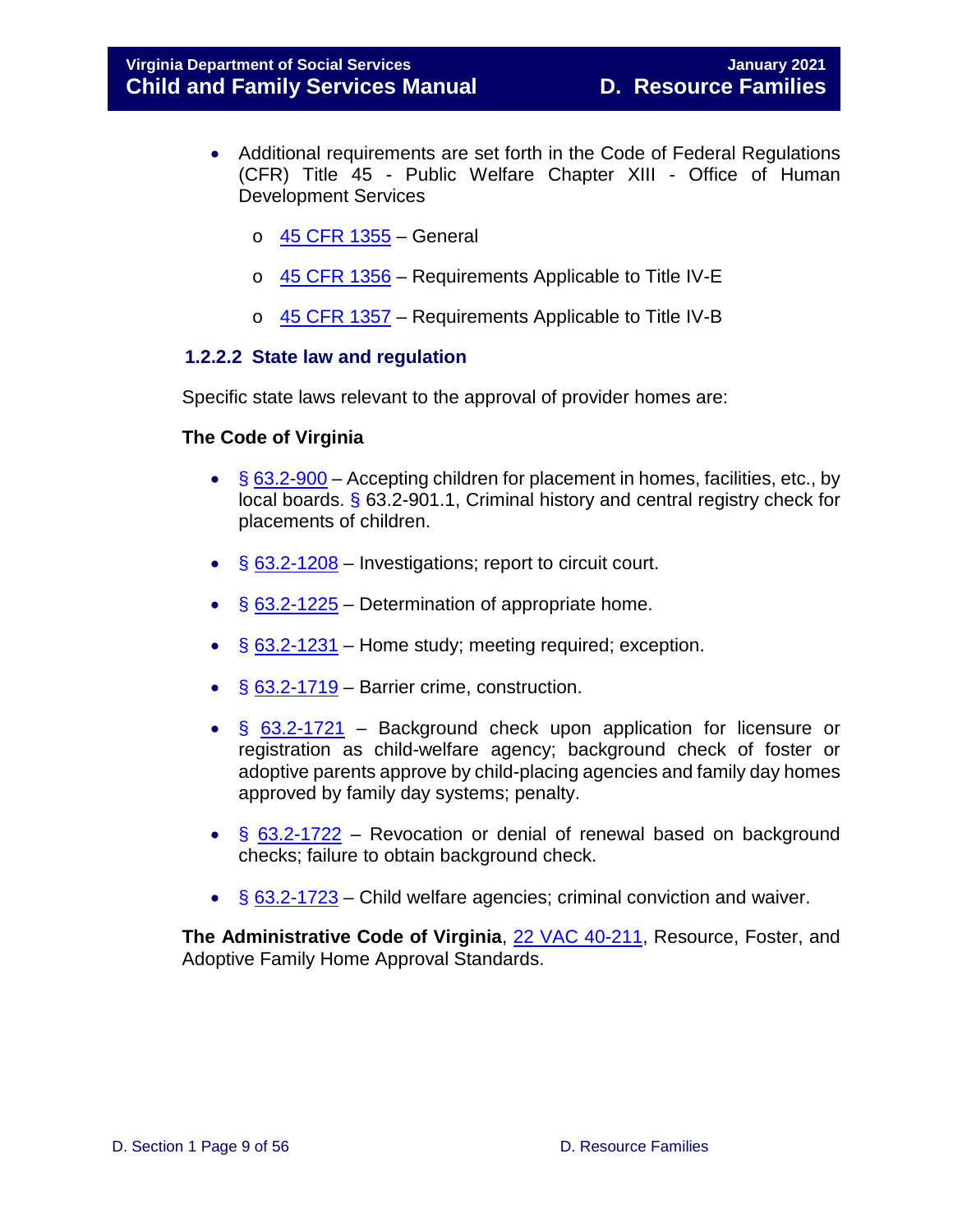## <span id="page-9-0"></span>**1.3 Definitions**

The following words and terms are defined in state regulation as identified below. When used in this chapter, they shall have the following meaning, unless the context clearly indicates otherwise:

| <b>Term</b>             | <b>Definition</b>                                                                                                                                                                                                                                                                                                                                                                                                                                                  |
|-------------------------|--------------------------------------------------------------------------------------------------------------------------------------------------------------------------------------------------------------------------------------------------------------------------------------------------------------------------------------------------------------------------------------------------------------------------------------------------------------------|
| <b>Adoptive Parent</b>  | Any provider selected and approved by a parent or a child<br>placing agency for the placement of a child with the intent<br>of adoption.                                                                                                                                                                                                                                                                                                                           |
| <b>Adult</b>            | Any person 18 years of age or over.                                                                                                                                                                                                                                                                                                                                                                                                                                |
| <b>Applicant</b>        | An individual or couple applying to be approved as a<br>resource, foster, and/or adoptive home provider.                                                                                                                                                                                                                                                                                                                                                           |
| <b>Background Check</b> | A sworn statement or affirmation, criminal history record<br>information, child abuse and neglect central registry check,<br>and any other requirement as set forth in $\S$ 63.2-901.1 of<br>the Code of Virginia.                                                                                                                                                                                                                                                 |
| <b>Caretaker</b>        | Any individual having the responsibility of providing care<br>for a child and includes the following: (i) parent or other<br>person legally responsible for the child's care; (ii) any other<br>person who has assumed caretaking responsibility by<br>virtue of an agreement with the legally responsible person;<br>(iii) person responsible by virtue of their position of<br>conferred authority; or (iv) adult person residing in the<br>home with the child. |
| <b>Central Registry</b> | A subset of the child abuse and neglect information system<br>and the name index with identifying information on an<br>individual named as an abuser and/or neglector in founded<br>child abuse and/or neglect complaints or reports not<br>currently under administrative appeal; maintained by the<br>VDSS.                                                                                                                                                      |
| <b>Child</b>            | Any natural person less than 18 years of age.                                                                                                                                                                                                                                                                                                                                                                                                                      |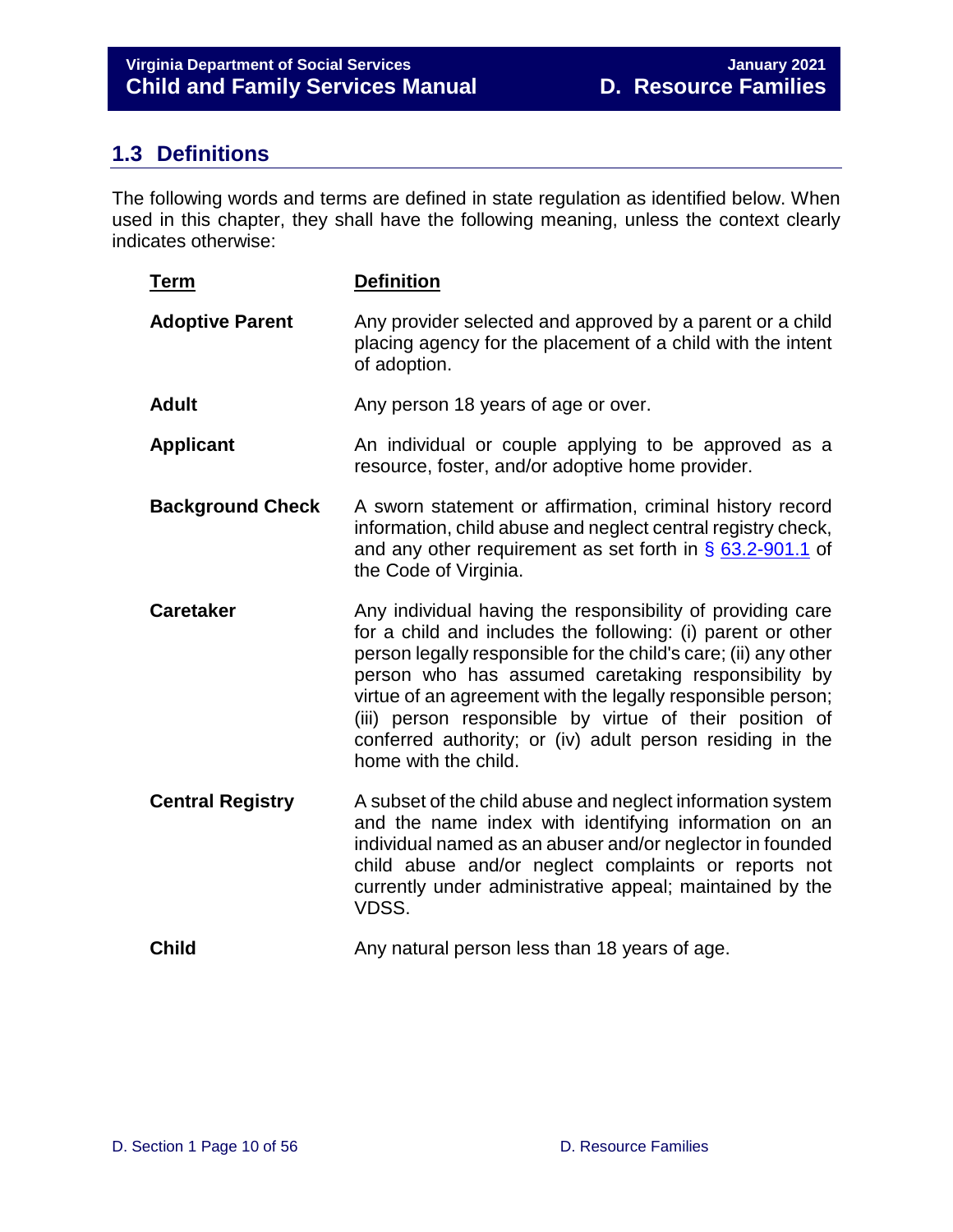| <b>Term</b>                            | <b>Definition</b>                                                                                                                                                                                                                                                                                                                                                                                                                                                                                                                                    |  |
|----------------------------------------|------------------------------------------------------------------------------------------------------------------------------------------------------------------------------------------------------------------------------------------------------------------------------------------------------------------------------------------------------------------------------------------------------------------------------------------------------------------------------------------------------------------------------------------------------|--|
| <b>Child-Placing</b><br><b>Agency</b>  | Any person who places children in foster homes, adoptive<br>homes, or independent living arrangements pursuant to $\frac{1}{5}$<br>63.2-1819 of the Code of Virginia or a local board that<br>places children in foster homes or adoptive homes<br>pursuant to § 63.2900, 63.2-903 or 63.2-1221 of the Code<br>of Virginia. Officers, employees, or agents of the<br>Commonwealth, or any locality acting within the scope of<br>their authority as such, who serve as or maintain a child-<br>placing agency, shall not be required to be licensed. |  |
| <b>Commissioner</b>                    | The commissioner of the VDSS, his designee, or<br>authorized representative.                                                                                                                                                                                                                                                                                                                                                                                                                                                                         |  |
| <b>Contingency Fund</b>                | A statewide insurance plan to supplement local board-<br>approved resource families' homeowner's policies in order<br>to reimburse for certain damages or losses incurred due to<br>behaviors of the child in placement with the family.                                                                                                                                                                                                                                                                                                             |  |
| Corporal<br><b>Punishment</b>          | Punishment administered through the intentional infliction<br>of pain or discomfort to the body through actions such as,<br>but not limited to, (i) striking, or hitting with any part of the<br>body or with an implement; (ii) pinching, pulling, or<br>shaking; or (iii) any similar action that normally inflicts pain<br>or discomfort.                                                                                                                                                                                                         |  |
| <b>CRAFFT</b>                          | An acronym for Consortium for Resource, Adoptive, and<br>Foster Family Training. This contracted training service is<br>available for prospective resource families in order to<br>increase the pool of viable family-based placements.<br>CRAFFT also delivers in-service training for currently-<br>approved families and conducts assessments specific to<br>training needs of prospective resource families.                                                                                                                                     |  |
| <b>Department (VDSS)</b>               | The State Department of Social Services.                                                                                                                                                                                                                                                                                                                                                                                                                                                                                                             |  |
| <b>Dual Approval</b><br><b>Process</b> | A process that includes a study of the home, mutual<br>selection, interviews, training, and background checks to<br>be completed on all applicants to be considered for<br>approval as a resource, foster, or adoptive family home<br>provider.                                                                                                                                                                                                                                                                                                      |  |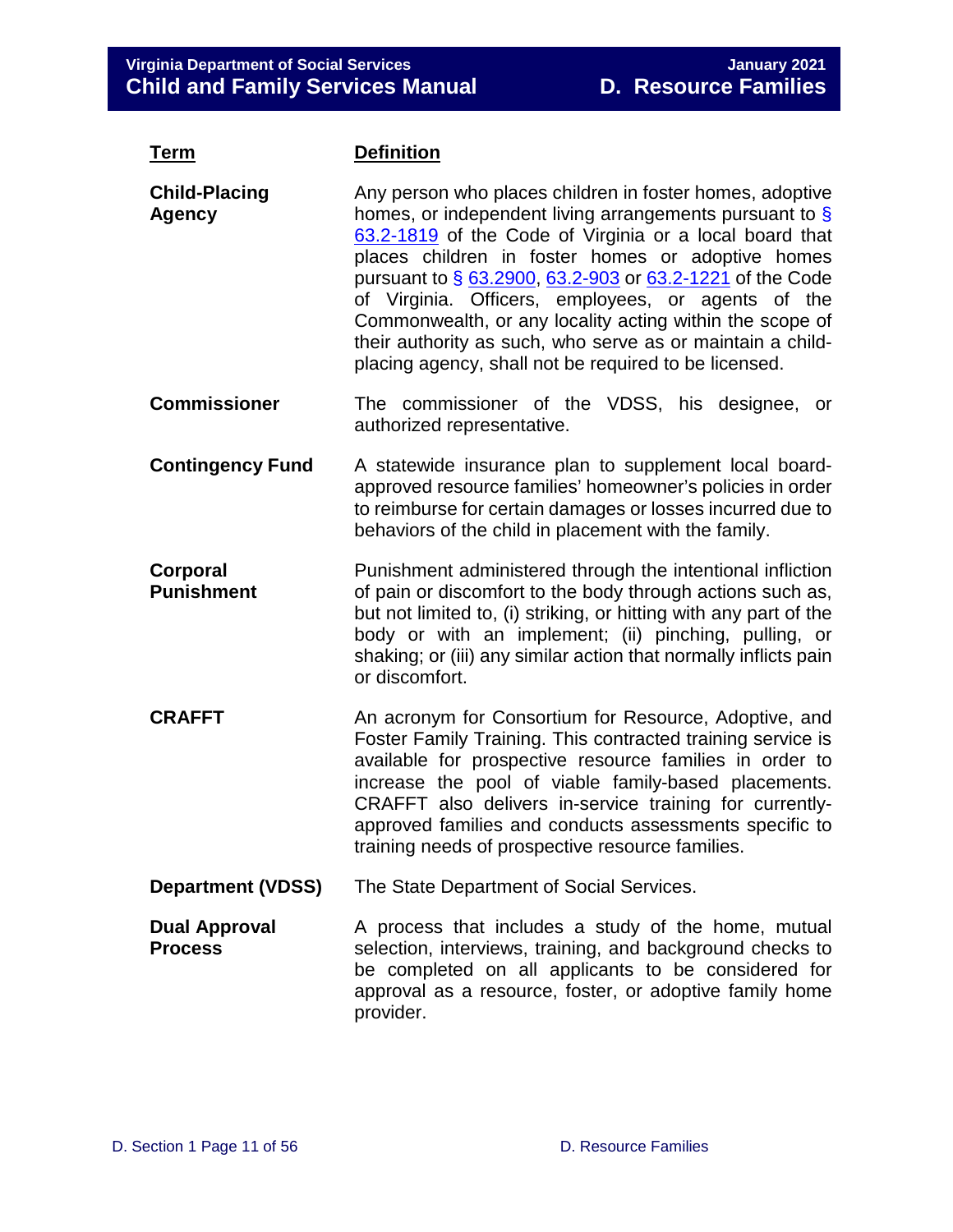| <u>Term</u>                                                         | <b>Definition</b>                                                                                                                                                                                                                                                                       |
|---------------------------------------------------------------------|-----------------------------------------------------------------------------------------------------------------------------------------------------------------------------------------------------------------------------------------------------------------------------------------|
| <b>Foster Parent</b>                                                | An approved provider who gives 24-hour substitute family<br>care, room and board, and services for children or youth<br>committed or entrusted to a child-placing agency.                                                                                                               |
| <b>In-Service Training</b>                                          | The ongoing instruction received by providers after they<br>complete their pre-service training.                                                                                                                                                                                        |
| <b>Interstate Compact</b><br>on the Placement of<br><b>Children</b> | A uniform law that has been enacted by all 50 states, the<br>District of Columbia, Puerto Rico, and the U.S. Virgin<br>Islands that establishes orderly procedures for the<br>interstate placement of children and sets responsibility for<br>those involved in placing those children. |
| <b>Kinship Foster</b><br><b>Parent</b>                              | A relative or fictive kin who is approved by LDSS to provide<br>24 hour substitute family care to specific children with<br>whom they have a relationship, room and board, and<br>services for children and youth committed or entrusted to<br>a child placing agency.                  |
| <b>Kinship Preapproval</b>                                          | The process of completing a Virginia State Police name<br>search and a search of the CPS Central Registry through<br>OASIS to allow for immediate placement of a child with a<br>kinship foster parent prior to initiating the approval<br>process.                                     |
| <b>Local Department</b><br>(LDSS)                                   | The local department of social services of any county or<br>city in this Commonwealth.                                                                                                                                                                                                  |
| <b>Mutual Family</b><br><b>Assessment</b>                           | A process that includes both a study of the physical home<br>as well as the prospective provider(s). It is mutual in that<br>while the LDSS maintains final authority on the decision to<br>approve or not approve, assessment is done with families<br>as opposed to families.         |
| <b>Mutual Family</b><br><b>Assessment Report</b>                    | Contains narrative, checklist and other data as required for<br>provider approval. Historically this has been called the<br>"home study."                                                                                                                                               |
| <b>Parent</b>                                                       | The birth or adoptive parent of a child.                                                                                                                                                                                                                                                |
| <b>Pre-Service Training</b>                                         | The instruction received by provider applicants during the<br>initial approval process.                                                                                                                                                                                                 |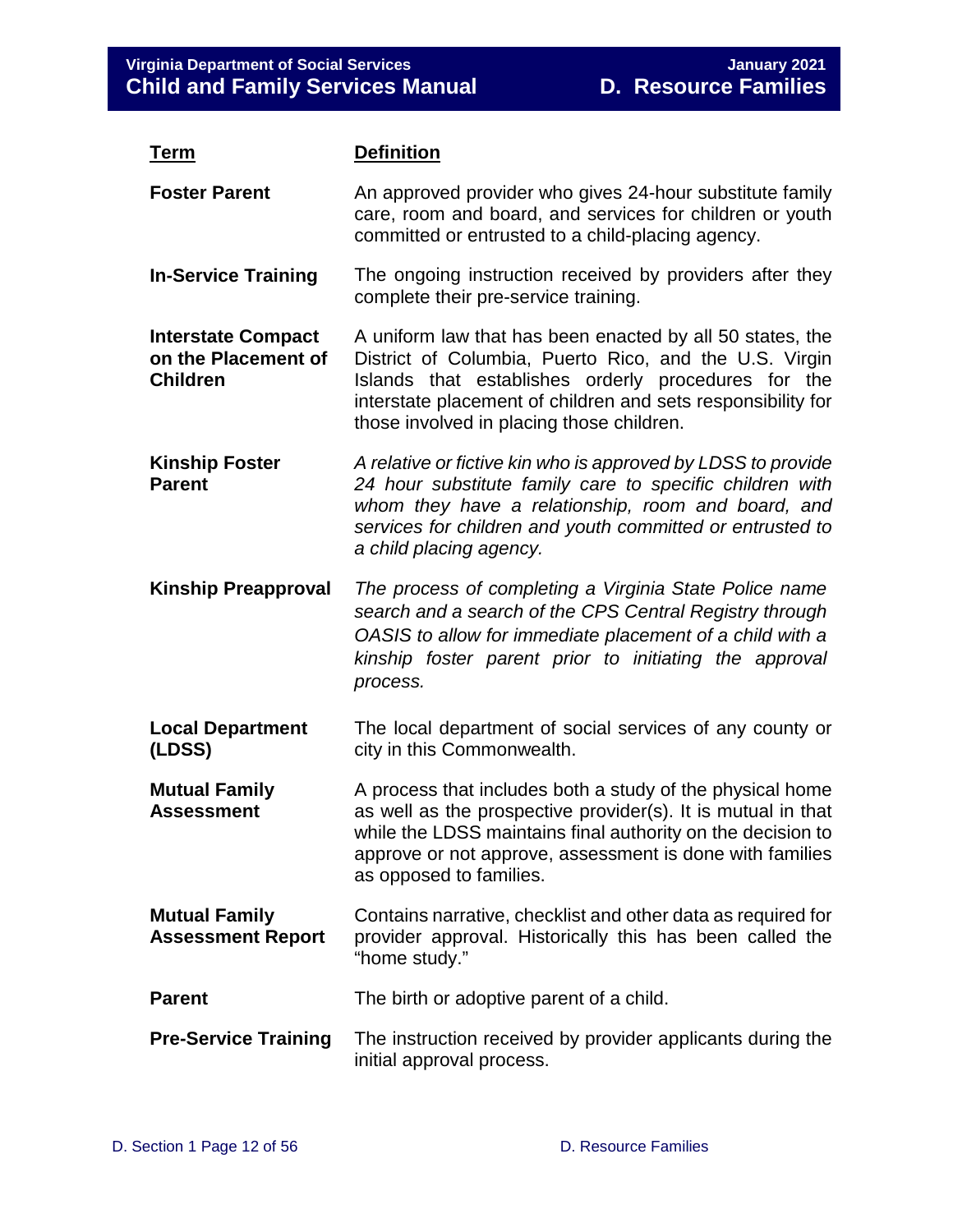| <u>Term</u>                                 | <b>Definition</b>                                                                                                                                                                                                                                                                                           |  |
|---------------------------------------------|-------------------------------------------------------------------------------------------------------------------------------------------------------------------------------------------------------------------------------------------------------------------------------------------------------------|--|
| <b>Provider</b>                             | A kinship foster, adoptive, or respite family.                                                                                                                                                                                                                                                              |  |
| <b>Resource Family</b><br><b>Consultant</b> | The title of regional staff who work with the LDSS<br>regarding the recruitment, development, and support of<br>kinship, foster and adoptive families. This work includes<br>conducting assessments with agencies to determine their<br>strengths, needs, and capacities in regard to resource<br>families. |  |
| <b>Respite Care</b>                         | The provision of temporary care for children on an<br>emergency or planned basis for the purposes of providing<br>placement stability, supporting the achievement of timely<br>permanency, and promoting connections to relatives.                                                                          |  |
| <b>Respite Parent</b>                       | An approved provider who gives temporary care to<br>children on an emergency or planned basis.                                                                                                                                                                                                              |  |
| <b>Revocation</b>                           | The permanent cancellation or withdrawal of approval of a<br>provider.                                                                                                                                                                                                                                      |  |
| <b>Suspension</b>                           | The temporary deferment or cancellation of an approved<br>home that allows for reinstatement of the approval when<br>circumstances causing the suspension are resolved.                                                                                                                                     |  |
| <b>Waiver</b>                               | The allowance of non-compliance with a<br>specific<br>requirement for approval as a resource parent                                                                                                                                                                                                         |  |

## <span id="page-12-0"></span>**1.4 Requirements to Approve a Foster Parent**

*Through training and careful assessment, local departments should identify and approve those families who demonstrate a clear understanding of their role in supporting relationships between children and their parents. Kinship and foster families should never be viewed as an alternative to children's families, but instead, they must clearly understand their role in supporting family reunification. In making decisions regarding placement, preference should be given to relatives and fictive kin as providers regardless of citizenship or immigration status. The agency shall assist relatives and fictive kin with meeting approval requirements by identifying barriers, utilizing waivers and offering support. All providers, including adoptive families, should complete training and be carefully assessed to ensure that they have the ability to*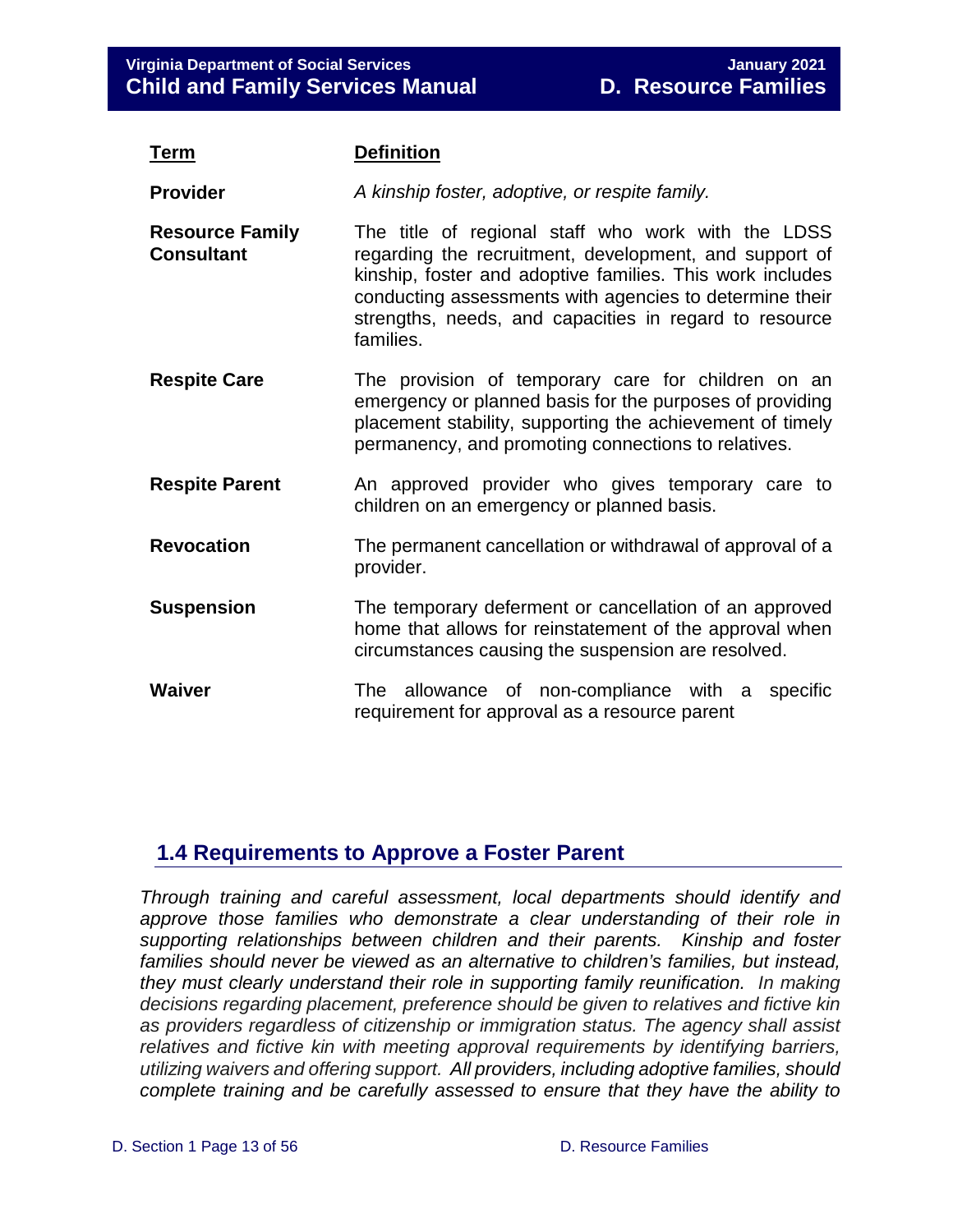*meet the physical, behavioral and emotional needs of children who enter foster care in Virginia.*

*The following standards must be met for local departments to approve a provider:*

- *Background Checks for all adult household members*
- *Pre-service training using a VDSS approved curriculum*
- *Completion of a Mutual Family Assessment*
- *Physical examination of approved providers and tuberculosis screening or tests for all household members*

## <span id="page-13-0"></span>**1.5 Placing Children with Kinship Foster Parents**

The Local Department should prioritize placing children who enter foster care with relatives, including fictive kin upon removal or at any point that it is determined to be in the child's best interest and/or presents the greatest opportunity for family reunification. The local department should ensure the following:

- This is a home where the child is likely to feel safe, have their physical needs met, and be comfortable with the caregiver(s).
- This caregiver is clear in understanding the expectations and information outlined in sections below.
- The caregiver conveys a commitment to the child and to keeping the child safe and will abide by the VDSS's requirements relating to the child's contact with the individuals from whom the child was removed.

#### **1.5.1 Requirements to initiate placement in a kinship foster home**

<span id="page-13-1"></span>*When kin or fictive kin are identified and assessed to be an appropriate placement for a child in foster care, the local department must make a visit to the home prior to or on the*  day of placement to ensure safety of the home environment and complete the *Physical [Home Environment Safety Checklist.](https://fusion.dss.virginia.gov/Portals/%5Bdfs%5D/Files/Family%20Recruitment/Family%20Recruitment%20Forms/Physical%20Home%20Enviornment%20Safety%20Checklist%20final%20-%20protected.docx) All adult household members must submit to a Virginia State Police Name search and a search of the CPS Central Registry through OASIS prior to placement of the child. When the presence of barrier crimes or CPS findings are ruled out, the child may be placed immediately and the provider will meet Kinship Preapproval criteria.*

#### **1.5.2 Requirements to approve a kinship foster family**

<span id="page-13-2"></span>*Within 72 hours of placing a child in the home, the individuals with whom the child has been placed and all other adult household members must present themselves for*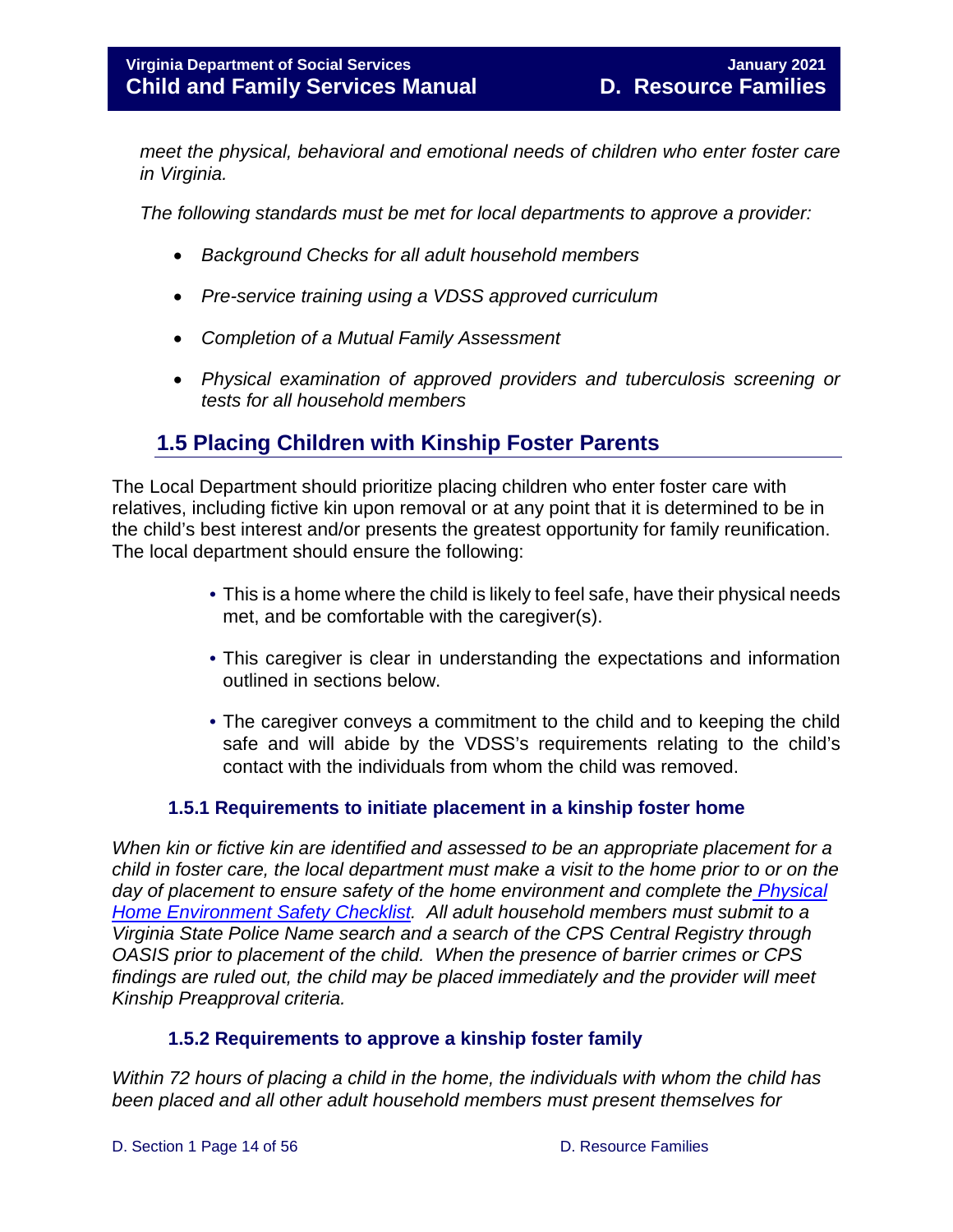*fingerprinting with the approved vendor. The LDSS must submit the required request for search of the CPS Central Registry and release of information form to the State Office of Background Investigations for processing. A certificate of approval may be issued upon receipt of the results of background checks that indicate "eligible" for all adult household members and the results of CPS Central Registry searches for all household members that are absent of CPS findings. Until a certificate of approval is issued, Children's Services Act funding must be utilized for placement costs. Title IV-E funding eligibility begins at the beginning of the month during which the certificate of approval is issued.*

#### **1.5.3 Waivers to allow for placement with kinship foster parents**

<span id="page-14-0"></span>*To allow children to be placed with kinship foster parents when they are identified, temporary waivers shall be granted for pre-service training, completion of a mutual family assessment, tuberculosis assessment, screening or tests and physical*  examinations for a period of 6 months. If all of the standards of approval are not met *within 6 months the home will be considered unapproved. Permanent waivers related to standards for the home of a provider, as referenced in section 1.7.6 Physical Home Environment Assessment, may be granted to kinship foster parents and should be reviewed annually. The process of obtaining a waiver is outlined in section 1.8 Allowing a Waiver.*

#### *In addition to the above background checks workers must also complete the following required forms when approving kinship foster parents. A copy of these forms must be placed in the provider's file:*

- [Foster Care Agreement](https://fusion.dss.virginia.gov/Portals/%5Bdfs%5D/Files/DFS%20FORMS/Family%20Services-Generic%20Forms/Foster%20Care%20Agreement%20with%20Code%20of%20Ethics%20and%20Mutual%20Responsibilities.pdf)
- [Confidentiality Agreement](https://fusion.dss.virginia.gov/Portals/%5Bdfs%5D/Files/Family%20Recruitment/Family%20Recruitment%20Forms/Confidentiality%20Agreement.doc)
- [Corporal Punishment Agreement](https://fusion.dss.virginia.gov/Portals/%5Bdfs%5D/Files/Family%20Recruitment/Family%20Recruitment%20Forms/Corporal%20Punishment%20Agreement.doc)
- [Emergency Placement Information](https://fusion.dss.virginia.gov/Portals/%5Bdfs%5D/Files/Family%20Recruitment/Family%20Recruitment%20Forms/Emergency%20Placement%20Information.doc)
- *[Approved Waiver](https://fusion.dss.virginia.gov/Portals/%5Bdfs%5D/Files/Family%20Recruitment/Family%20Recruitment%20Forms/kinship%20waiver%20request%20form.docx) Request*

#### **1.5.4 Information for the kinship foster parent**

<span id="page-14-1"></span>*Individuals who are approved as Kinship Foster Parents must be provided with the following information:* 

- LDSS contact information, including but not limited to, case worker name and phone number and after-hours contact information.
- Contact information including who the child may or may not have contact with and what type of contact is allowed (e.g., supervised visitation; phone contact; email; etc.).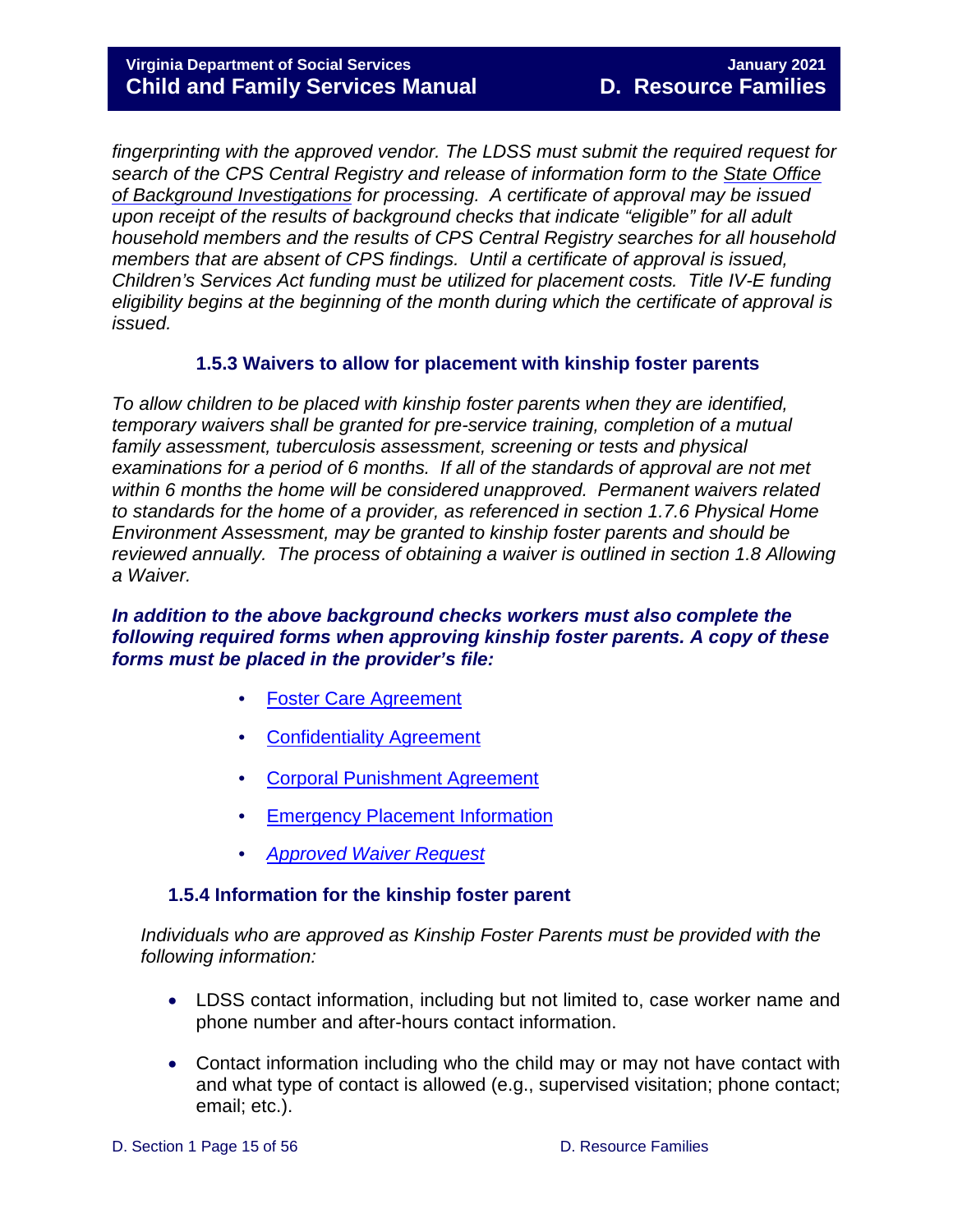- Information regarding the child's medical history and needs including allergies, immunizations, current medical treatment, the child's doctor's names and contact information and, when applicable, the child's medication.
- Educational information including provisions for getting the child to school and, if applicable, the plan for enrolling the child in a new school.
- The LDSS's plan for immediate follow-up regarding the child, including but not limited to, next worker visit to the home; school enrollment; medical follow-up; visitation between the child and family members including siblings.
- A review of and signing the Foster Care Agreement: Code of Ethics/Mutual Responsibility Agreement.
- A review and signing of the confidentiality agreement, including a discussion of the meaning of confidentiality.
- A discussion of the prohibition against the use of corporal punishment under any circumstances. Corporal punishment shall be defined and the caregiver must agree to refrain from all such methods of discipline. The Corporal Punishment Agreement must also be signed.
- The expectation and process for obtaining full approval as a provider and the next steps the LDSS will take to support the caregiver's decision to pursue full approval.

## <span id="page-15-0"></span>**1.6 Background Checks Required for all Approvals**

Background checks are required for all prospective kinship, foster and adoptive parents and every adult household member 18 years of age or older who reside in the home. Required background checks consist of a national criminal record check, a Child Protective Services (CPS) Central Registry search, and a search of the Sex Offender Registry, which is included in the national criminal record check.. Applicants cannot be approved as providers until the results of all background checks have been received. Applicants with barrier crimes as set forth in the Code of Virginia, § [63.2-](https://law.lis.virginia.gov/vacode/title63.2/chapter17/section63.2-1719/) [1719](https://law.lis.virginia.gov/vacode/title63.2/chapter17/section63.2-1719/) cannot be approved as a provider unless they meet one of the exceptions outlined in the above Code section. These requirements are not subject to a waiver. Other adults residing in the home with a barrier crime also preclude approval of the home. Results of these checks must be maintained in the file of the provider and in no other place (including any form of archiving or electronic storage). Results cannot be shared with any person other than the specific subject of the search.

#### <span id="page-15-1"></span>**1.6.1 Sworn Statement or affirmation**

A sworn statement or affirmation (Sworn Statement Form [032-05-0973-](https://fusion.dss.virginia.gov/Portals/%5bdfs%5d/Files/Family%20Recruitment/Family%20Recruitment%20Forms/Sworn%20Statement%20of%20Affirmation%20for%20Foster%20and%20Adoptive%20Parents.doc?ver=2019-05-28-100337-247) [00eng\)](https://fusion.dss.virginia.gov/Portals/%5bdfs%5d/Files/Family%20Recruitment/Family%20Recruitment%20Forms/Sworn%20Statement%20of%20Affirmation%20for%20Foster%20and%20Adoptive%20Parents.doc?ver=2019-05-28-100337-247) is required disclosing whether or not the individual has a criminal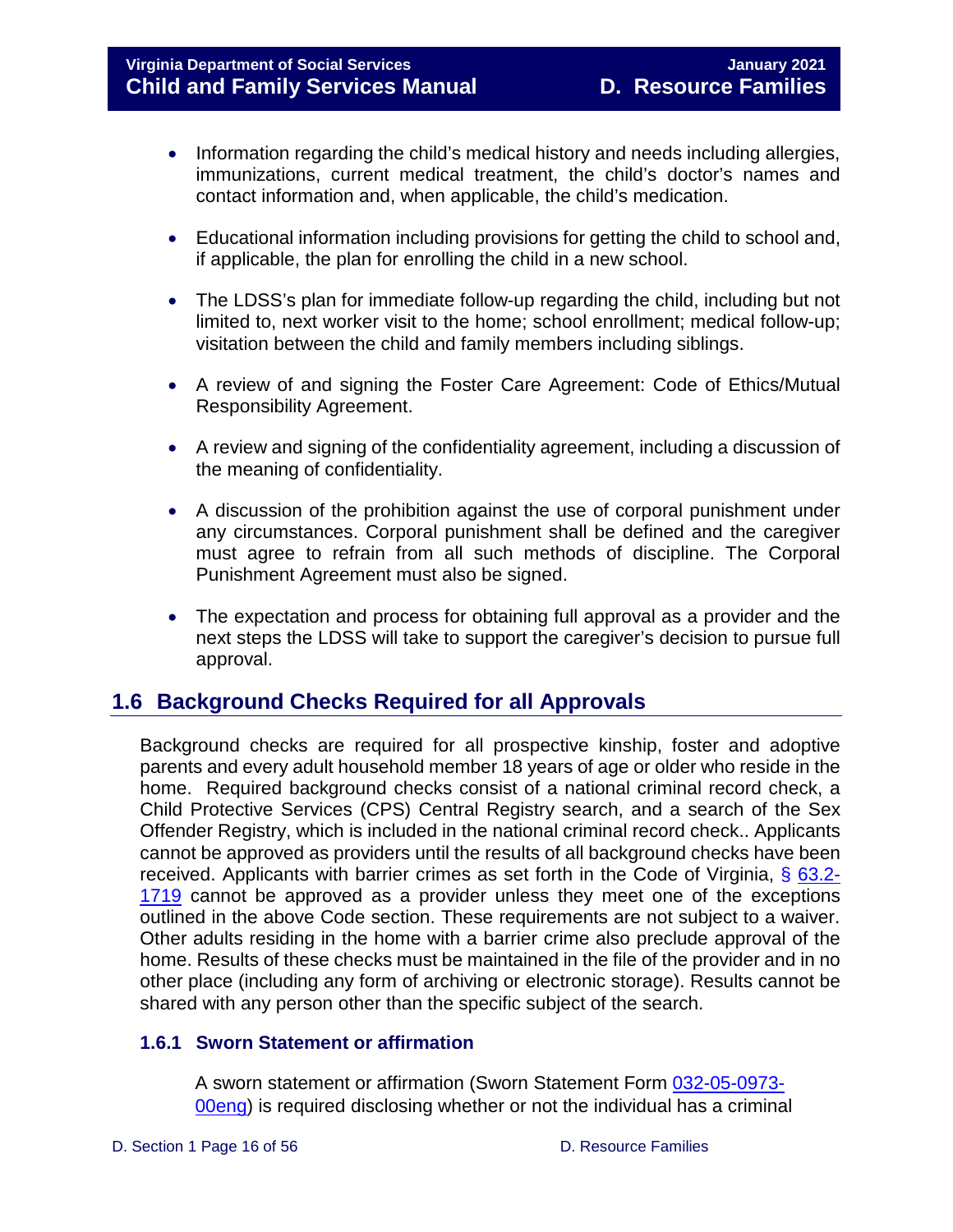conviction or is the subject of any pending criminal charges within or outside the Commonwealth and whether or not the individual has been the subject of a founded complaint of child abuse or neglect within or outside the Commonwealth. A sworn disclosure may be completed during the initial application process and does *not expire.*

*The following background checks must be completed no more than 120 days prior to the provider's approval.*

#### **1.6.2 National criminal background check**

<span id="page-16-0"></span>Applicants are required to be fingerprinted and complete all requirements outlined by the VDSS approved vendor, [Fieldprint.](https://fieldprintvirginia.com/) All identifying information and prints will be electronically sent to the [Virginia State Police \(VSP\),](https://www.vsp.virginia.gov/CJIS_Criminal_Record_Check.shtm) the Federal Bureau of Investigations (FBI), and [Office of Background Investigations \(OBI\).](https://www.dss.virginia.gov/family/background_investigations.cgi) OBI staff will screen criminal history results received from the VSP and the FBI in order to provide the requesting agency a determination of eligibility on the individual being searched. *National criminal background checks shall be completed no more than 120 days prior to the applicant being approved as a foster or adoptive provider.* For detailed information on obtaining a criminal background check visit: Fingerprint based criminal history search.

#### <span id="page-16-1"></span>**1.6.3 Central Registry of abuse and neglect**

The LDSS shall submit a **Search of the Central Registry and Release of** [Information Form](https://fusion.dss.virginia.gov/Portals/%5bdfs%5d/Files/DFS%20FORMS/CPS%20Forms/Central_Registry_Search_Form.pdf?ver=2019-05-13-100712-540) to OBI to search the Virginia CPS Central Registry for each applicant and adult household member over the age of 18 years, no more than *120 days* prior to the applicant being approved as a foster or adoptive provider.

If an applicant or household member has resided in another state within the preceding five years a check of that state's child abuse and neglect registry is required. LDSS agencies shall not approve individuals with a founded complaint of child abuse as a foster or adoptive parent or adult household member. *Out of state searches of the child abuse and neglect registry should be completed only at the time of initial approval and do not expire.*

#### <span id="page-16-2"></span>**1.6.4 Other household members**

For other adults residing in the home, background checks shall consist of a national criminal record check, a CPS Central Registry search, and a search of the Sex Offender Registry, which is included in the national criminal record check. The [Registry](https://sex-offender.vsp.virginia.gov/sor/executeNameSearch.html) may be accessed on the Virginia State Police website. Any adult in the home who resided in another state within the previous five (5) years must also have a CPS Central Registry search run in those states in which he resided.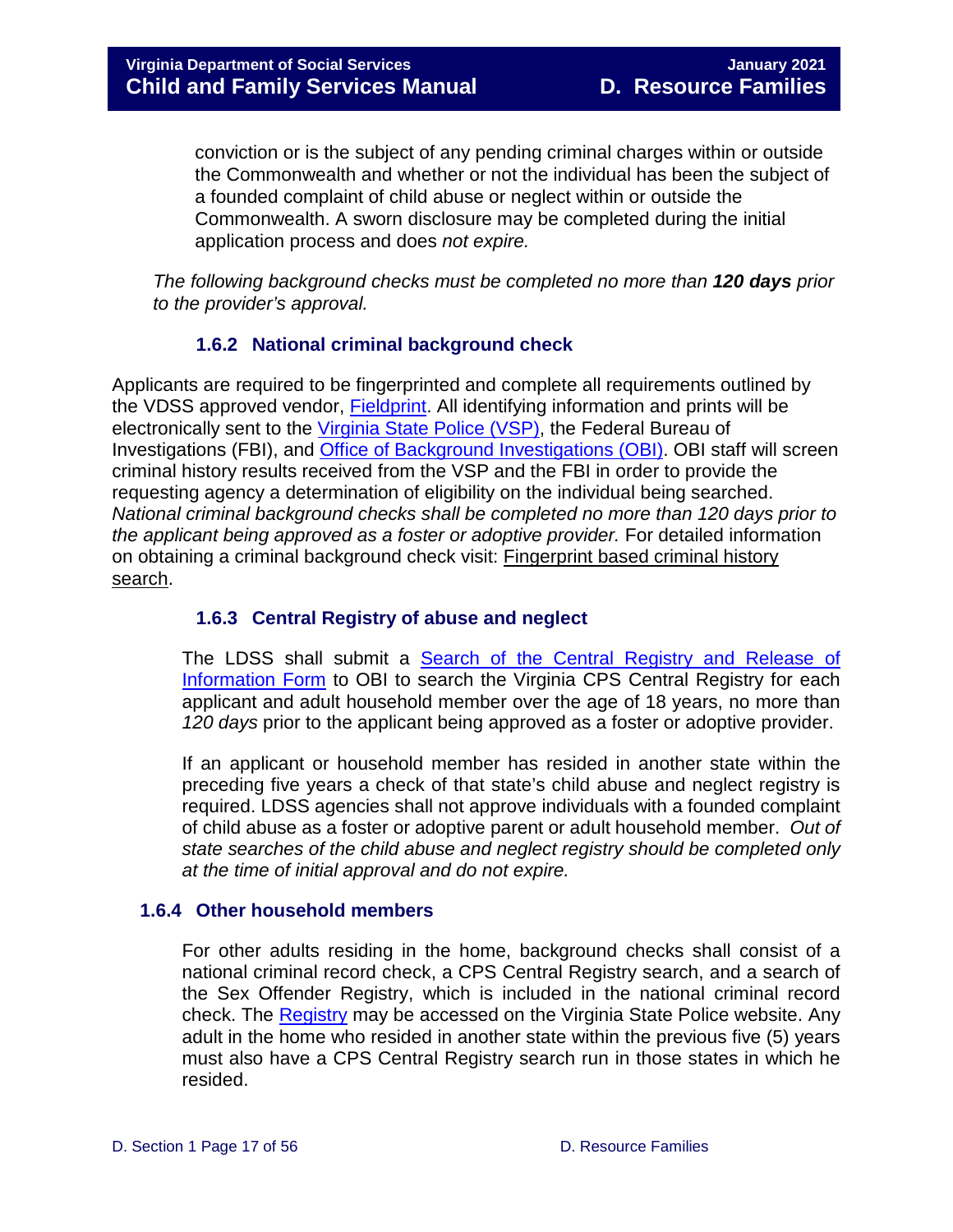#### **1.6.5 National name search**

<span id="page-17-0"></span>In those instances where an individual's fingerprints are not obtainable due to a disability or are of low quality and unable to be read, procedures exist for conducting a national name-based check through the National Crime Information Database Request to Discontinue Reprints 032-04-0020-03-eng (12/10). Under these circumstances, use of this procedure is approved by the federal Administration for Children and Families as meeting the requirement for national fingerprint checks. The criteria and procedures for obtaining national background checks, name searches, and CPS checks (including out-of-state CPS checks) can be found on the DSS internal website.

#### <span id="page-17-1"></span>**1.6.6 Department of Motor Vehicles Check**

A Department of Motor Vehicle (DMV) driver record check must be obtained for the applicant(s) as well as all others in the home who may be transporting the child. A Virginia driving record must be obtained if the individual holds a Virginia driver's license. If the individual holds an out-of-state driver's license, the out-ofstate driving record must be obtained. While there is no specific standard for a "satisfactory" DMV driver record check, results of this check should be considered in concert with other information gained in the Mutual Family Assessment process.

#### <span id="page-17-2"></span>**1.6.6.1 Local government access to DMV records**

Local governments have access to DMV records free of charge in accordance with  $\frac{6}{5}$  [46.2-208](https://law.lis.virginia.gov/vacode/title46.2/chapter2/section46.2-208/) of the Code of Virginia. The information available includes convictions, accidents, driver's license suspensions or revocations, and other information that may be needed by the local government in order to carry out its official function. Most LDSS have established agreements with DMV to allow records access; however, for more information on this process contact the DMV or access www.dmvnow.com.

## <span id="page-17-3"></span>**1.7 Initial approval**

#### <span id="page-17-4"></span>**1.7.1 General provider approval requirements**

*All LDSS approved providers must meet minimal standards, as outlined below. Providers may be dually approved in order to eliminate the need for a second approval, if adoption by a foster parent is determined to be in the best interest of the child(ren) in foster care.* However, foster parents may be required to meet additional legal requirements. Please see: § [63.2-1225. Determination of appropriate home.](https://law.lis.virginia.gov/vacode/title63.2/chapter12/section63.2-1225/)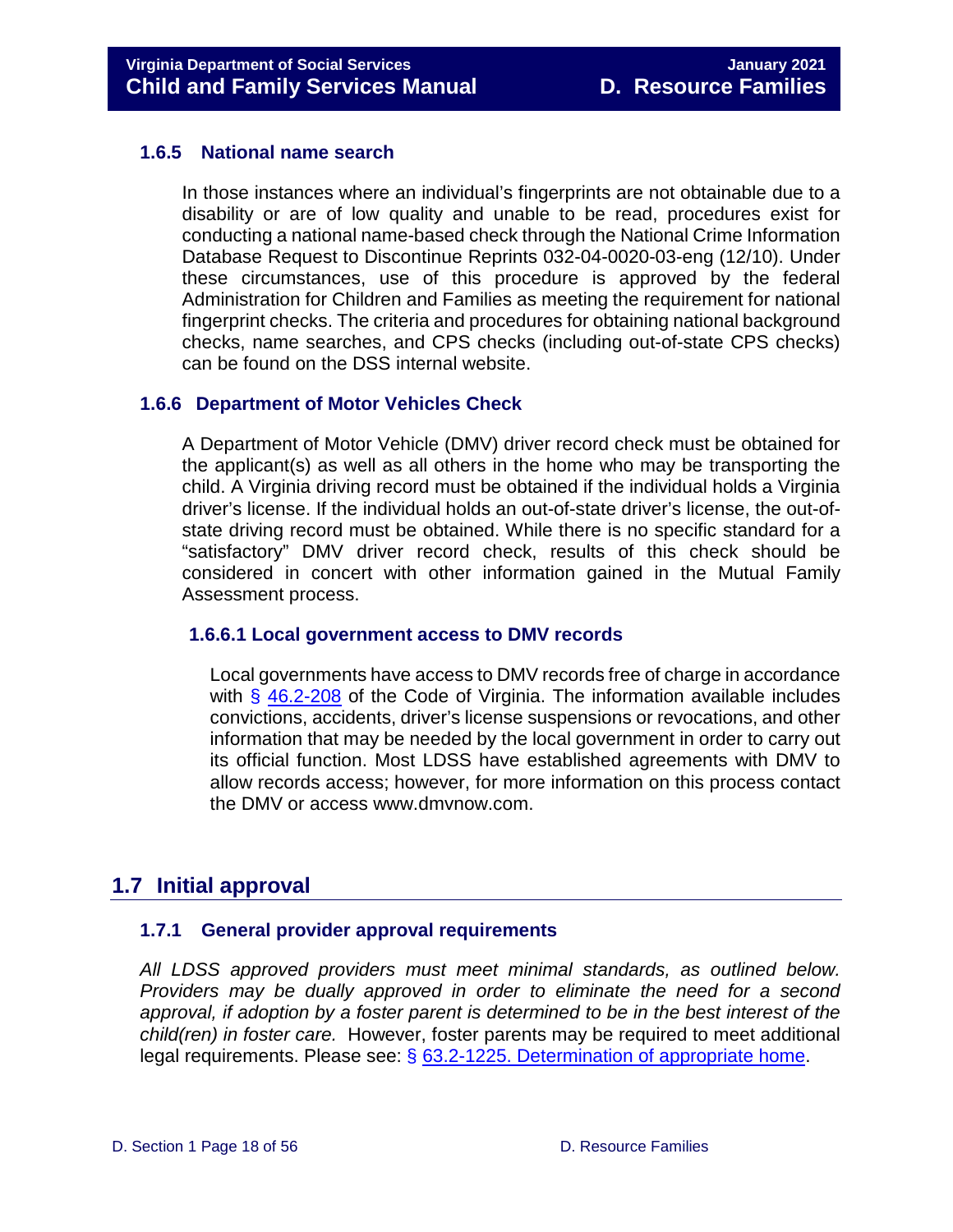#### <span id="page-18-0"></span>**1.7.1.1 Provider application**

Upon receipt of a completed provider application, the LDSS is responsible for ensuring the initiation of the approval process. If at any point in the process, the decision is made either by the agency or family to discontinue the process, the LDSS shall notify the applicant(s) in writing as to the reason why the approval process was stopped. A copy of this notice shall be filed in the applicant's record.

The Application For Department-Approved Provider Form [\(032-04-0051-00-eng](https://fusion.dss.virginia.gov/Portals/%5Bdfs%5D/Files/Family%20Recruitment/Family%20Recruitment%20Forms/Application%20for%20Department%20Approved%20Provider.doc)  [\(10/10\)](https://fusion.dss.virginia.gov/Portals/%5Bdfs%5D/Files/Family%20Recruitment/Family%20Recruitment%20Forms/Application%20for%20Department%20Approved%20Provider.doc) shall be used by all individuals who are requesting to become agency approved providers. The form provides basic information needed to begin the process of approval and eliminates obtaining such information during the interviews.

#### <span id="page-18-1"></span>**1.7.1.2 Age requirements**

Providers must be at least 18 years of age. The age of the provider applicant is one of many considerations in the decision to approve an individual to foster, adopt, or provide respite care.

#### <span id="page-18-2"></span>**1.7.1.3 Capacity**

*The number of foster children in the provider's home shall not exceed six (6) unless:* 

- *To allow the child of a parenting youth in foster care to remain with the parenting youth.*
- *To allow siblings to remain together.*
- *To allow a child with an established meaningful relationship with the family to remain with the family.*
- *To allow a family with special training or skills to provide care to a child who has a severe disability.*

#### <span id="page-18-3"></span>**1.7.1.4 Conflict of interest**

• Individuals who work for an LDSS, including relatives *of the employee* shall not be approved to be a resource parent by the LDSS for whom they are employed. They also shall not serve as a provider for a child in the custody (legal or physical) of that LDSS. The employee can be a kinship, foster, resource, or adoptive parent for another LDSS or child placing agency or the child's custody may be transferred to another local department. LDSS employees can play other significant roles in the life of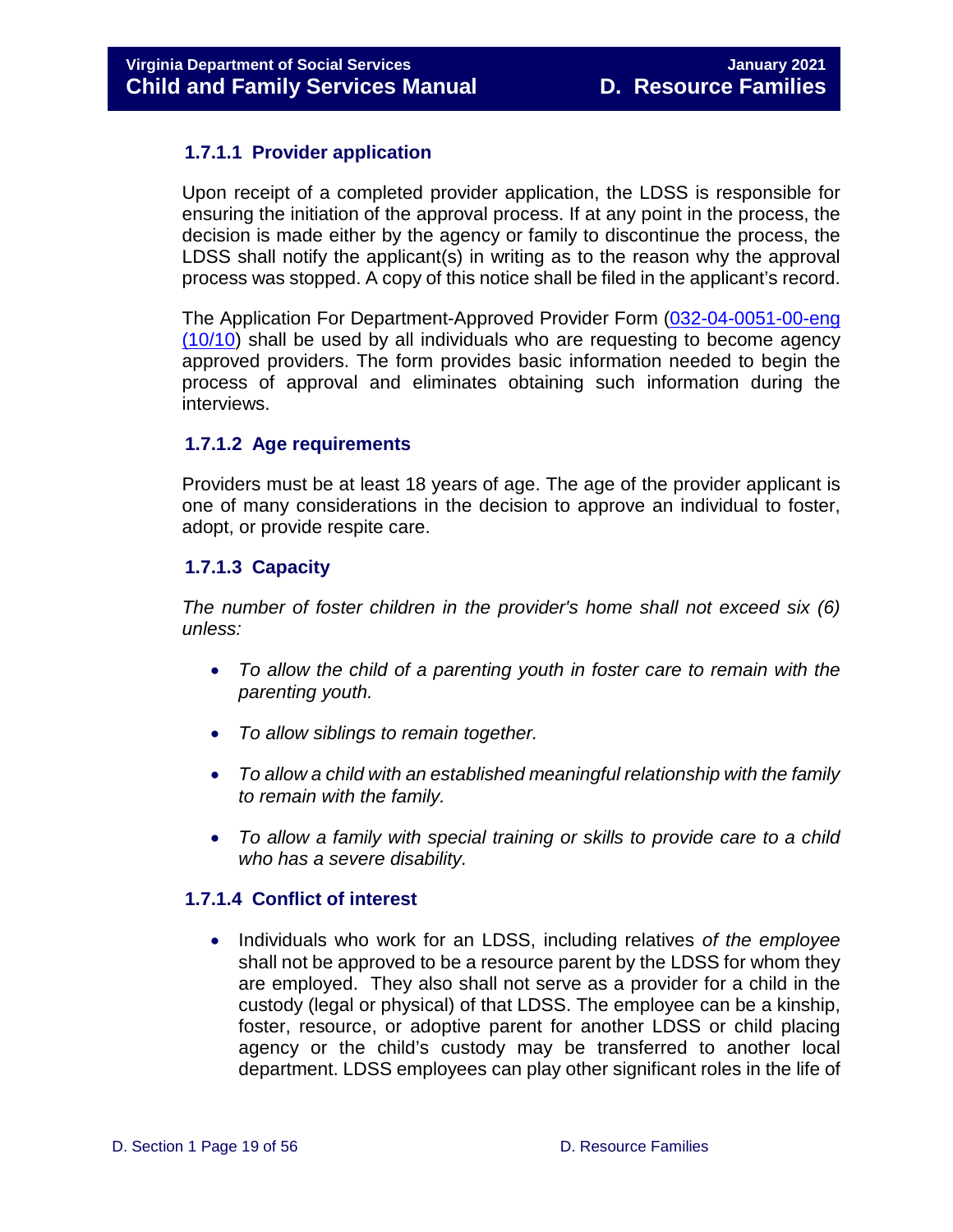a child or youth – as advocates, mentors, etc., or as an approved provider for children or youth in another LDSS's custody.

• Foster and adoptive providers who have met the requirements to be an approved child care provider may provide child care in their home for their foster child. However, Title IV-E federal funds may not be used to pay for the child care service. The child care provider may apply for child care through Title IV-A child care funds.

#### <span id="page-19-0"></span>**1.7.1.5 Provider approval period**

• Providers are approved for a period of 36 months. The effective date of approval is the date the Mutual Family Assessment Report [\(032-04-](https://fusion.dss.virginia.gov/Portals/%5Bdfs%5D/Files/Family%20Recruitment/Family%20Recruitment%20Forms/Mutual%20Family%20Assessment.doc) [006000-eng\)](https://fusion.dss.virginia.gov/Portals/%5Bdfs%5D/Files/Family%20Recruitment/Family%20Recruitment%20Forms/Mutual%20Family%20Assessment.doc) is signed by the supervisor. *The results of background checks indicating eligibility for all adult household members must be obtained prior to signing a certificate of approval.* The date of approval must be documented on the Certificate of Approval [\(032-03-136-1-eng\)](https://fusion.dss.virginia.gov/Portals/%5Bdfs%5D/Files/Family%20Recruitment/Family%20Recruitment%20Forms/Certificate%20of%20Approval%20%28LDSS%29.doc), which is available on the DSS internal website) or approval letter sent to the provider. A copy of the Certificate or letter shall be maintained in the provider's file.

#### <span id="page-19-1"></span>**1.7.1.6 Anti-discrimination for approving providers**

According to [federal statute,](https://www.hhs.gov/civil-rights/for-individuals/special-topics/adoption/index.html) the LDSS may not deny to any person the opportunity to become an adoptive or foster parent on the basis of race, color, *nationality, state of residence, religion, age, disability, political belief, sex or sexual orientation.*

#### <span id="page-19-2"></span>**1.7.1.7 Marital status**

Only individuals or married couples may be approved as providers.

#### <span id="page-19-3"></span>**1.7.1.8 Citizenship**

Citizens of other countries who are residing in the United States in a legal and documented manner may apply to become approved providers.

#### <span id="page-19-5"></span><span id="page-19-4"></span>**1.7.2 Pre-service training**

#### **1.7.2.1 Training requirements**

The LDSS shall ensure that pre-service training is provided for resource, foster, and adoptive family home providers, using a VDSS-approved curriculum, and completion of the training shall be documented in the provider's file. Each provider shall satisfy the pre-service training requirements. Certain curricula have been verified to meet the required competencies: Parent Resources for Information, Development and Education (PRIDE), Model Approach to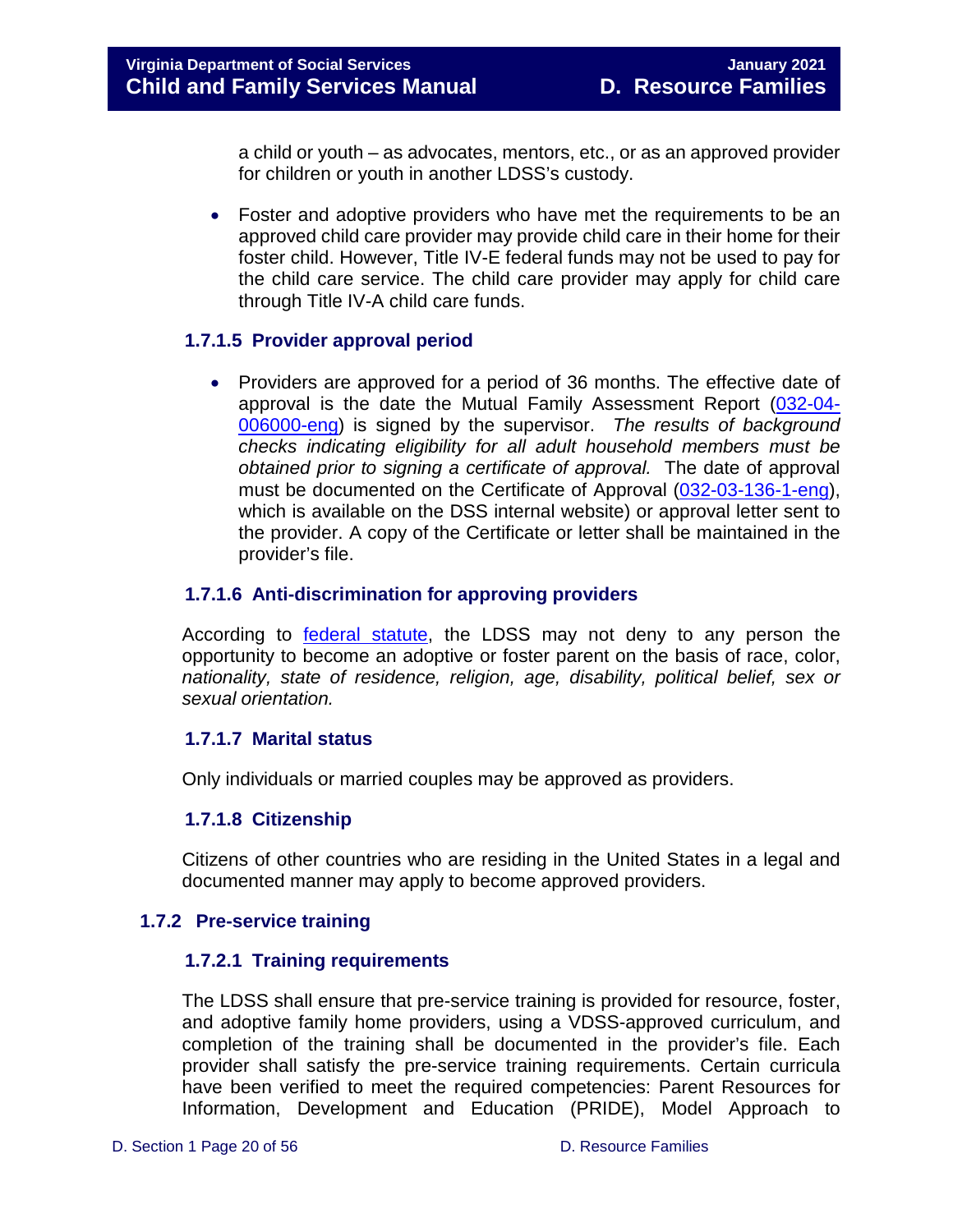Partnerships in Parenting (MAPP), and Parents as Tender Healers (PATH). The Department supports PRIDE as the preferred curriculum. **All other curricula must be approved by the VDSS in order to satisfy the preservice requirement.**

• If a curriculum has been approved for Title IV-E Pass-Through Training, this is the VDSS's approval.

To obtain approval for a curriculum other than those listed above; an agency should submit a copy of the curriculum (outlines, handouts, etc.) to the regional Adoption and Family Recruitment Consultant

• The curriculum will either be approved, returned with recommendations (for addressing any missing competencies), or rejected.

#### <span id="page-20-0"></span>**1.7.2.2 Core competencies**

Pre-service training shall address, but not be limited to, the following core competencies:

- Factors that contribute to neglect, emotional maltreatment, physical abuse, and sexual abuse, and the effects thereof.
- Conditions and experiences that may cause developmental delays and affect attachment.
- Stages of normal human growth and development (not required for respite providers).
- Concept of permanence for children and selection of the permanency goal (not required for respite providers).
- Reunification as the primary child welfare goal; the process and experience of reunification.
- Importance of visits and other contacts in strengthening relationships between the child and his birth family, including his siblings.
- Legal and social processes and implications of adoption (not required for respite providers).
- Support of older youth's transition to independent living (not required for respite providers).
- The professional team's role in supporting the transition to permanency and preventing unplanned placement disruptions.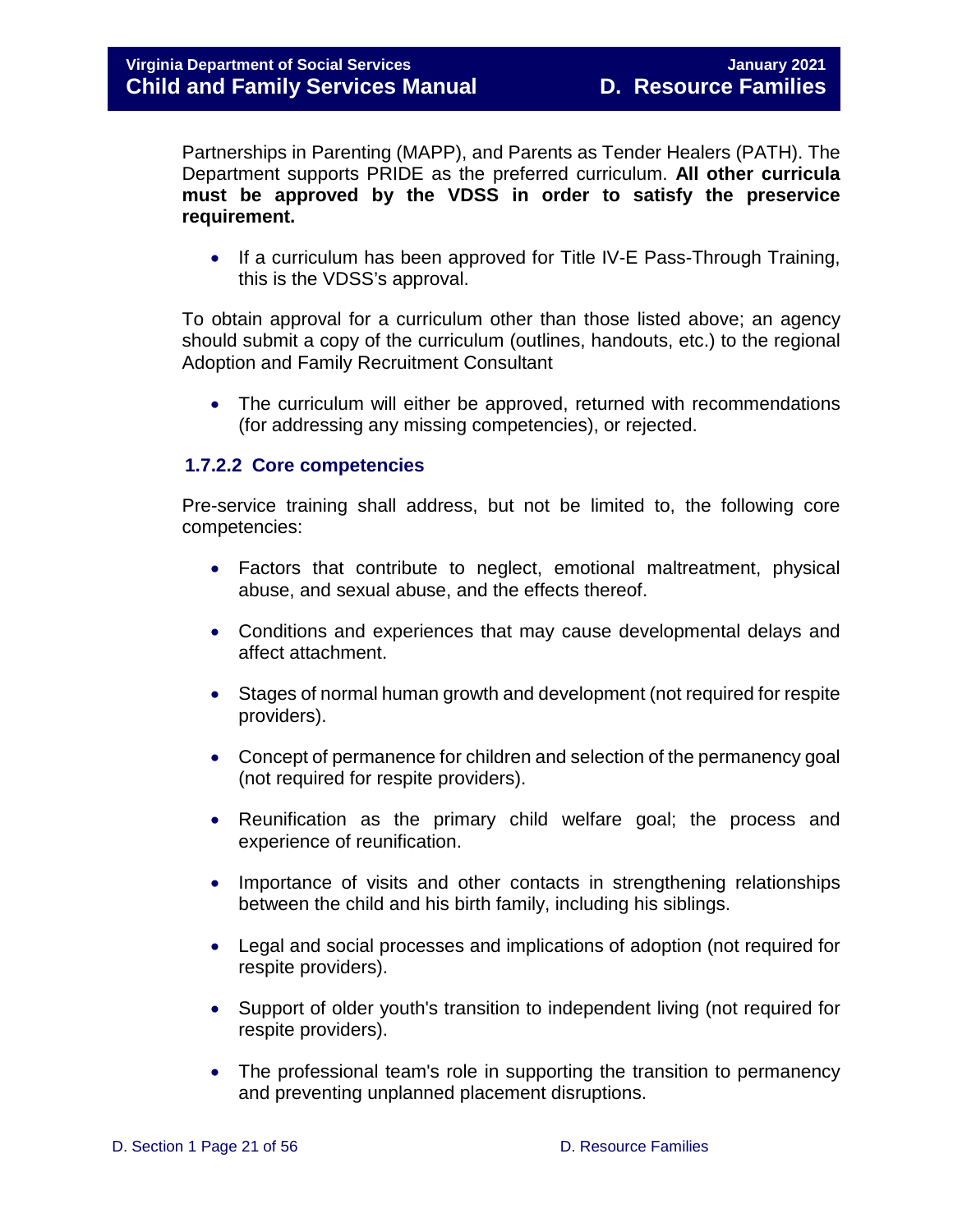#### **Virginia Department of Social Services January 2021 Child and Family Services Manual D. Resource Families**

- Relationship between child welfare laws, the LDSS's mandates, and how the LDSS carries out its mandates (not required for respite providers).
- Purpose of service planning (not required for respite providers).
- Impact of multiple placements on a child's development.

Types of and response to loss, and the factors that influence the experience of separation, loss, and placement (not required for respite providers).

- Cultural, spiritual, social, and economic similarities and differences between a child's primary family and foster or adoptive family.
- Preparing a child for family visits and helping him manage his feelings in response to family contacts.
- Developmentally-appropriate, effective, and nonphysical disciplinary techniques.
- Promoting a child's sense of identity, history, culture, and values.
- Respecting a child's connection to his birth family, previous foster families, and/or adoptive families.
- Being nonjudgmental in caring for the child, working with his family, and collaborating with other members of the team.
- Roles, rights, and responsibilities of foster parents and adoptive parents (not required for respite providers).
- Maintaining a home and community environment that promotes safety and well-being.

#### <span id="page-21-0"></span>**1.7.2.3 Additional training requirements**

The following content areas are to be included in the pre-service training of applicants:

- The Children's Services Practice Model and Implication for Practice.
- Virginia's Family Partnership Meetings: The Purpose and Process.
- Rate structuring and the provider's role in the process.
- The Foster Home Agreement: Code of Ethics and Mutual Responsibilities [032-04-0028-00-eng.](https://fusion.dss.virginia.gov/Portals/%5Bdfs%5D/Files/DFS%20FORMS/Family%20Services-Generic%20Forms/Foster%20Care%20Agreement%20with%20Code%20of%20Ethics%20and%20Mutual%20Responsibilities.pdf)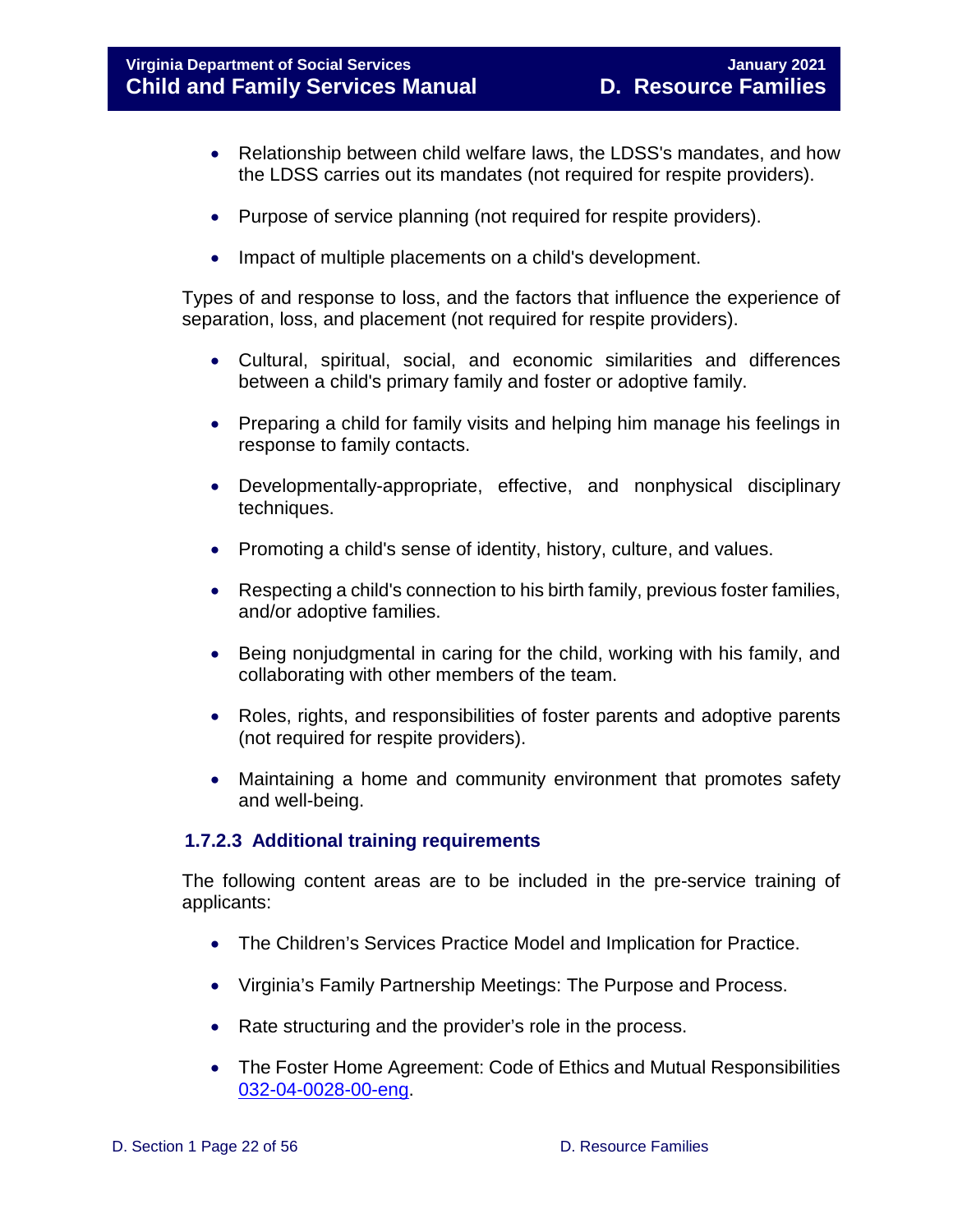- The Adoptive Home Placement Agreement [032-02-0657-00-eng.](https://fusion.dss.virginia.gov/Portals/%5bdfs%5d/Files/Adoption/Placement/Adoptive%20Home%20Placement%20Agreement.pdf?ver=2020-06-29-140912-363)
- Standards of Care for Continued Approval (see [Section 1.10\)](#page-41-1).
- Shaken Baby Information.

Any additional LDSS requirements.

#### <span id="page-22-0"></span>**1.7.2.4 Training for Mandated reporters**

The Code of Virginia identifies those persons who are mandated reporters. These persons shall report suspected child abuse or neglect that they become aware of in their professional or official capacity.

Effective July 1, 2012 kinship, foster, adoptive providers, and respite providers are considered mandated reporters due to their association with a public organization that is responsible for the care, custody and control of children as referenced in  $\S$  [63.2-1509 A.](https://law.lis.virginia.gov/vacode/title63.2/chapter15/section63.2-1509/)

Mandated reporter training and other resources for mandated reporters are available from the Virginia Department of Social Services at [\(https://www.dss.virginia.gov/abuse/mr.cgi\)](https://www.dss.virginia.gov/abuse/mr.cgi).

Resource parents *may* complete CWS 5692 - [Recognizing & Reporting Child](https://covlc.virginia.gov/Default.aspx)  [Abuse & Neglect](https://covlc.virginia.gov/Default.aspx) as part of their pre-service training.

#### <span id="page-22-1"></span>**1.7.2.5 Prior training considerations**

Families who have previously completed foster parent training are not exempt from meeting training requirements; however, an agency has several options when considering the family for approval. For families who are able to provide verification that they 1) completed a foster parent course within the last five years, or 2) completed the training more than 5 years ago AND have completed ongoing additional training which addressed competency areas, then the agency may consult their Resource Family Consultant to determine how best to proceed based on the three options outlined below:

- Utilize the Pre-Service Competency Checklist [\(032-04-0062-00-eng\)](https://fusion.dss.virginia.gov/Portals/%5bdfs%5d/Files/Family%20Recruitment/Family%20Recruitment%20Forms/Pre-Service%20Competency%20Checklist.doc?ver=2019-05-28-100336-390) to affirm that these competencies have been observed over the course of the family's experience with the agency. This checklist should be maintained in the provider's file to indicate compliance with the preservice standard.
- Conduct one-on-one training to address areas lacking sufficient competence.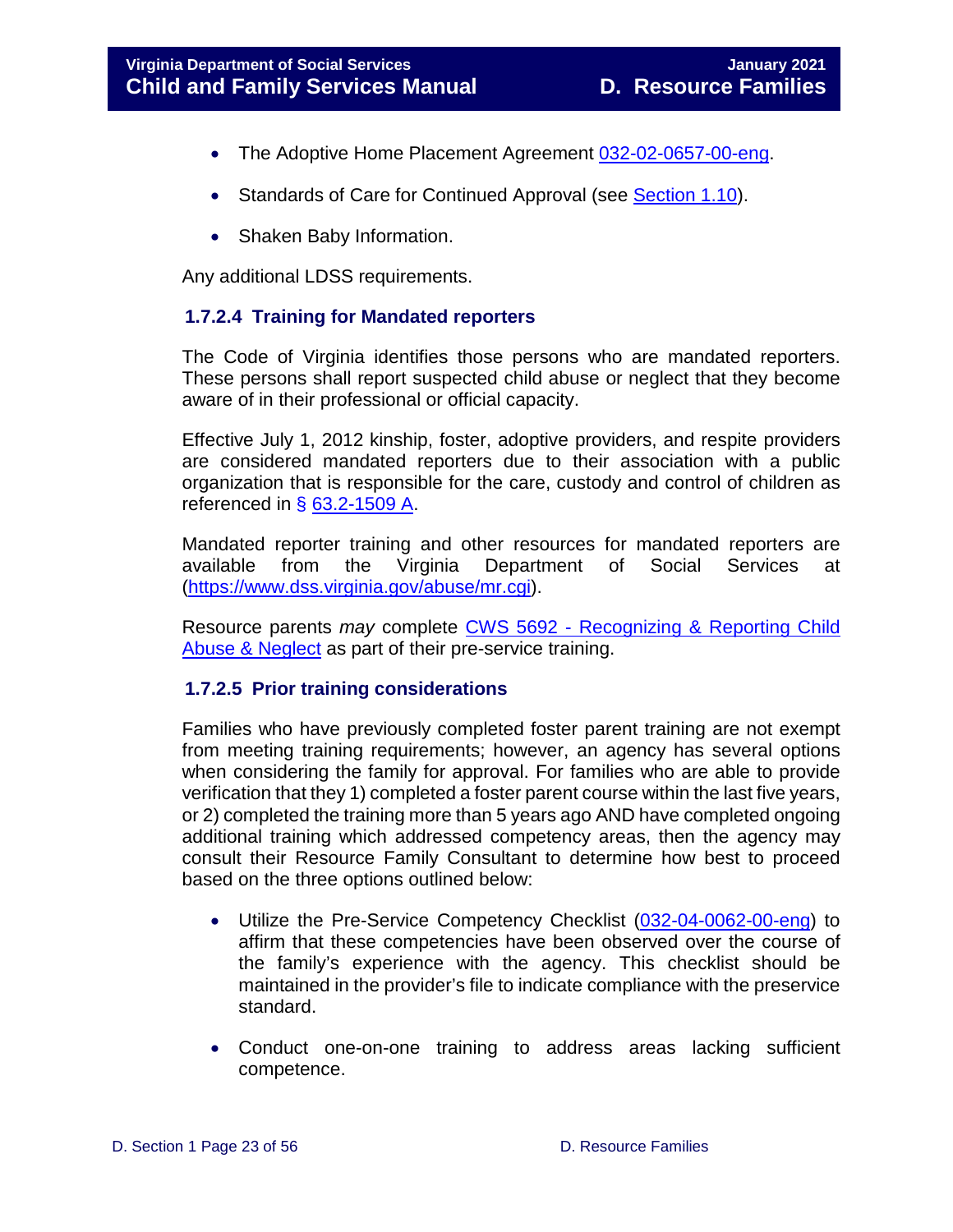• Request that the family complete pre-service training.

Families whose previous training is accepted as meeting Virginia's requirements for pre-service training shall still be provided with training on the additional training areas under Section 1.7.2.3 and Section 1.7.2.4 above. This training shall be documented in the Mutual Family Assessment Report [032-040060-01](https://fusion.dss.virginia.gov/Portals/%5Bdfs%5D/Files/Family%20Recruitment/Family%20Recruitment%20Forms/Mutual%20Family%20Assessment.doc) [eng.](https://fusion.dss.virginia.gov/Portals/%5Bdfs%5D/Files/Family%20Recruitment/Family%20Recruitment%20Forms/Mutual%20Family%20Assessment.doc)

#### <span id="page-23-0"></span>**1.7.3 Mutual Family Assessment**

Mutual Family Assessment is a process that includes both a study of the physical home as well as the prospective provider(s). It is mutual in that while the LDSS maintains final authority on the decision to approve or not approve, assessment is done with families rather than to families. Prospective providers are empowered to assess themselves as applicants and to determine if the role of foster, adoptive, or resource parent is right for them. A thorough assessment integrates pre-service training topics into the home visits to maximize opportunities for developing and documenting a family's competence in meeting the special needs of children in care.

Training and home visits are primary sources for assessment, while also drawing information from sources such as references, background checks, etc.

Each prospective kinship resource, foster, and adoptive family shall be encouraged to participate in an open and honest assessment of their strengths in fostering or adopting, as well as their needs for support. Their strengths and needs shall be utilized in making a match with the needs of a specific child to be placed.

As a result of this process, the final decision to approve the home shall reflect the family's perceived ability and willingness to foster or adopt as well as the agency's assessment of the family.

#### **1.7.3.1 Purpose of the Mutual Family Assessment Report**

<span id="page-23-1"></span>As part of the approval process, the LDSS shall conduct a family assessment. This family assessment shall address all elements required by regulation and be documented by a combination of narrative and other data collection formats, and shall be signed and dated by the individual completing the assessment and the director of the LDSS or his designee. The information contained in the Mutual Family Assessment Report [\(032-04-0060-01-eng\)](https://fusion.dss.virginia.gov/Portals/%5Bdfs%5D/Files/Family%20Recruitment/Family%20Recruitment%20Forms/Mutual%20Family%20Assessment.doc) shall consist of demographic information including:

- Age of applicant.
- Marital status and history.
- Family composition and history.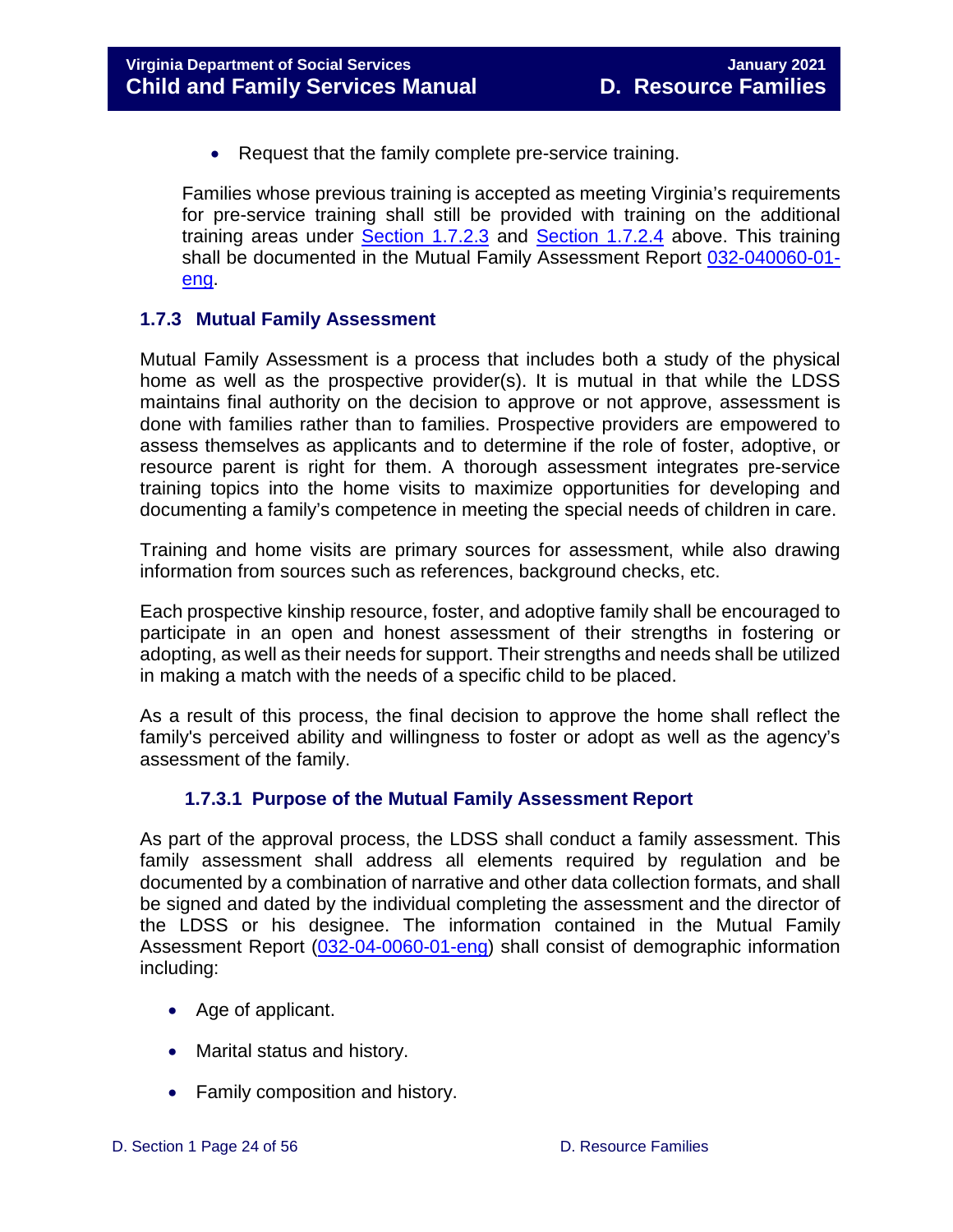- List of agency individuals involved in completing the assessment process and their roles.
- Information indicating that the provider has been given and understands the standards for sleeping space and maintaining a safe environment as listed in [Section 1.7.6.](#page-28-1)

#### <span id="page-24-0"></span>**1.7.4 Assessing applicant's knowledge, abilities, attitudes, relationships, and capacity to foster and/or adopt**

Narrative documentation shall include information from the interviews, references, observations, and other available information, and shall be used to assess and document the applicant's skills to foster and/or adopt. Decisions to approve may also be based on information gained through discussions, recommendations, etc. and should assess that the applicant:

- Is knowledgeable about the necessary care for children and is physically and mentally capable of providing the necessary care for children.
- Is able to articulate a reasonable process for managing emergencies and ensuring the adequate care, safety, and protection of children.
- Expresses attitudes that demonstrate the capacity to love and nurture a child born to someone else.
- Values children's birth family and other significant relationships.
- Expresses appropriate motivation to foster or adopt.
- Shows stability in all household relationships.
- Has the financial resource to provide for current and ongoing household needs.

#### <span id="page-24-1"></span>**1.7.5 Worker-family interviews**

The LDSS shall conduct a minimum of three (3) face-to-face interviews with each applicant; at least one (1) shall be in the applicant's home. If there are two (2) individuals listed as applicants, at least one (1) interview must be with both individuals. At least one (1) interview shall be with all individuals who reside in the home.

The LDSS worker is responsible for providing the applicants with specific information about what is involved in being a provider and engaging in a discussion with them about their expectations and motivation for becoming a provider at this time. LDSS representatives are responsible for ensuring that applicants have the qualifications and abilities they will need to protect,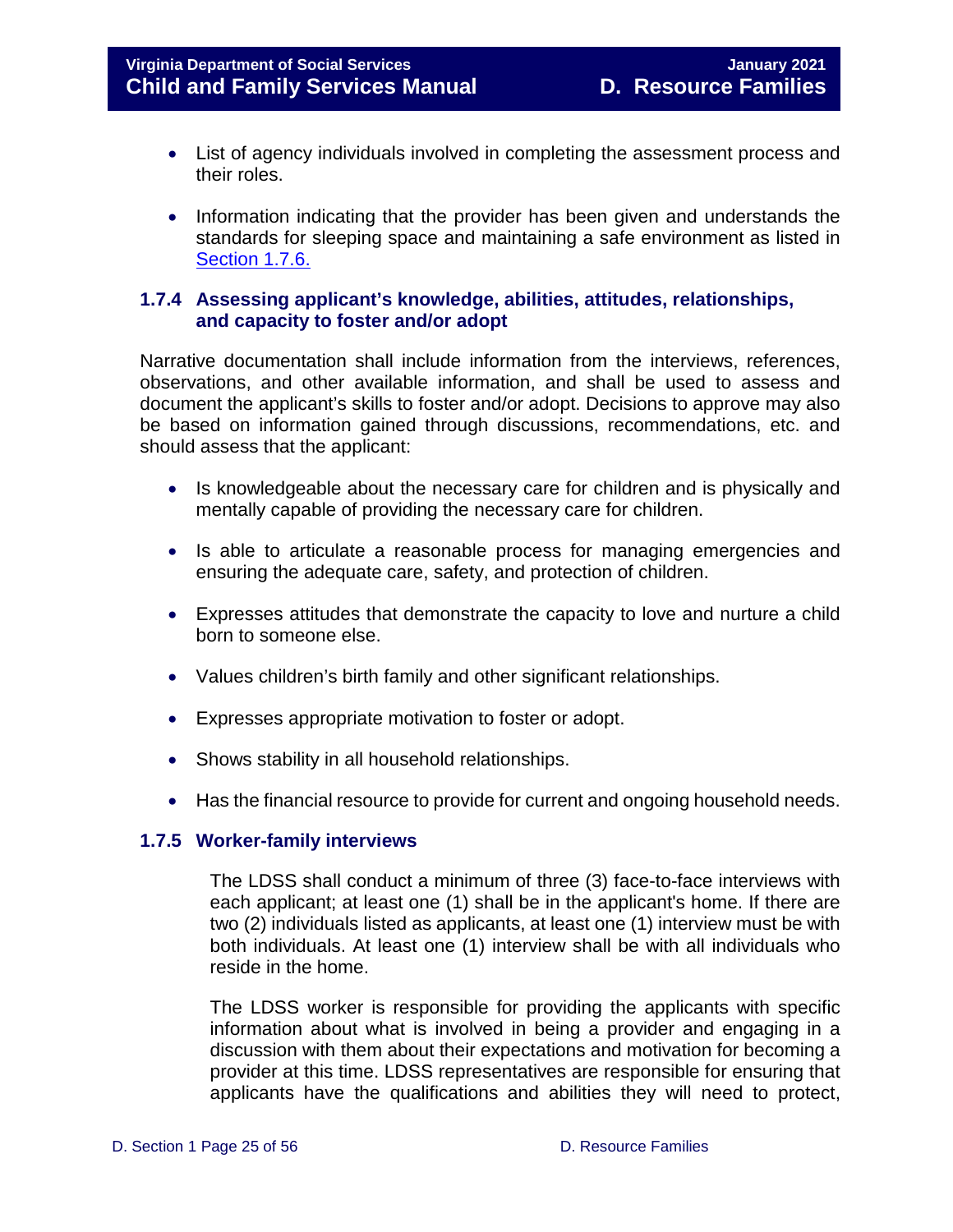parent, and nurture the abused or neglected children in their care. Within these interviews, the LDSS worker should:

- Discuss and assess the applicants' ability to meet children's immediate and short-term needs for health, education, social and emotional development, as well as their therapeutic needs, including special needs identified in children's service plans.
- Discuss and assess the applicants' ability to meet not only the short term needs but, for children where adoption may be the permanency goal, those children's long-term needs for supportive families.
- The LDSS worker may identify, through conversations or review of the application, issues that may raise questions about the family's willingness or ability to become a provider. The worker should explore these issues with the family during these interviews.

#### <span id="page-25-0"></span>**1.7.5.1 Making the most of interviews**

- Connect visits to the family's pre-service training, to allow for give-and take of information that helps inform mutual decision making.
- Approach visits from the perspective that assessment is truly mutual—just as the VDSS must assess the family's ability to support children and families, so should the family assess the VDSS's ability to support them in this endeavor.
- Observe interactions among household members, looking for the strengths and/or challenges individuals have in sustaining their current family relationships.
- Have conversations with all family members in the home, focusing on how fostering/adopting will impact the current family system.
- Carefully and thoroughly examine the family's expectations of children in foster care, and how realistic these are.
- Use opportunities to stress the importance of maintaining children's connections, and explore applicants' attitudes, skills, and willingness to support these connections.

#### <span id="page-25-1"></span>**1.7.5.2 Provider agreements**

The LDSS worker shall discuss the following mandatory agreements with the provider: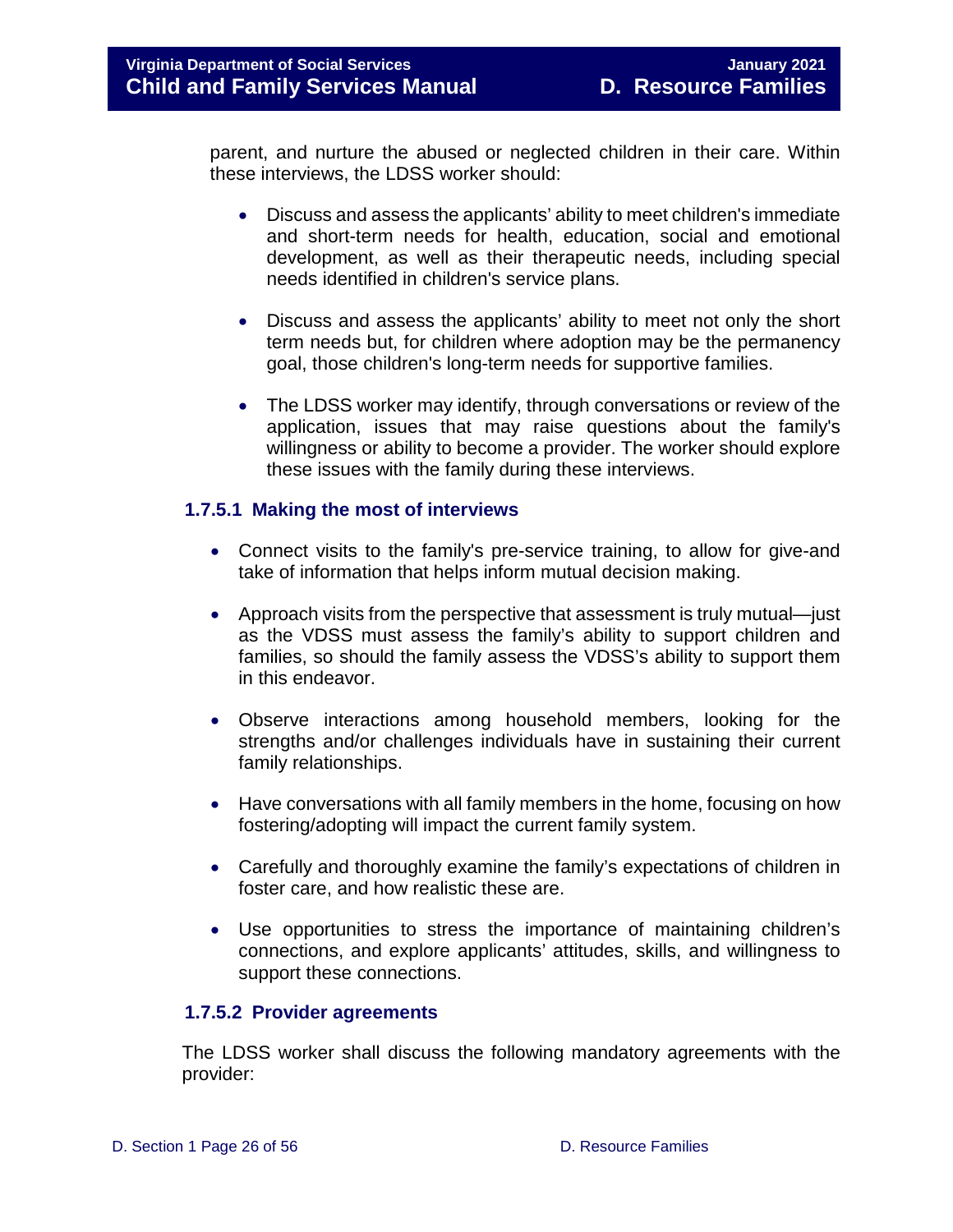- Corporal Punishment Agreement.
- Confidentiality Agreement.
- Foster Care Agreement: Code of Ethics and Mutual Responsibility (for discussion purposes only).
- Adoptive Placement Agreement (for discussion purposes only).

The content of these documents is reviewed, and prior to the applicants' approval, they must agree to abide by the values and requirements as specified in these agreements. All applicants sign the Corporal Punishment and Confidentiality Agreements. The Foster Home Agreement: Code of Ethics and Mutual Responsibilities shall be signed upon the placement of a child in the home. The Adoptive Placement Agreement is signed only upon the placement of a child in the home for the purpose of adoption (see [Section 1.4](#page-17-3) on approval process requirements).

#### <span id="page-26-0"></span>**1.7.5.3 Applicant history**

The applicant's historical information is gathered during the course of the interviews and from supporting documentation (see **Section 1.5.5**). The applicant's historical narrative regarding his life history builds the LDSS worker's basis for understanding and assessing the applicant's capacity to serve as a provider. Information gathered regarding the applicant history is documented in the form of a narrative in the Mutual Family Assessment Report (see [Section](#page-34-0)   $1.6$ ).

#### <span id="page-26-1"></span>**1.7.5.4 Training**

The LDSS worker also explains training requirements and the concept of competencies necessary for foster and adoptive parenting.

#### <span id="page-26-2"></span>**1.7.6 Physical home environment assessment**

The physical environment of the home shall be assessed both in terms of the physical space (e.g., adequate furnishings, heat, ventilation, etc.) as well as the applicant's attitude toward, and ability to provide for, the child's need for space and privacy and separate sleeping arrangements. *Documentation of an assessment of the home environment should include the [Physical Home Environment Checklist.](https://fusion.dss.virginia.gov/Portals/%5Bdfs%5D/Files/Family%20Recruitment/Family%20Recruitment%20Forms/Physical%20Home%20Enviornment%20Safety%20Checklist%20final%20-%20protected.docx)* The following areas shall be assessed, as appropriate, in the course of interviews at the applicant's home.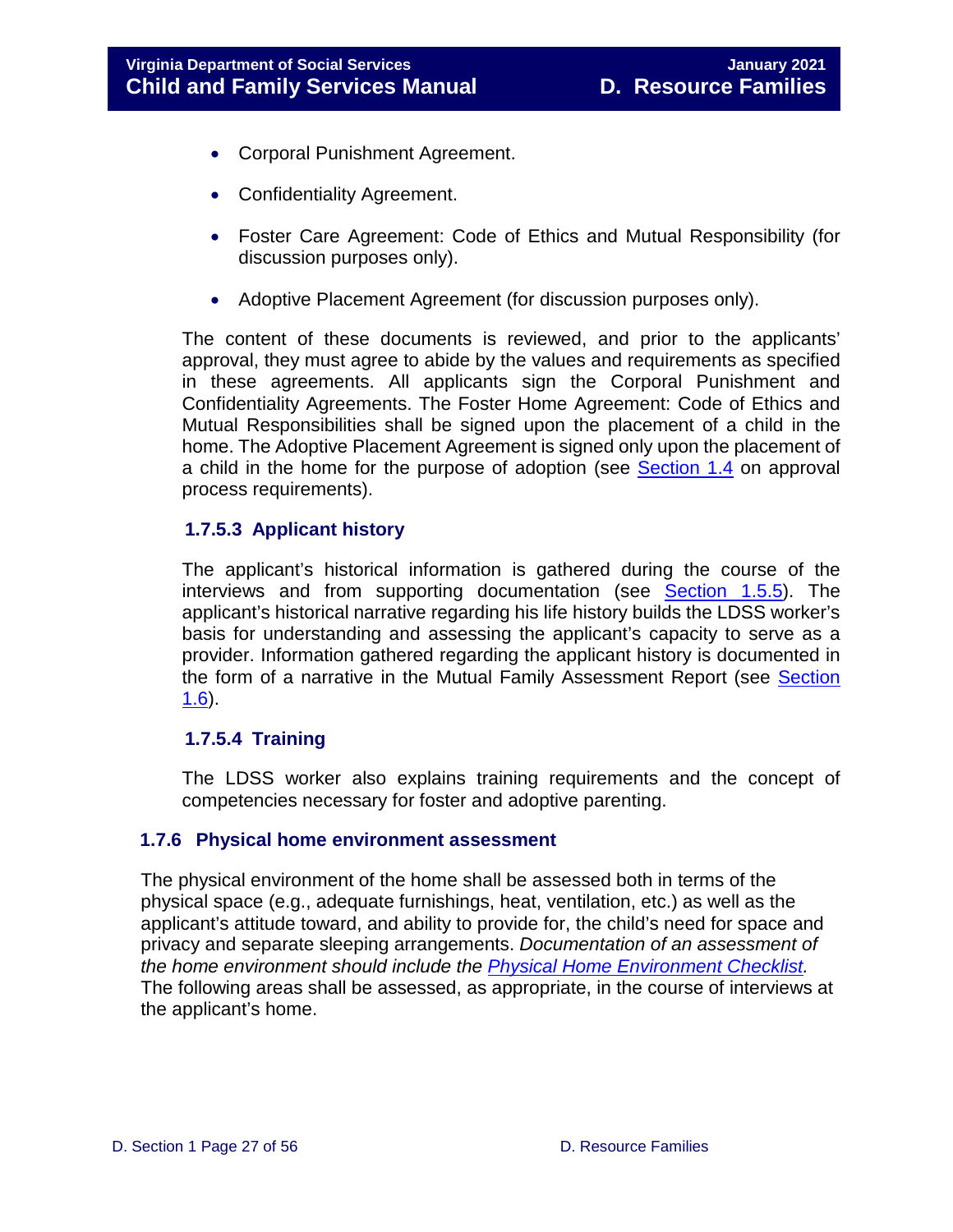#### <span id="page-27-0"></span>**1.7.6.1 Space and furnishings**

The home shall have sufficient appropriate space and furnishings for each child receiving care in the home, including:

- Space to keep clothing and other personal belongings.
- Accessible basin and toilet facilities.
- Space for recreational activities.

#### <span id="page-27-1"></span>**1.7.6.2 Physical comfort**

- The applicant must be able to provide safe, comfortable sleeping furnishings.
- All rooms used by the child shall be heated in winter, dry, and well ventilated.
- Rooms and study space used by the child shall have adequate lighting.

#### <span id="page-27-2"></span>**1.7.6.3 Sleeping space**

- Sleeping space must be provided on the first floor of the home for a child unable to use stairs unassisted, other than a child who can easily be carried.
- Multiple children sharing a bedroom shall each have adequate space including closet and storage space. Bedrooms shall have adequate square footage for each child to have personal space.
- Children over the age of two (2) years shall not share a bed.
- Children over the age of two (2) shall not share a bedroom with an adult unless the LDSS approves a plan to allow the child to sleep in the adult's bedroom due to documented needs, disabilities, or other specified conditions.
- Children of any age cannot share a bed with an adult.
- Children of the opposite sex over the age of three (3) shall not sleep in the same room.
- Children under age seven (7) or children with significant and documented cognitive or physical disabilities shall not use the top bunk of bunk beds.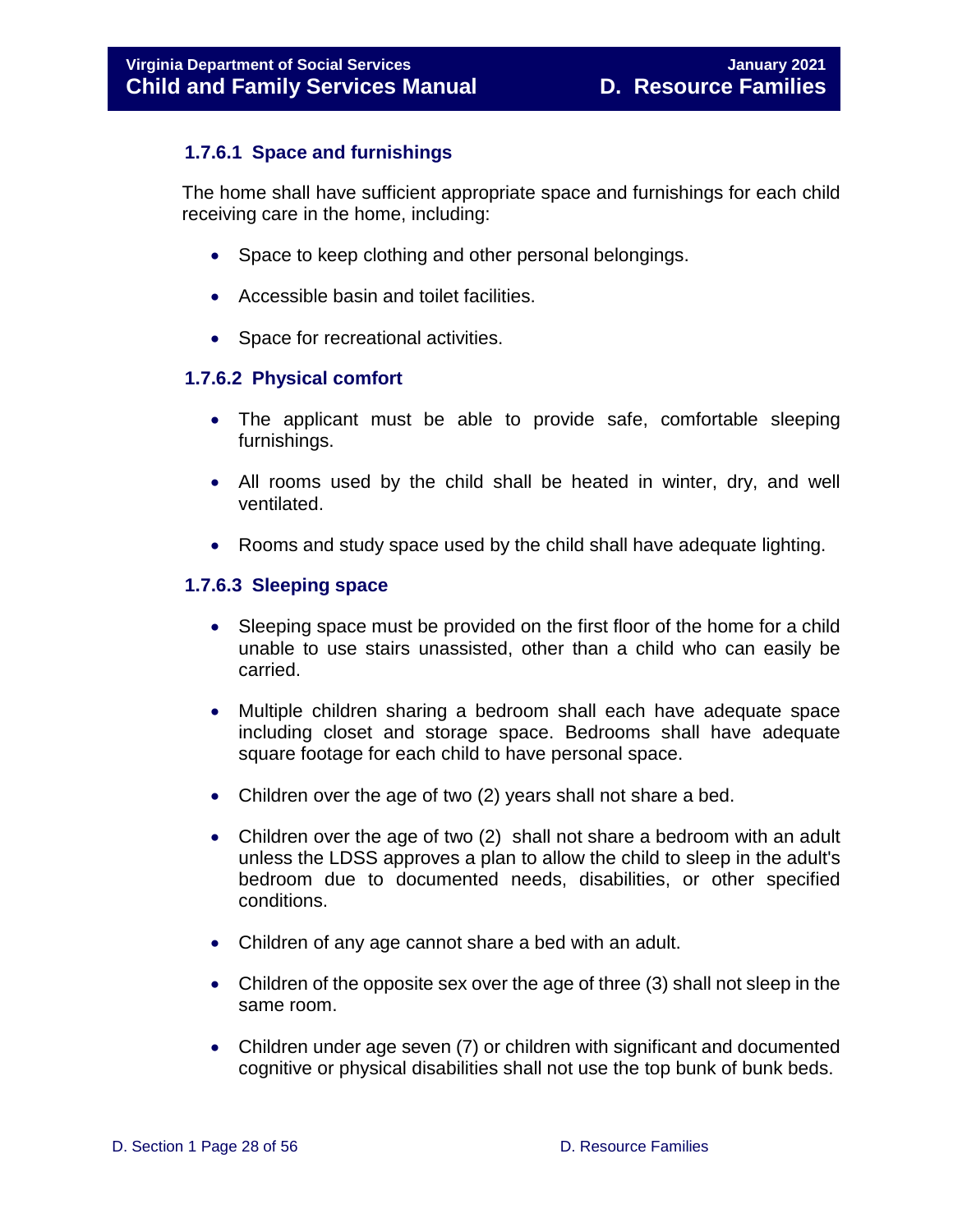#### <span id="page-28-0"></span>**1.7.6.4 Access to telephone**

The provider and children shall have access to a working telephone in the home. This may be a cell phone.

#### <span id="page-28-2"></span><span id="page-28-1"></span>**1.7.6.5 Home safety requirements**

#### **1.7.6.5.1 Emergency preparedness plan**

Providers need to develop plans (Emergency Plans Form, [032-04-0064-01](https://fusion.dss.virginia.gov/Portals/%5Bdfs%5D/Files/Family%20Recruitment/Family%20Recruitment%20Forms/Emergency%20Plans.doc) [eng\)](https://fusion.dss.virginia.gov/Portals/%5Bdfs%5D/Files/Family%20Recruitment/Family%20Recruitment%20Forms/Emergency%20Plans.doc) that help protect their families and also provide communication information for use in emergency situations. State regulation [22 VAC 40 211-](https://law.lis.virginia.gov/admincode/title22/agency40/chapter211/section70/) [70](https://law.lis.virginia.gov/admincode/title22/agency40/chapter211/section70/) requires a plan that includes, but is not limited to, fire and natural disasters. It also requires the plan to include:

- How the provider plans to maintain the safety and meet the needs of the child in their home during a disaster.
- How the provider shall evacuate the home, if necessary, during a disaster.
- How the provider shall relocate in the event of a large-scale evacuation.
- The requirement to notify the LDSS of where they are relocating and contact information in the event of evacuation.

The LDSS worker should encourage the provider to review the appropriate sections of the Emergency Plans Form [\(032-04-0064-01-eng\)](https://fusion.dss.virginia.gov/Portals/%5Bdfs%5D/Files/Family%20Recruitment/Family%20Recruitment%20Forms/Emergency%20Plans.doc) with the children who are old enough to understand. The Emergency Plans Form should be posted in a location that is accessible to the children.

Suggestions for information the providers should include in the plan are:

- The phone number of the agency.
- The phone number of a close neighbor or relative who could come to the home quickly.
- Plans for having emergency food, water, and batteries for flashlights and radios.
- The location and contact information for friends or relatives they may go to in an emergency or evacuation.

The LDSS will keep a copy of all sections of this plan in the provider's file.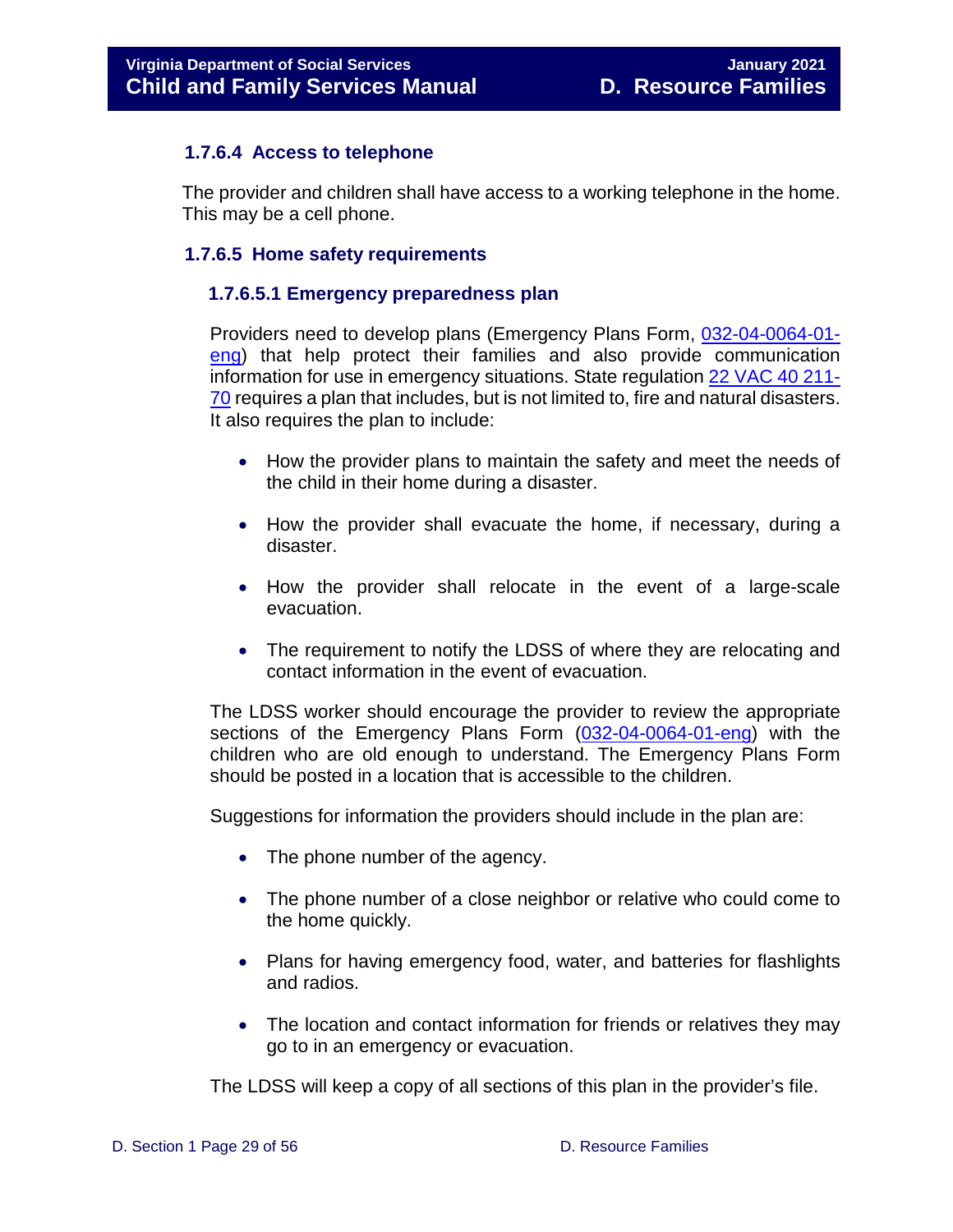#### <span id="page-29-0"></span>**1.7.6.5.2 Fire safety**

The provider shall permit a fire inspection of the home by appropriate authorities if conditions indicate a need and/or the LDSS requests such an inspection.

#### <span id="page-29-1"></span>**1.7.6.5.3 Weapons**

Possession of any weapons, including firearms, in the home shall comply with federal and state laws and local ordinances. The provider shall store any firearms and other weapons (e.g., BB guns, air guns, sling shots, etc.) in a locked closet or cabinet, with the activated safety mechanisms. Ammunition shall be stored in a separate and locked area. The key or combination to the locked closet or cabinet shall be maintained out of the reach of all children in the home.

#### <span id="page-29-2"></span>**1.7.6.5.4 Pets**

Providers shall ensure that household pets are not a health or safety hazard in accordance with state laws and local ordinances, and the LDSS shall request verification of provider compliance.

#### <span id="page-29-3"></span>**1.7.6.5.5 Other**

- The home and grounds shall be free from litter and debris and present no hazard to the safety of the child receiving care.
- Providers shall keep cleaning supplies and other toxic substances stored away from food and locked, as appropriate. Medications shall be out of reach of children and locked as appropriate. Medications shall be stored separately from food, except those medicines that require refrigeration.
- Every home shall contain basic first aid supplies.
- Every home shall have an operable smoke detector, the specific requirements of which shall be coordinated through the local fire marshal. If a locality does not have a local fire marshal, the state fire marshal shall be contacted.
- The LDSS may require other safety-related checks or verifications as deemed necessary (e.g., well water tests, electrical safety, home structure stability).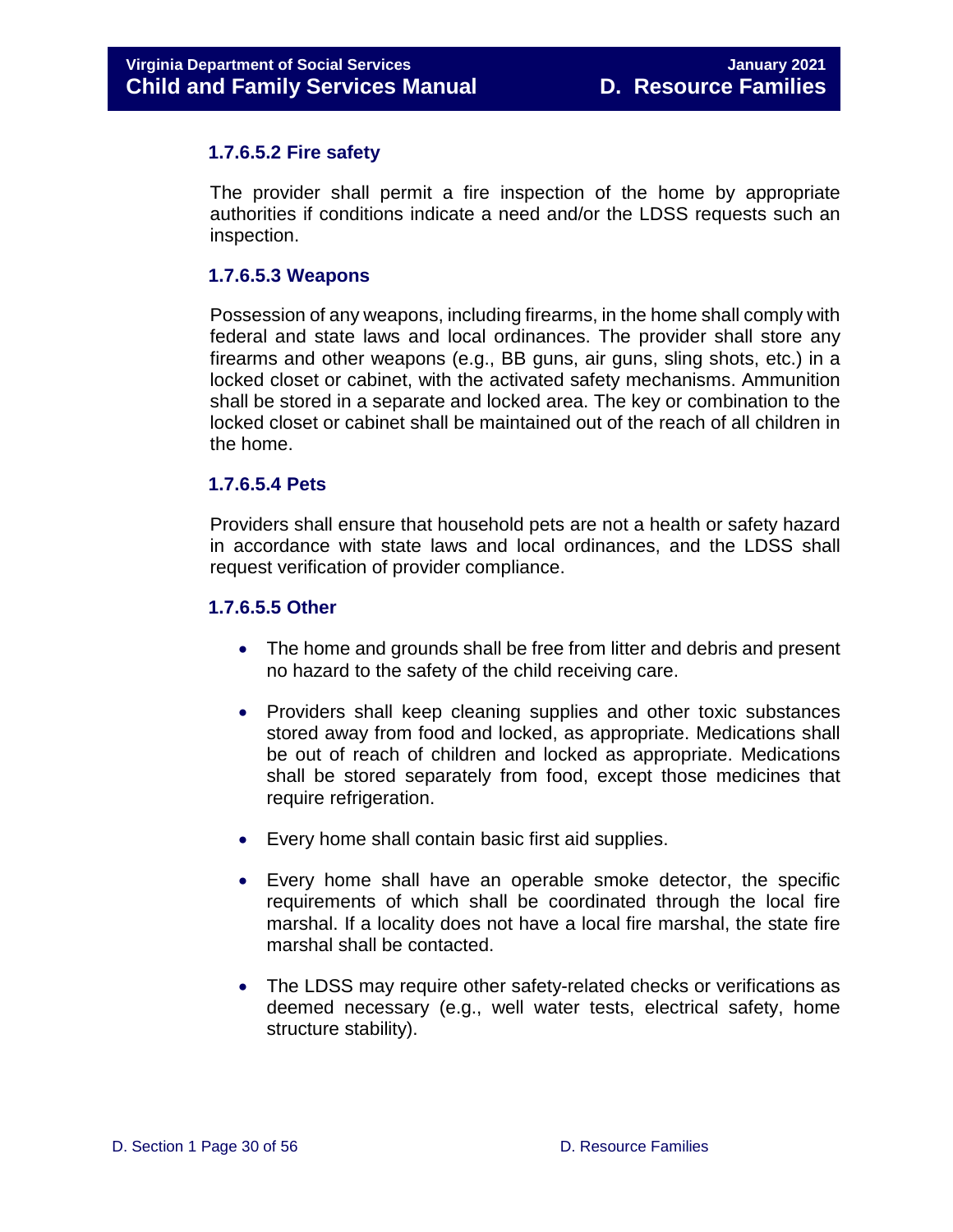#### <span id="page-30-1"></span><span id="page-30-0"></span>**1.7.7 Supporting documentation**

#### **1.7.7.1 References**

The LDSS shall obtain at least three (3) references from persons who have knowledge of each applicant's character and applicable experience with children and caretaking of others. At least one (1) reference per person shall be from a non-relative. If a single reference addresses the skills and abilities of both applicants, it may count as one of the three references for each. The state approved Reference Request Form [\(Appendix C\)](#page-54-1) is acceptable as reference documentation as well as references conducted via telephone and documented in the file.

#### <span id="page-30-2"></span>**1.7.7.2 Physical examination**

The applicant(s) and other adult caretakers residing in the home shall submit the results of a physical examination, conducted by a licensed health care professional, administered within 12 months prior to the provider's approval. These results shall include comments regarding the person's mental and/or physical condition or abilities, such as they relate to caring for a child in the foster care system. A Physical Examination Form [\(032-04-0061-00-eng\)](https://fusion.dss.virginia.gov/Portals/%5Bdfs%5D/Files/Family%20Recruitment/Family%20Recruitment%20Forms/Physical%20Examination%20Report.doc) is available for use.

All household members who come in contact with the child must submit to a tuberculosis screening and/or test, in compliance with current VDH requirements. For most individuals, *a* TB risk assessment *should be sufficient.* Information regarding the TB risk assessment form is found on the Virginia Department of Health website.

If risk factors or TB symptoms are present, an additional screening may be required. Information regarding TB screening/testing may also be found on the Virginia Department of Health website. A tuberculosis screening form is available for use.

For information on the system for prioritizing persons for targeted testing, refer to ["Controlling Tuberculosis in the United States: Recommendations from the](https://www.cdc.gov/mmwr/preview/mmwrhtml/rr5412a1.htm)  [American Thoracic Society, CDC, and the Infectious Diseases Society of](https://www.cdc.gov/mmwr/preview/mmwrhtml/rr5412a1.htm)  [America"](https://www.cdc.gov/mmwr/preview/mmwrhtml/rr5412a1.htm) (MMWR 2005;54[No. RR-12]:40–42) on the Center for Disease Control website.

#### <span id="page-30-3"></span>**1.7.7.3 Prior experience**

The LDSS worker shall confirm if an applicant previously applied to, or was approved, denied, and or closed by, any other LDSS or licensed child-placing agency through the Provider Application [\(032-02-0051-00-eng\)](https://fusion.dss.virginia.gov/Portals/%5Bdfs%5D/Files/Family%20Recruitment/Family%20Recruitment%20Forms/Application%20for%20Department%20Approved%20Provider.doc) and *OASIS*. The LDSS shall have the applicant sign a request to release information from the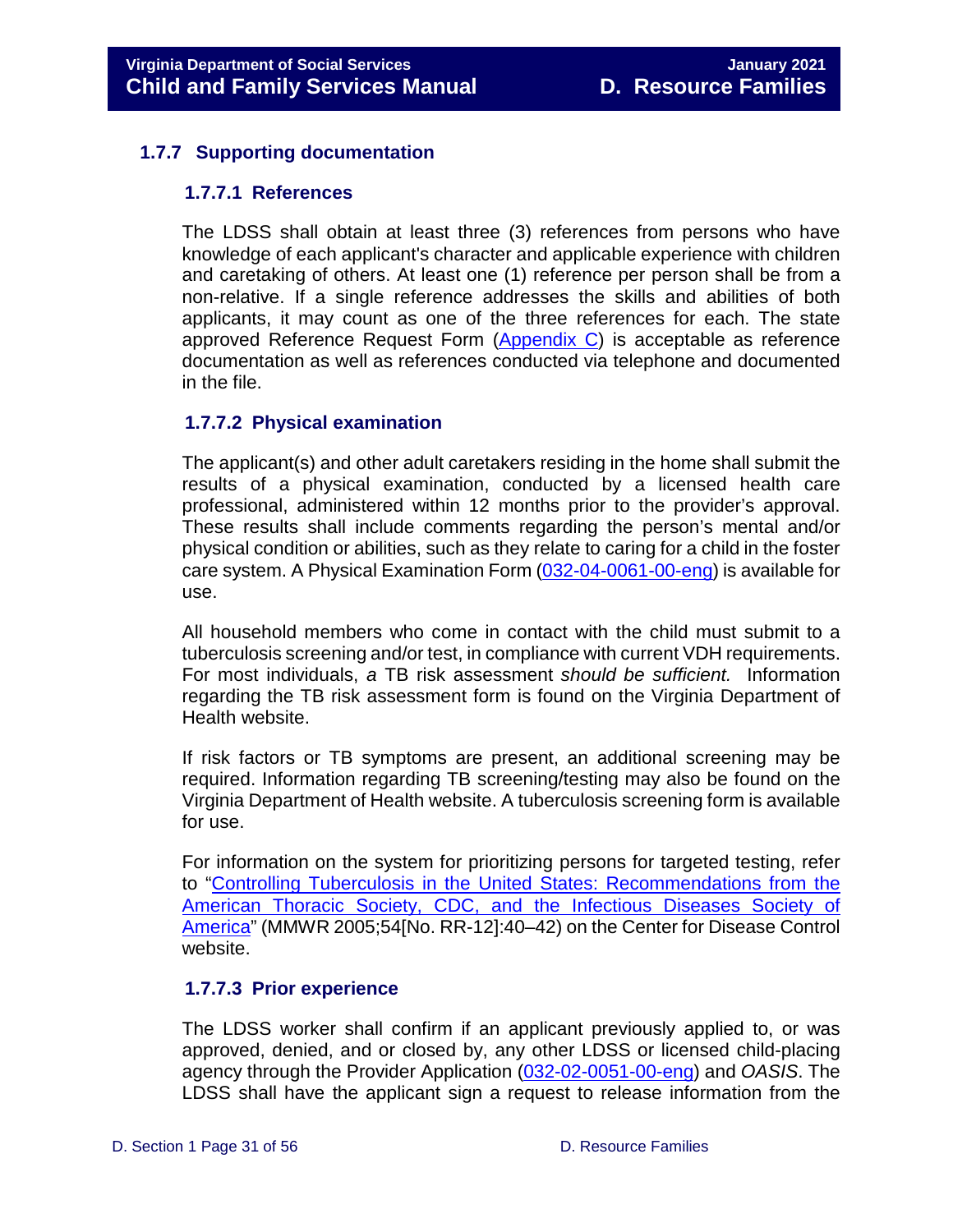other agency in order to obtain information about previous applications and performance and shall use that information in considering approval of the applicant.

#### <span id="page-31-0"></span>**1.7.7.4 Verification of marriage and divorce documents**

During a meeting with the provider(s), the worker shall visually verify all documents that give proof of the provider(s)' marriage(s) or divorce(s). This requirement is documented on the Checklist for Initial Provider Approval [03204-](https://fusion.dss.virginia.gov/Portals/%5Bdfs%5D/Files/Family%20Recruitment/Family%20Recruitment%20Forms/Checklist%20for%20Initial%20Provider%20Approval.doc) [0054-01-eng.](https://fusion.dss.virginia.gov/Portals/%5Bdfs%5D/Files/Family%20Recruitment/Family%20Recruitment%20Forms/Checklist%20for%20Initial%20Provider%20Approval.doc)

#### <span id="page-31-1"></span>**1.7.7.5 Agreements**

<span id="page-31-2"></span>The following agreements must be discussed with and, when noted, signed by the applicant during the interview process.

#### **1.7.7.5.1 Corporal Punishment Agreement**

The LDSS shall have the applicant sign a Corporal Punishment Agreement [032-04-0056-00-eng.](https://fusion.dss.virginia.gov/Portals/%5Bdfs%5D/Files/Family%20Recruitment/Family%20Recruitment%20Forms/Corporal%20Punishment%20Agreement.doc) This provides an opportunity to discuss the applicant's approach to discipline and attitude towards, and beliefs about, the use of corporal punishment with children. The LDSS must clearly communicate that no form of corporal punishment as defined in [Section 1.3](#page-9-0) of this manual ("Definitions") may be used for any reason. The range of possible actions the LDSS may take as a result of the use of corporal punishment (e.g., additional training on discipline; anger management for the provider; suspension of the approval of the home; removal of the child from the home) must also be discussed.

#### <span id="page-31-3"></span>**1.7.7.5.2 Confidentiality Agreement**

The LDSS shall have the applicant sign a Confidentiality Agreement [032-](https://fusion.dss.virginia.gov/Portals/%5Bdfs%5D/Files/Family%20Recruitment/Family%20Recruitment%20Forms/Confidentiality%20Agreement.doc) [040055-00-eng.](https://fusion.dss.virginia.gov/Portals/%5Bdfs%5D/Files/Family%20Recruitment/Family%20Recruitment%20Forms/Confidentiality%20Agreement.doc) The LDSS worker shall discuss confidentiality requirements with the applicant and ensure the applicant understands the need to keep confidential all information regarding the child, his family, and the circumstances that resulted in the child coming into care. A copy of the signed agreement shall be provided to the applicant.

#### <span id="page-31-4"></span>**1.7.7.5.3 Foster Care Agreement/Adoptive Placement Agreement**

The Foster Care Agreement: Code of Ethics and Mutual Responsibilities Form [032-04-0028-00-eng](https://fusion.dss.virginia.gov/Portals/%5Bdfs%5D/Files/DFS%20FORMS/Family%20Services-Generic%20Forms/Foster%20Care%20Agreement%20with%20Code%20of%20Ethics%20and%20Mutual%20Responsibilities.pdf) is required to be signed whenever a child is placed in a provider's home except when the placement is solely for the purpose of adoption. Although it does not need to be signed during the provider home approval process, its contents are to be reviewed and discussed with the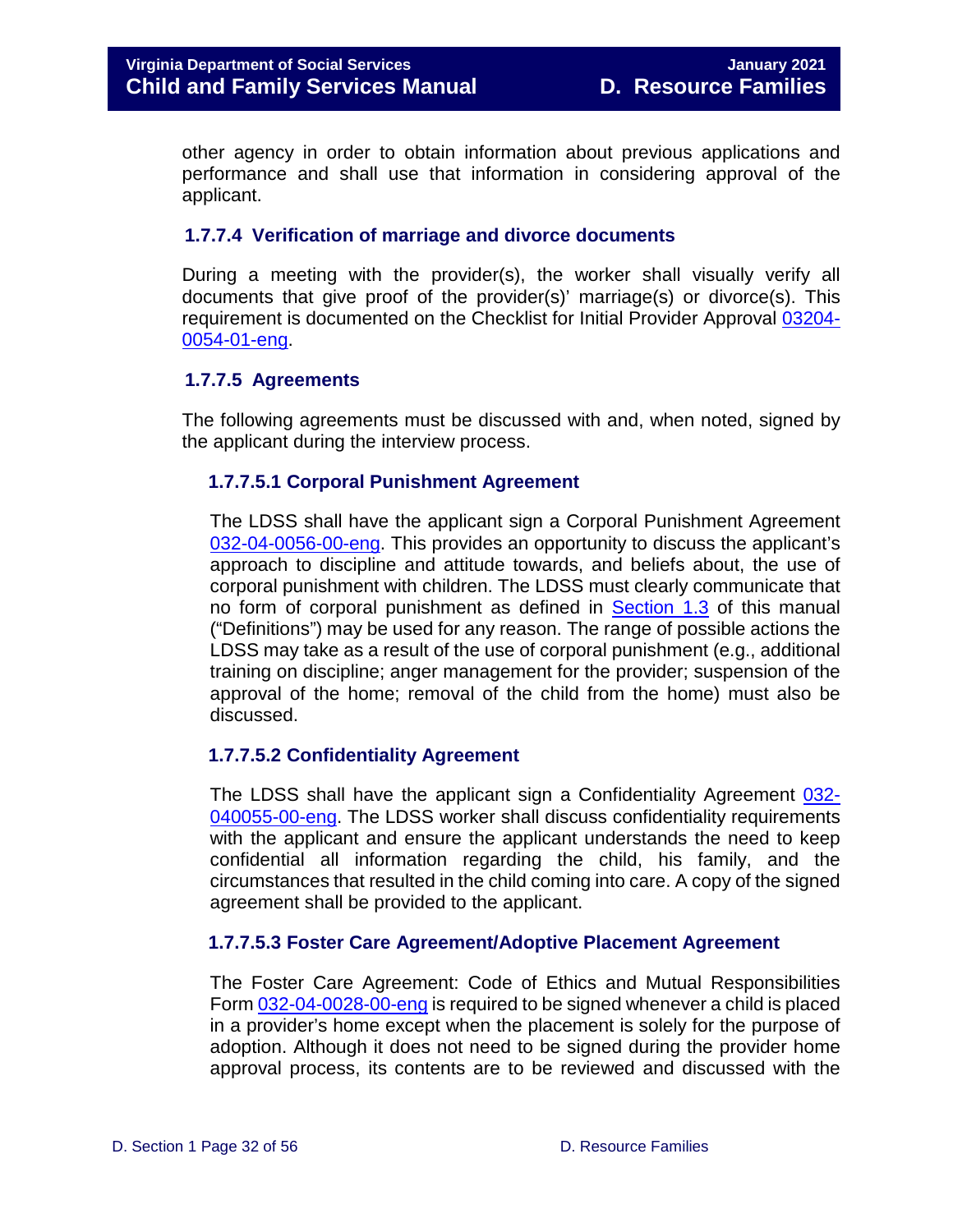applicant. The Adoptive Placement Agreement also is not signed during the provider approval process but should be reviewed with the applicant.

#### <span id="page-32-1"></span><span id="page-32-0"></span>**1.7.7.6 Financial/employment history**

#### **1.7.7.6.1 Income verification**

The LDSS worker shall verify the provider has income sufficient to meet the basic needs of the household. A Provider Approval Budget Form is available in [Appendix B.](#page-53-0) Requesting credit checks may have an adverse effect on the applicant's credit history and are discouraged. Applicants are not required to be employed so long as there is sufficient income to meet the needs of the family. Where there is no employment, agencies should carefully examine the source and reliability of any other income or resources in establishing whether there is sufficient income to meet the needs of the family. Financial or employment history information that may be used to assess income sufficiency may include:

- Recent pay stubs.
- Tax documents (e.g., W-2s).
- Verification of any assistance received (SSI, food stamps, public assistance, etc.).
- Utility bills (with payment history).
- Deployment information (military).
- Rental lease, public housing agreement, or mortgage statement.
- Bank statements.

#### <span id="page-32-2"></span>**1.7.7.6.2 Assets and resources**

Assets and resources include any other sources of income (e.g., real estate), estate holdings, monetary gifts or bonuses, or any public assistance. There is no general restriction on the receipt of public assistance for resource families.

#### <span id="page-32-3"></span>**1.7.7.6.3 Debts and obligations**

Debts may include aggregate amounts owed to credit cards, student loans, car leases/loans, etc., as well as individual amounts owed for home/rental, home maintenance.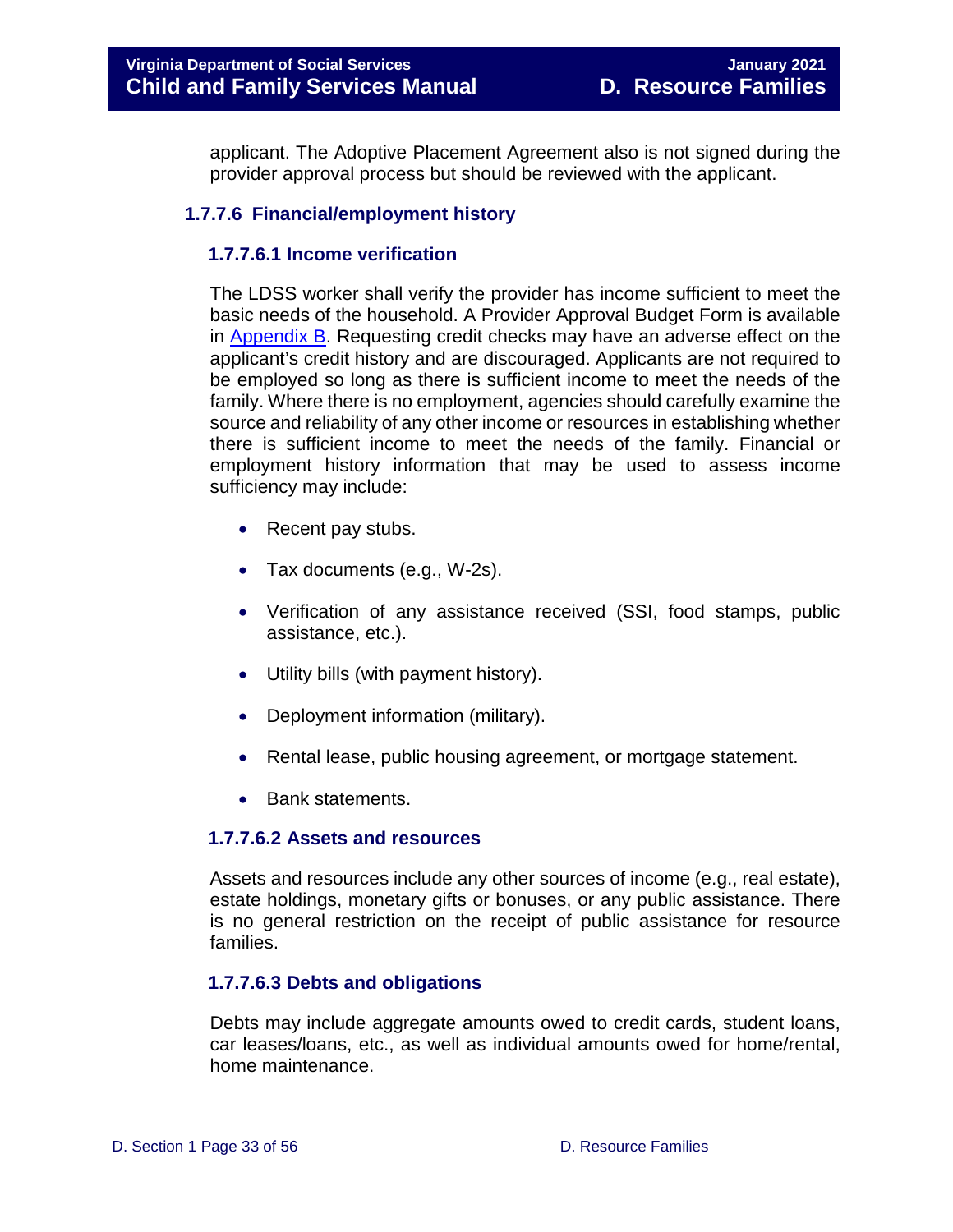Income requirements should be documented on the Checklist for Initial Provider Approval [\(032-04-0054-01-eng\)](https://fusion.dss.virginia.gov/Portals/%5Bdfs%5D/Files/Family%20Recruitment/Family%20Recruitment%20Forms/Checklist%20for%20Initial%20Provider%20Approval.doc). Income requirements are not applicable to applicants who are solely approved as respite care providers.

#### <span id="page-33-0"></span>**1.7.8 The decision to approve or deny**

Except when children are placed with kinship foster parents, applicants must meet all standards as established by the regulation and be approved by the LDSS prior to placement of a child in the home. Approval may be achieved by the applicant meeting all standards or by meeting most standards and having a waiver granted for one or more standards.

#### <span id="page-33-2"></span><span id="page-33-1"></span>**1.7.9 Documenting approval**

#### **1.7.9.1 Format of approval narrative**

The LDSS shall document the Mutual Family Assessment process through a narrative report that addresses specific information obtained in the course of the approval process. The minimum required areas to be contained in the narrative are outlined in the preferred template discussed below.

#### <span id="page-33-3"></span>**1.7.9.2 Preferred template**

The Mutual Family Assessment Template [\(032-04-0060-01-eng\)](https://fusion.dss.virginia.gov/Portals/%5Bdfs%5D/Files/Family%20Recruitment/Family%20Recruitment%20Forms/Mutual%20Family%20Assessment.doc) is the preferred format for use in approving provider families. LDSS that choose to use another format for their narrative report must clearly address each of the categories in the preferred template.

#### <span id="page-33-4"></span>**1.7.9.3 Approval checklist**

Not all information obtained in the course of an assessment need be written into the narrative report. LDSS are required to complete the Checklist for Initial Provider Approval [\(032-04-0054-01-eng\)](https://fusion.dss.virginia.gov/Portals/%5Bdfs%5D/Files/Family%20Recruitment/Family%20Recruitment%20Forms/Checklist%20for%20Initial%20Provider%20Approval.doc).

Once completed, this form, attached to the completed narrative report, constitutes the completed Mutual Family Assessment Report [\(032-04-0060-01](https://fusion.dss.virginia.gov/Portals/%5Bdfs%5D/Files/Family%20Recruitment/Family%20Recruitment%20Forms/Mutual%20Family%20Assessment.doc) [eng\)](https://fusion.dss.virginia.gov/Portals/%5Bdfs%5D/Files/Family%20Recruitment/Family%20Recruitment%20Forms/Mutual%20Family%20Assessment.doc).

#### <span id="page-33-5"></span>**1.7.10 Notification to the provider**

Once approved, providers are to be given a Certificate of Approval 032-03-136-1eng on the DSS internal website specifying the following:

• Type of approval (dually approved as a resource provider or respite provider).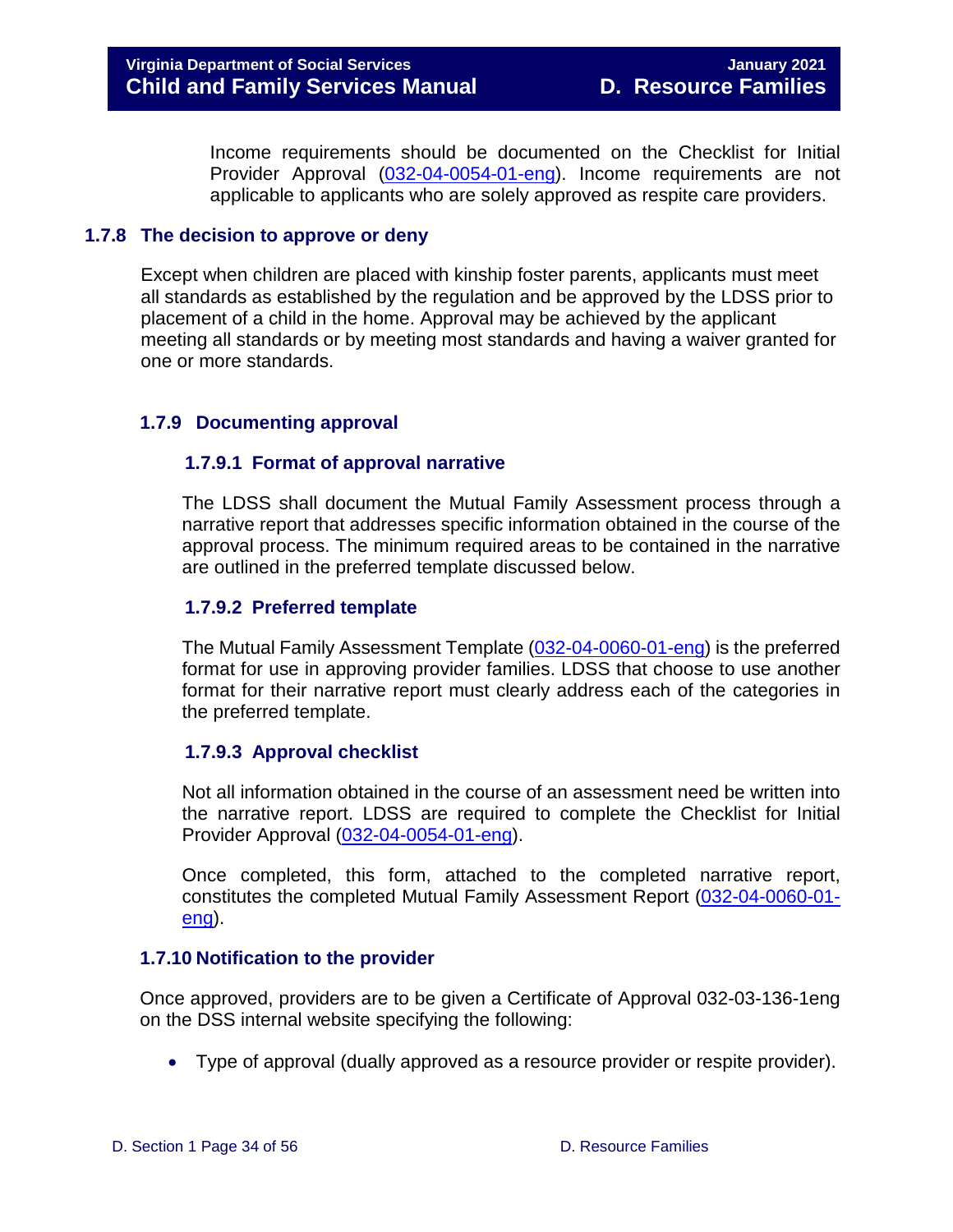#### **Virginia Department of Social Services January 2021 Child and Family Services Manual D. Resource Families**

- Date when the approval became effective and the date when the approval will end.
	- o The effective date cannot be any earlier than the date on which any of the items required to approve the home was received.
	- o The approval period cannot exceed 36 months.
- Specifications or limitations of the approval (e.g., number/types of children).
- The signature and title of the individual approving the home and the supervisor's signature and title.

*NOTE: A Certificate of Approval cannot be issued unless all required documents are received. A copy of the Certificate shall be filed with the applicant's record.* 

If the approval process results in the LDSS's denial of the application, the LDSS shall notify the applicant in writing of its decision. A copy of the letter shall be filed in the applicant's record.

#### <span id="page-34-0"></span>**1.8 Allowing a waiver**

*The local department may request a permanent or temporary waiver for the provider, if the waiver does not jeopardize the safety and proper care of the child or violate federal or state laws or local ordinances.*

#### <span id="page-34-1"></span>**1.8.1 Waivers for Kinship Foster Parents**

*To allow children to immediately be placed with Kinship Foster Parents, temporary waivers shall be granted for a period of 6 months for pre-service training, mutual family assessment, tuberculosis screening or tests and physical examinations. If all of the standards of approval are not met within 6 months, the home will be considered unapproved.*

Example of a time-limited non-safety related waiver:

The LDSS identifies *a* relative *or fictive kin* who is willing to start caring for the child in foster care *immediately*. *A temporary waiver may be granted for 6 months to allow for completion of preservice training, mutual family assessment, tuberculosis screening or testing and physical examination by the provider(s). If a Kinship Foster Parent is unable to complete all of the standards related to approval within 6 months, the home will be considered an unapproved placement.*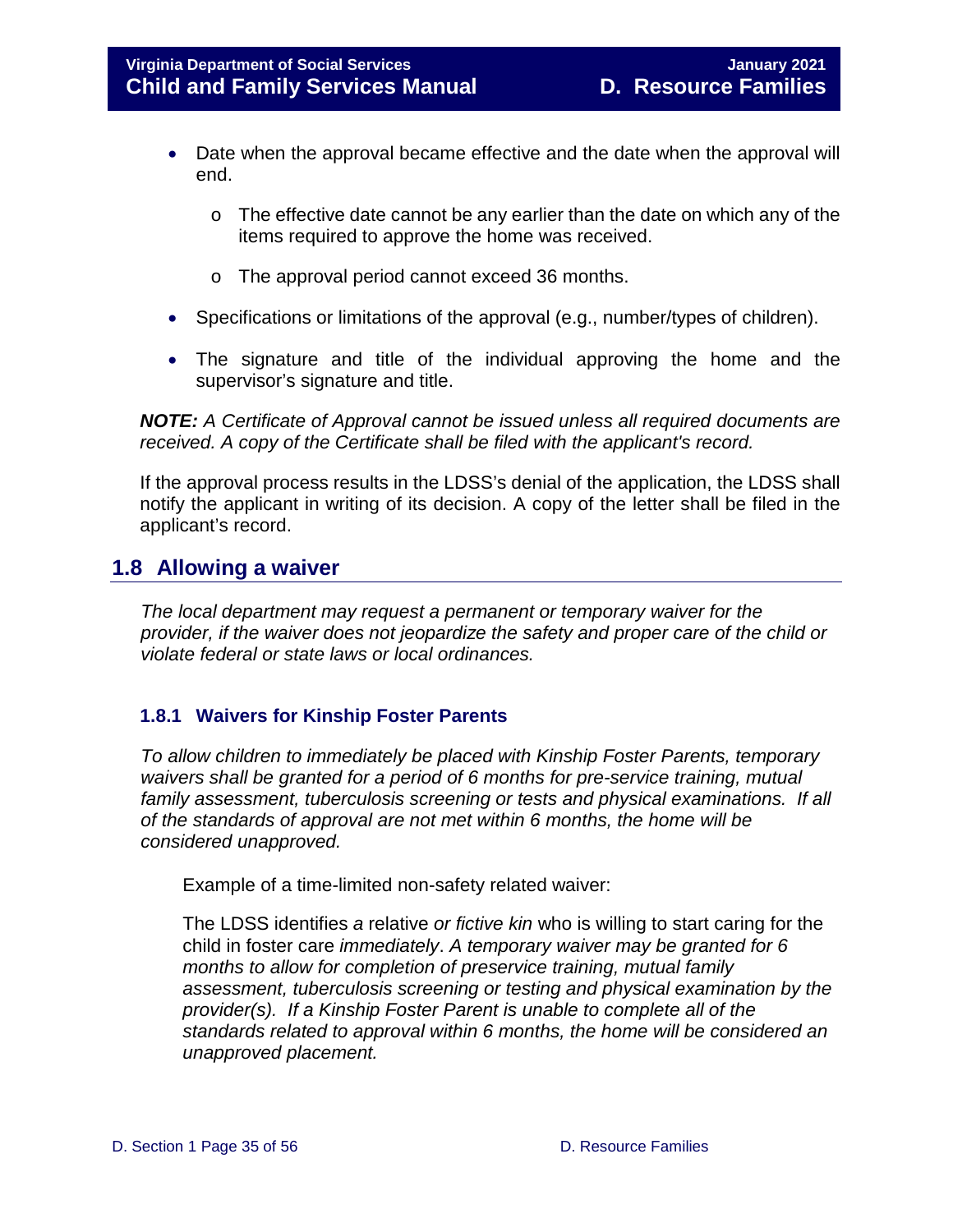#### <span id="page-35-1"></span><span id="page-35-0"></span>**1.8.2 Process and exclusions**

#### **1.8.2.1 Process for obtaining a waiver**

- 1. Complete all requested information on the Provider Approval Waiver Request Form [032-04-0053-01-eng](https://fusion.dss.virginia.gov/Portals/%5Bdfs%5D/Files/Family%20Recruitment/Family%20Recruitment%20Forms/kinship%20waiver%20request%20form.docx) .
- 2. *Submit form electronically to the regional Resource Family Consultant as notification.*
- 3. Maintain waiver documentation in the applicant's file.
- <span id="page-35-2"></span>4. If granted, conduct an annual review of the waiver.

#### **1.8.2.2 Exclusions**

No waivers shall be granted that would compromise:

- Safety-related standards;
- Requirements set by law (such as [barrier crimes](https://www.dss.virginia.gov/files/division/licensing/fds/intro_page/current_providers/background_investigations/barrier_crimes.pdf) or a search of CANIS); or
- Any waiver that, if granted, would violate federal or state law or any local ordinances.

#### <span id="page-35-4"></span><span id="page-35-3"></span>**1.8.3 Annual review of Waivers**

#### **1.8.3.1 Approval status**

If a provider is granted a waiver and is in compliance with all other requirements of this guidance, the provider is considered approved. The waiver request/decision form must be maintained in the provider's file, and must be updated annually.

#### <span id="page-35-5"></span>**1.8.3.2 Annual review**

While some waivers are permanent in nature, others may only be active for a set period of time. In this case, documentation that the waiver is no longer applicable must be kept in the provider's file. Annual reviews are not necessary when a waiver is no longer necessary.

*For example, a waiver is granted to allow a grandmother to become approved and begin caring for her grandson prior to completing pre-service training. This is because training does not begin for two more months and waiting does not serve the best interests of the child. Once the grandmother completes training, this waiver is no longer necessary. The worker must update the waiver*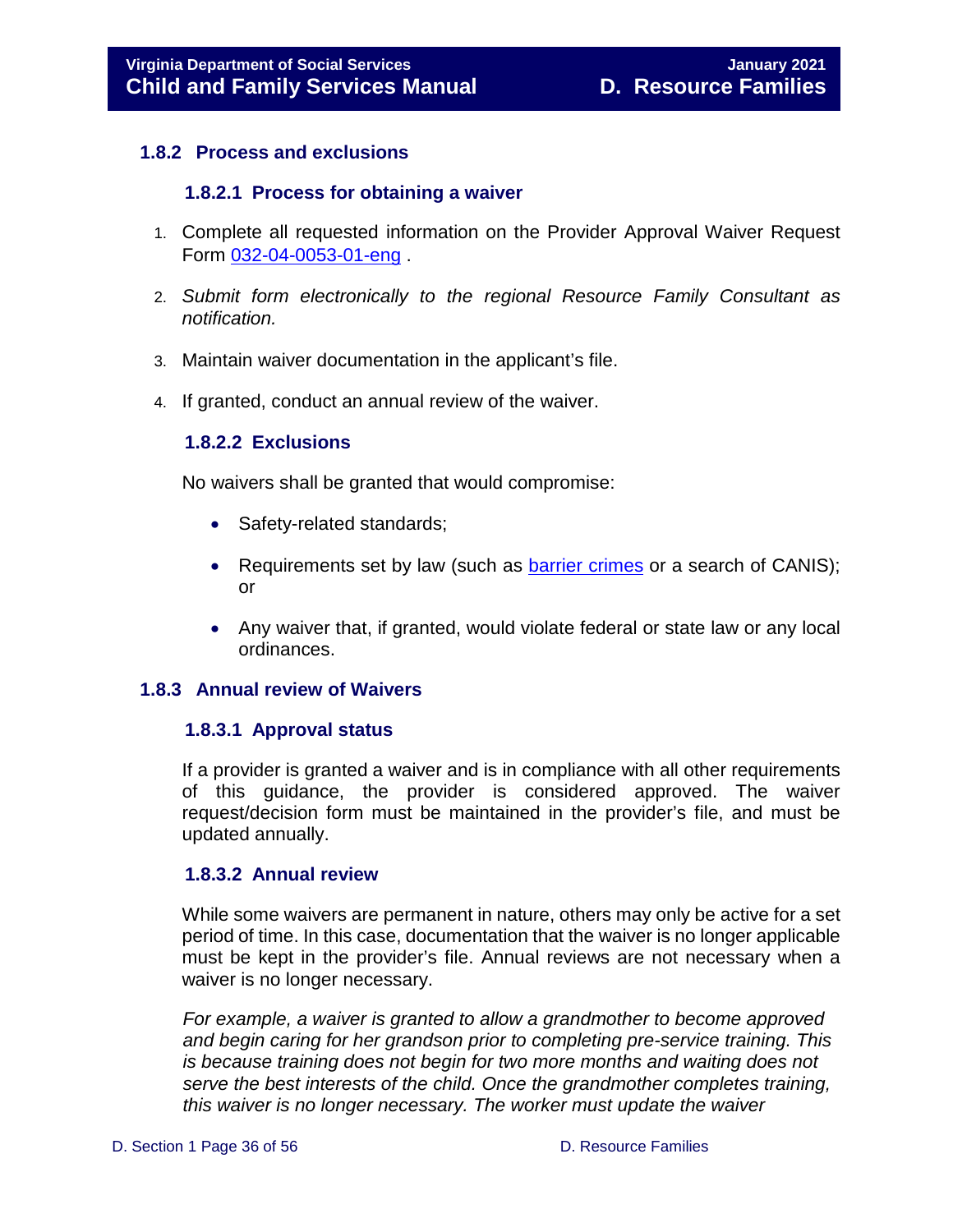*request/review form to indicate training was completed, send the notice to the regional Resource Family Consultant, and file the form in the provider's file along with proof of the completed training.* 

#### <span id="page-36-1"></span><span id="page-36-0"></span>**1.8.4 In-service training**

#### **1.8.4.1 Training requirements**

The LDSS shall ensure and document that each provider receives annual inservice training. Such training allows the provider the opportunity to review and learn additional information relevant to the care of children placed in foster care or an adoptive home. It also provides the LDSS the opportunity to engage with the provider in discussions related to child safety, permanency, and well-being and assess the provider's skill level and needs for additional training. The provider is required to complete annual in-service trainings.

#### <span id="page-36-2"></span>**1.8.4.2 Training needs**

Training shall be relevant to the needs of children and families and may be structured to include multiple types of training modalities (for example, online foster parent training courses, seminars, and conferences).

While a specific number of hours is not specified, ten (10) hours of in-service annually (per parent) should be considered the minimum acceptable amount with no more than half of these hours obtained utilizing self-paced training methodologies (e.g., online courses, self-study books, etc.).

#### <span id="page-36-3"></span>**1.8.4.3 Annual training**

The LDSS shall provide opportunities for training on an annual basis.

- Families should be surveyed no less than annually to determine training needs.
- Utilization of CRAFFT as well as collaborations with neighboring localities to conduct training can bolster LDSS offerings of pre- and in-service training.
- When providers wish to receive credit for training conducted outside of social services (i.e., through a local school, at a state conference), the LDSS should request information about the content (through an outline, handouts, etc.) as well as verification of attendance (certificate, training roster, etc.). Those LDSS that use Title IV-E funds to support the costs of such trainings must submit the training information in advance of the training to the State office for approval. To access Title IV-E submission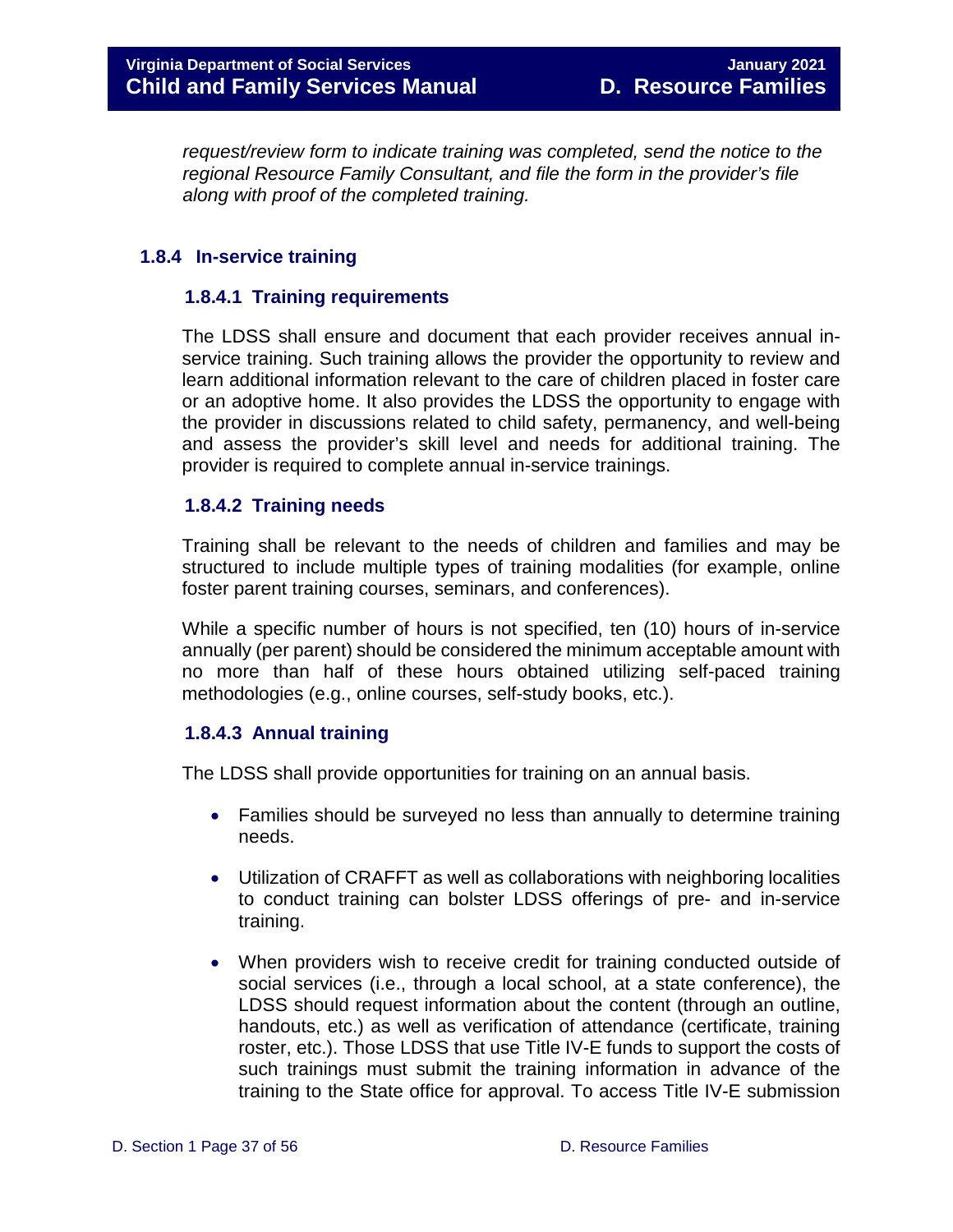and funding information go to the DSS internal website and click ["Instructions for IV-E Funding.](https://fusion.dss.virginia.gov/dfs/DFS-Home/Title-IV-E)"

## <span id="page-37-0"></span>**1.9 Provider file**

#### <span id="page-37-1"></span>**1.9.1 Establishing a provider file**

A provider file should be established at the time a formal application is received. The application should be on VDSS-approved forms Department-Approved Provider Application [\(032-04-0051-01-eng\)](https://fusion.dss.virginia.gov/Portals/%5Bdfs%5D/Files/Family%20Recruitment/Family%20Recruitment%20Forms/Application%20for%20Department%20Approved%20Provider.doc); alternatively, other forms/letterhead may be used if all required components are addressed.

#### <span id="page-37-2"></span>**1.9.1.1 OASIS record**

The Resource Section of OASIS is the electronic file that captures information on provider homes and other resources. Information on the household applying to be a provider should be updated in OASIS as the family assessment and approval process moves forward.

It is important to search the OASIS Resource Directory prior to opening a new record in OASIS to prevent duplication. The OASIS Help section has several topics such as "Search for a Resource" and "Open a New Resource" which provide assistance when completing the screens. Contact VCCC at 1 (866) 637- 8482 for additional assistance in entering resource homes into OASIS. The Home Office enters all Residential Facilities and Child Placing Agencies.

#### <span id="page-37-3"></span>**1.9.1.2 Paper case file**

Although the Child Welfare Information System (OASIS) is the official case record, all forms, letters, and other original hard copy documents (as referenced in this guidance) must be retained in the paper provider file. The Checklist for Initial Provider Approval [\(032-04-0054-01-eng\)](https://fusion.dss.virginia.gov/Portals/%5Bdfs%5D/Files/Family%20Recruitment/Family%20Recruitment%20Forms/Checklist%20for%20Initial%20Provider%20Approval.doc) can help organize the file.

#### <span id="page-37-4"></span>**1.9.2 Maintenance of the provider file**

Any changes in the provider family that require new documents (e.g., criminal background search for a new adult in the home) or re-approval documents must be retained in the paper file and information updated in OASIS as needed.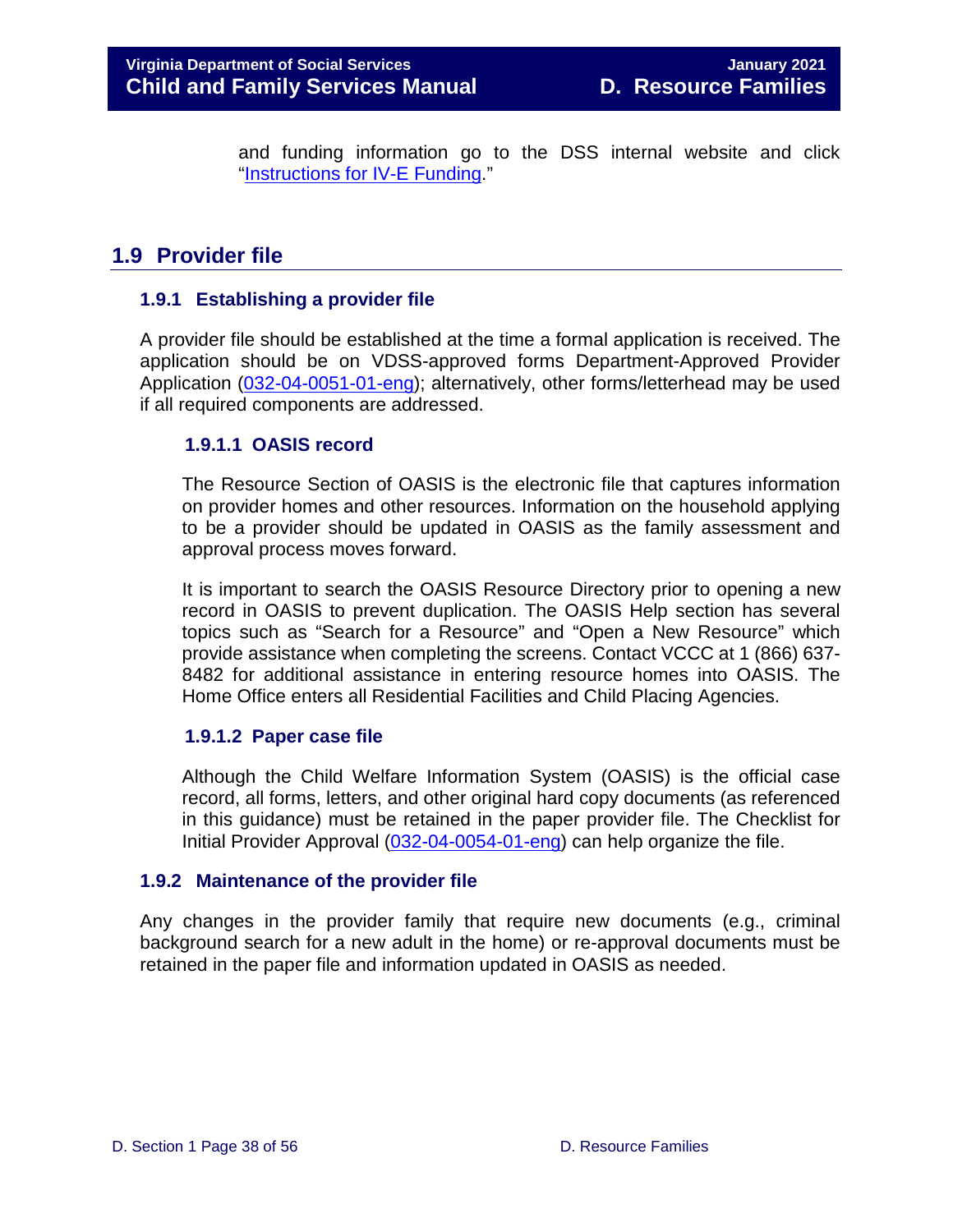## <span id="page-38-0"></span>**1.10Monitoring approved homes/providers**

#### <span id="page-38-1"></span>**1.10.1 Standards of care for continued approval**

LDSS are required to engage in ongoing discussion with and supervision of providers. The "Standards of Care for Continued Approval" as described below are first discussed during the assessment in order to ensure providers are knowledgeable of what is expected of them once a child is placed in their home. The "Standards" should be part of the ongoing dialogue with providers. Local workers should discuss and monitor how the provider meets these standards. Several of the "Standards" noted below also require the LDSS worker to document compliance on the Re-approval Checklist for Family Renewal [\(032-04-0063-00-eng\)](https://fusion.dss.virginia.gov/Portals/%5Bdfs%5D/Files/Family%20Recruitment/Family%20Recruitment%20Forms/Checklist%20for%20Family%20Re-Approval.doc).

- The provider shall provide care that does not discriminate on the basis of race, color, sex, national origin, age, religion, political beliefs, sexual orientation, disability, or family status.
- The provider shall ensure the child receives meals and snacks appropriate to his daily nutritional needs. The child shall receive a special diet if prescribed by a licensed health care provider, or designee, or in accordance with religious or ethnic requirements or other special needs.
- The provider shall ensure that he can be responsive to the special mental health or medical needs of the child.
- The provider shall establish rules that encourage desired behavior and discourage undesired behavior. The provider shall not use corporal punishment or give permission to others to do so and shall sign an agreement to this effect.
- The provider shall provide clean and seasonal clothing appropriate for the age and size of the child.
- If a provider transports the child, the provider shall have a valid driver's license and automobile liability insurance. These will be checked at approval and reapproval but verification may be required at any time deemed necessary.
- The vehicle used to transport the child shall have a valid registration and inspection sticker.
- Providers and any other adults who transport children shall use functioning child-restraint devices in accordance with requirements of Virginia law. See [Section 10.6.1.2 of the Foster Care Manual](https://www.dss.virginia.gov/family/fc/index.cgi) and the following link for additional information. [Virginia's Child Passenger Safety Laws](https://www.vdh.virginia.gov/child-passenger-safety/virginia-laws/)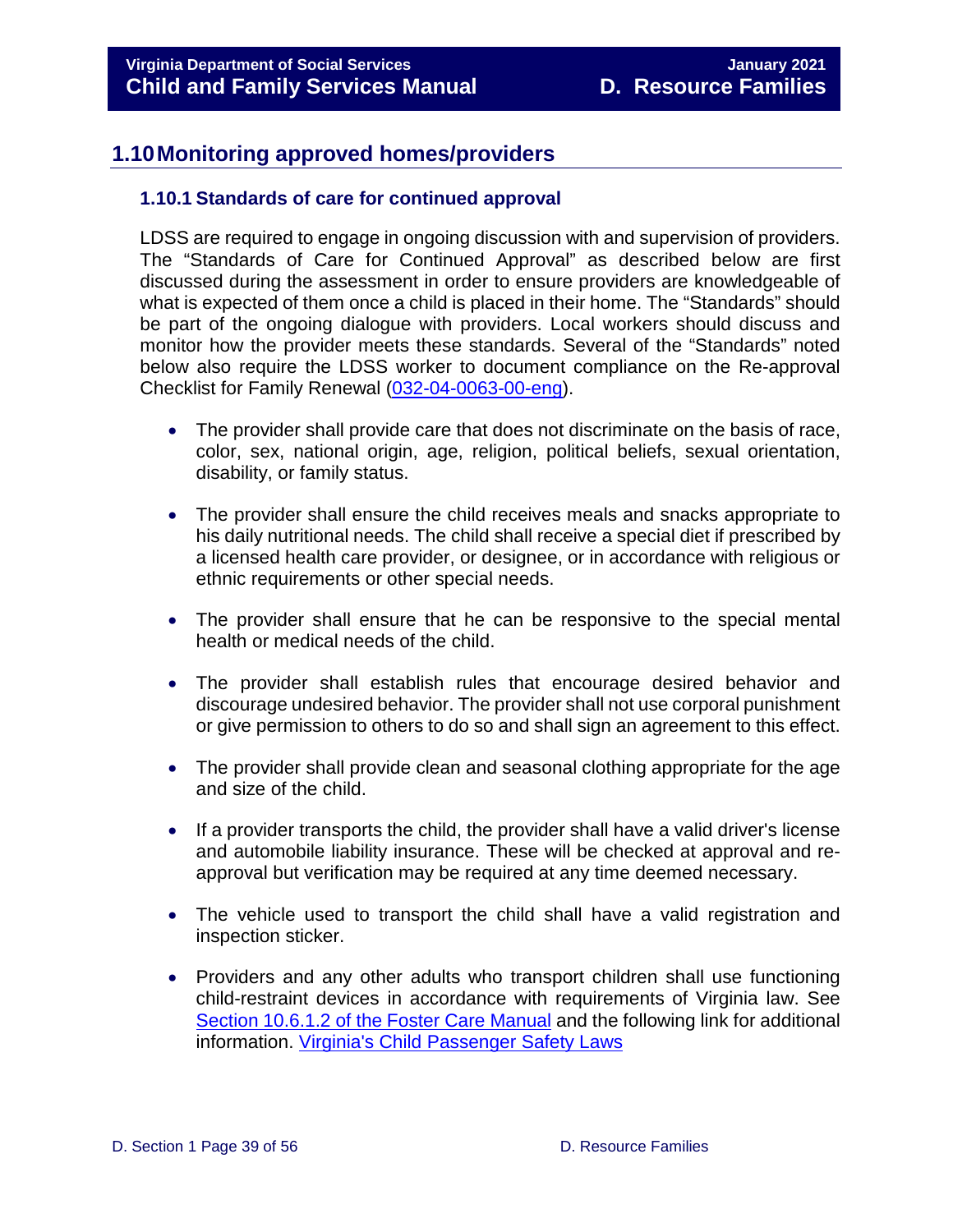#### <span id="page-39-0"></span>**1.10.2 Change in household composition or circumstances**

Providers should inform the LDSS as soon as possible but no later than 45 days **before** a significant change occurs in the household composition or circumstances, including but not limited to:

- A child turning 18 years of age;
- A new adult entering the household;
- A household member leaving the household;
- A change in marital status of a provider*;*
- A significant change in health status of a provider;
- A change of address (a move);
- A substantial change to the residence (such as adding a swimming pool).

Any changes that may impact the health or safety of a child placed in the home such as recent arrests or pending charges of a foster parent or adult household member, decline in a foster parent's physical or mental health which directly impacts the provider's ability to care for a foster child should be reported immediately but no later than seven (7) days from the time of occurrence.

#### <span id="page-39-1"></span>**1.10.2.1 Background checks for new adults entering the household**

For any new adult entering the home, background checks shall be conducted, consisting of a national criminal record check, a CPS Central Registry search, and a search of the Sex Offender Registry, which is included in the national criminal record check. The [Registry](https://sex-offender.vsp.virginia.gov/) may be accessed on the Virginia State Police website. If the new adult in the home has resided in another state within the previous five (5) years, he must also have a CPS Central Registry search run in those states in which he resided. If the adult will be transporting the child, a DMV check is required.

In instances where it is not reasonable to complete all the background checks prior to the new adult entering the household, **at minimum**, a written statement of affirmation disclosing any criminal and child abuse and neglect history in Virginia and any other state of residence within the past five (5) years, satisfactory findings on a Central Registry search, and a Virginia criminal name check must be completed.

The new household member must schedule themselves for fingerprinting and the LDSS must submit to a Search of the Central Registry and Release of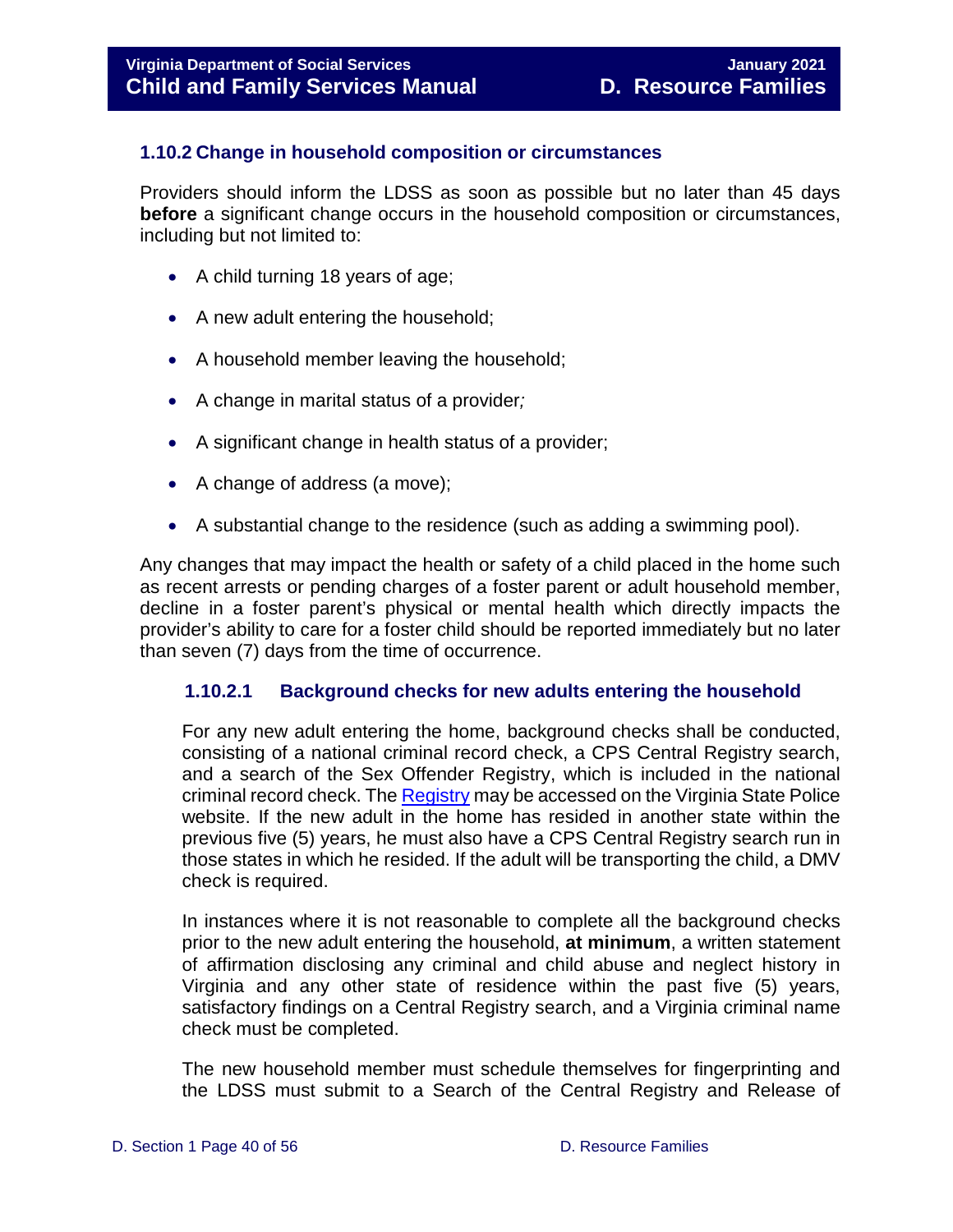Information Form, to the **State Office of Background Investigations** for processing **within 3 days**.

*Within 60 days of a person in the home becoming 18 years old, the results of background checks shall be obtained by the local department, consisting of a national criminal record check, a CPS Central Registry search, and a search of the Sex Offender Registry, which is included in the national criminal record check. A written statement of affirmation disclosing any criminal and child abuse and neglect history in Virginia and any other state of residence within the past five (5) years must be completed when the individual becomes 18. If the 18 year old will be transporting the child, a DMV check is required.* 

*Any individual participating in the Fostering Futures program, which allows local departments to continue to provide foster care services to individuals who are 18 years of age or older but have not reached 21 years of age, who is placed in a foster home shall be subject to the background check requirements. The results of such background check shall be used for the sole purpose of determining whether other children should be placed or remain in the same*  foster home as the individual subject to the background check. The results of *the background check shall not be used to terminate or suspend the approval of the foster home.*

#### <span id="page-40-0"></span>**1.10.2.1.1 Required monitoring efforts**

LDSS are required to monitor providers as follows:

#### <span id="page-40-1"></span>**1.10.2.2 Required family visits**

The local worker shall visit the home of the approved provider as often as necessary, but at least quarterly, to provide support to and monitor the performance of the provider and shall document these visits in the provider record.

- When a child is placed in the home, these visits may coincide with the monthly visits to the child and be completed by the same LDSS worker.
- If there is no child placed in the home, the quarterly visit may be replaced by telephone contact.

#### <span id="page-40-2"></span>**1.10.2.3 Monitoring activities**

If monitoring efforts indicate that significant changes in the household composition or circumstances of the provider have occurred and would impact the conditions of approval, an addendum [\(032-04-0065-00-eng\)](https://fusion.dss.virginia.gov/Portals/%5Bdfs%5D/Files/Family%20Recruitment/Family%20Recruitment%20Forms/Addendum%20Template%20%28Mutual%20Family%20Assessment%29.doc) shall be completed and included with the Mutual Family Assessment Report and appropriate action taken. Such action may include a plan to correct any deficits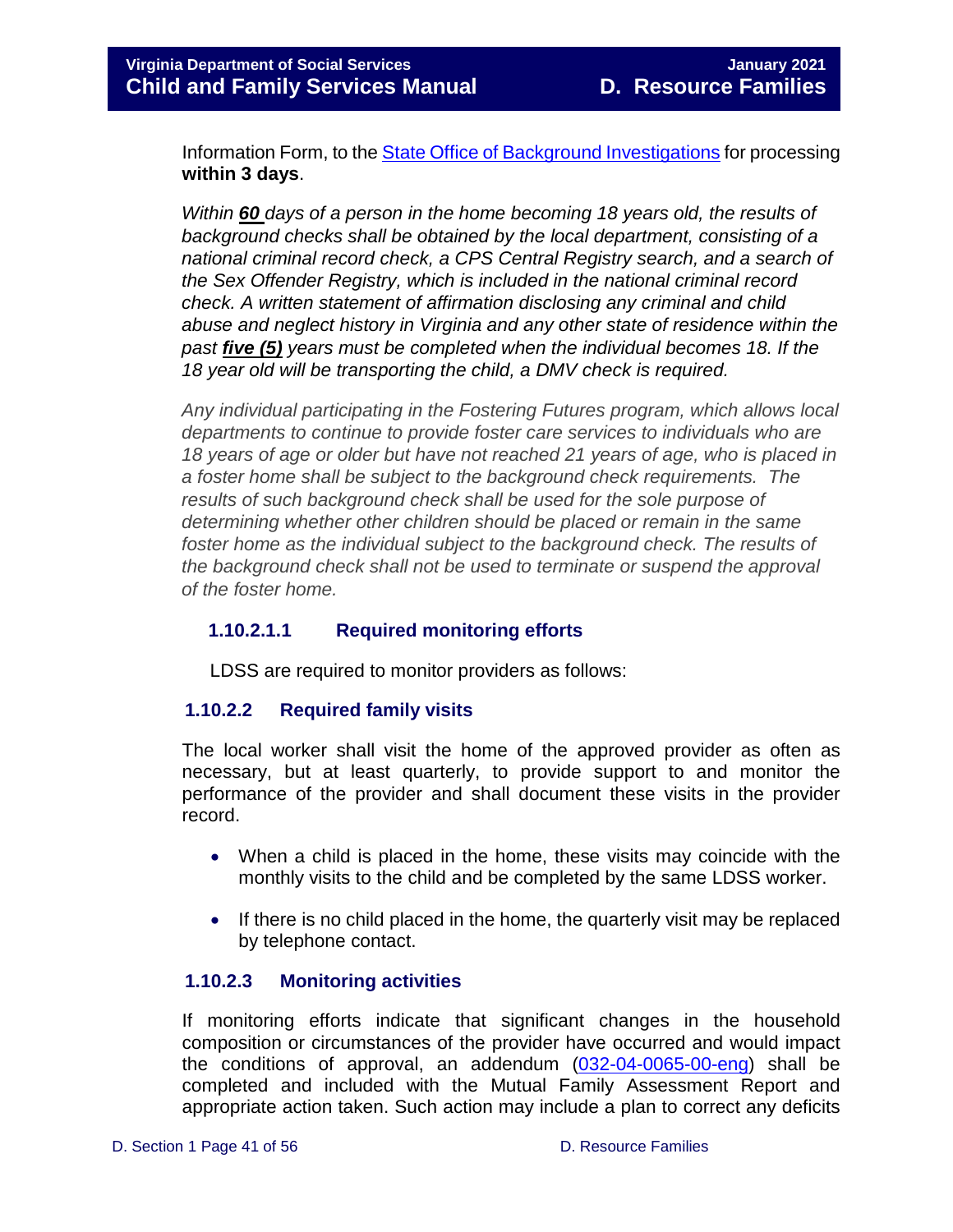noted, suspension of the provider's approval, or revocation of the provider's approval.

#### <span id="page-41-0"></span>**1.10.2.4 Actions**

If the re-approval process results in the LDSS's decision to suspend or revoke the provider's approval, the LDSS shall notify the provider in writing of its decision (see [Section 1.11\)](#page-43-2). A copy of the notification letter shall be placed in the provider's file.

#### <span id="page-41-1"></span>**1.11Re-approval requirements**

The approval period for a provider is 36 months. Re-approvals are due **no later than three (3) years** from the begin date of the previous certificate of approval. LDSS are required to complete all required documents including new background checks as outlined in [Section 1.10.2.1.](#page-41-6)

#### <span id="page-41-2"></span>**1.11.1 Interview requirements**

During the re-approval process, the LDSS worker shall conduct a minimum of one (1) interview with the provider(s) in their home. Workers are to use the visit to conduct a review and update the Mutual Family Assessment.

#### <span id="page-41-3"></span>**1.11.1.1 Review**

The LDSS worker shall conduct a review of the previous home approval information with the providers. By reviewing the information with the provider, the worker and provider have the opportunity to identify and discuss any changes in the provider's situation that may affect the approval of the home, such as the number and types of children for which the provider will be approved.

#### <span id="page-41-4"></span>**1.11.1.2 Written addendum**

The LDSS worker shall update the Mutual Family Assessment Report through a written addendum [\(032-04-0065-00-eng\)](https://fusion.dss.virginia.gov/Portals/%5Bdfs%5D/Files/Family%20Recruitment/Family%20Recruitment%20Forms/Addendum%20Template%20%28Mutual%20Family%20Assessment%29.doc), documenting the decision to reapprove the home. The addendum includes any new information the worker has obtained and considered in deciding to re-approve the provider: (i.e., new additions to the household, changes to the home, changes in marital status, or updates to capacity).

#### <span id="page-41-6"></span><span id="page-41-5"></span>**1.11.2 Supporting documentation**

#### **1.11.2.1 Criminal background checks**

All adults in the home should already have had a national background check of criminal records completed. For re-approval**,** a sworn disclosure or affirmation*,*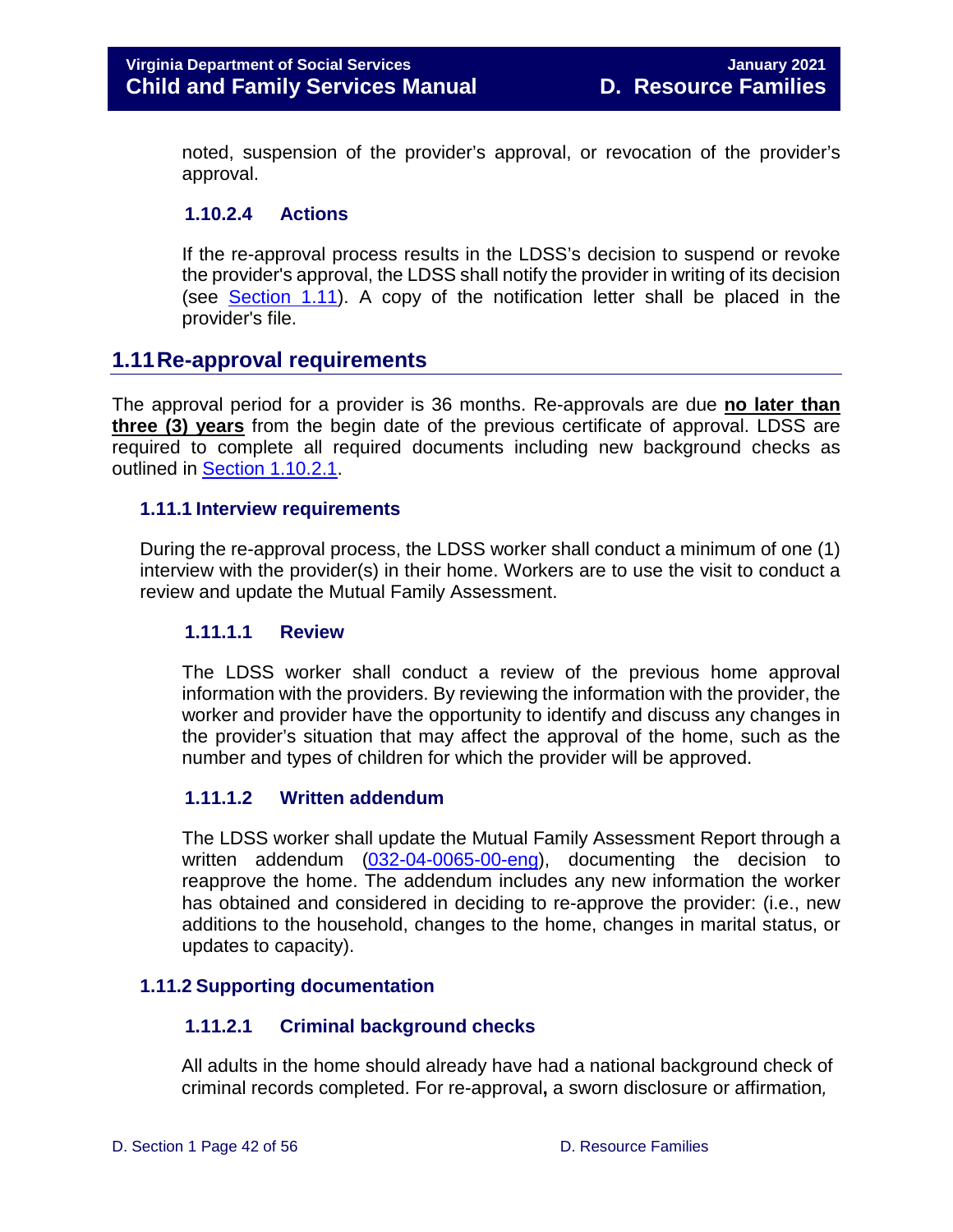a Virginia criminal name check and CPS Central Registry search are required. Completed background checks must be dated within the three years since the date of the most recent central registry finding and the most recent criminal history record check report*. A sworn disclosure of affirmation does not expire.* 

#### <span id="page-42-0"></span>**1.11.2.2 Driver's license, registration, and insurance**

The provider and other adults expected to transport children must show evidence of a valid driver's license, a valid motor vehicle inspection, and proof of automobile insurance.

#### <span id="page-42-1"></span>**1.11.2.3 Tuberculosis screening/test**

Household members must obtain and provide to the LDSS the results of a new [TB Risk Assessment](https://www.vdh.virginia.gov/content/uploads/sites/4/2016/01/TBRisk.pdf) or [TB Screening formf](https://www.vdh.virginia.gov/content/uploads/sites/112/2016/10/TB-Risk-Assessment-512-Form-11-2016-Fillable.pdf) as documentation of the absence of tuberculosis in a communicable form.

#### <span id="page-42-2"></span>**1.11.2.4 Confidentiality and corporal punishment agreements**

LDSS workers shall review the confidentiality and the corporal punishment requirements and complete new confidentiality [\(032-04-0055-00-eng\)](https://fusion.dss.virginia.gov/Portals/%5Bdfs%5D/Files/Family%20Recruitment/Family%20Recruitment%20Forms/Confidentiality%20Agreement.doc) and corporal punishment agreements [\(032-04-0056-00-eng\)](https://fusion.dss.virginia.gov/Portals/%5Bdfs%5D/Files/Family%20Recruitment/Family%20Recruitment%20Forms/Corporal%20Punishment%20Agreement.doc). A copy of the forms shall be given to the provider.

#### <span id="page-42-3"></span>**1.11.2.5 In-service training**

All in-service training must be documented in the provider's file, as well as any additional training that is needed.

The addendum to the Mutual Family Assessment Report [\(032-04-0065-00-eng\)](https://fusion.dss.virginia.gov/Portals/%5Bdfs%5D/Files/Family%20Recruitment/Family%20Recruitment%20Forms/Mutual%20Family%20Assessment.doc) must indicate that the above requirements were met. When applicable, any documents received during the approval process (e.g., TB screening, training verification) are to be included in the provider's file.

#### <span id="page-42-5"></span><span id="page-42-4"></span>**1.11.3 Reapproval report**

#### **1.11.3.1 Mutual Family Assessment addendum**

This narrative shall address all requirements for re-approval as outlined in this guidance and contain documentation from interviews and other data collection formats, and shall be signed and dated by the individual completing the addendum and the director of the LDSS or his designee.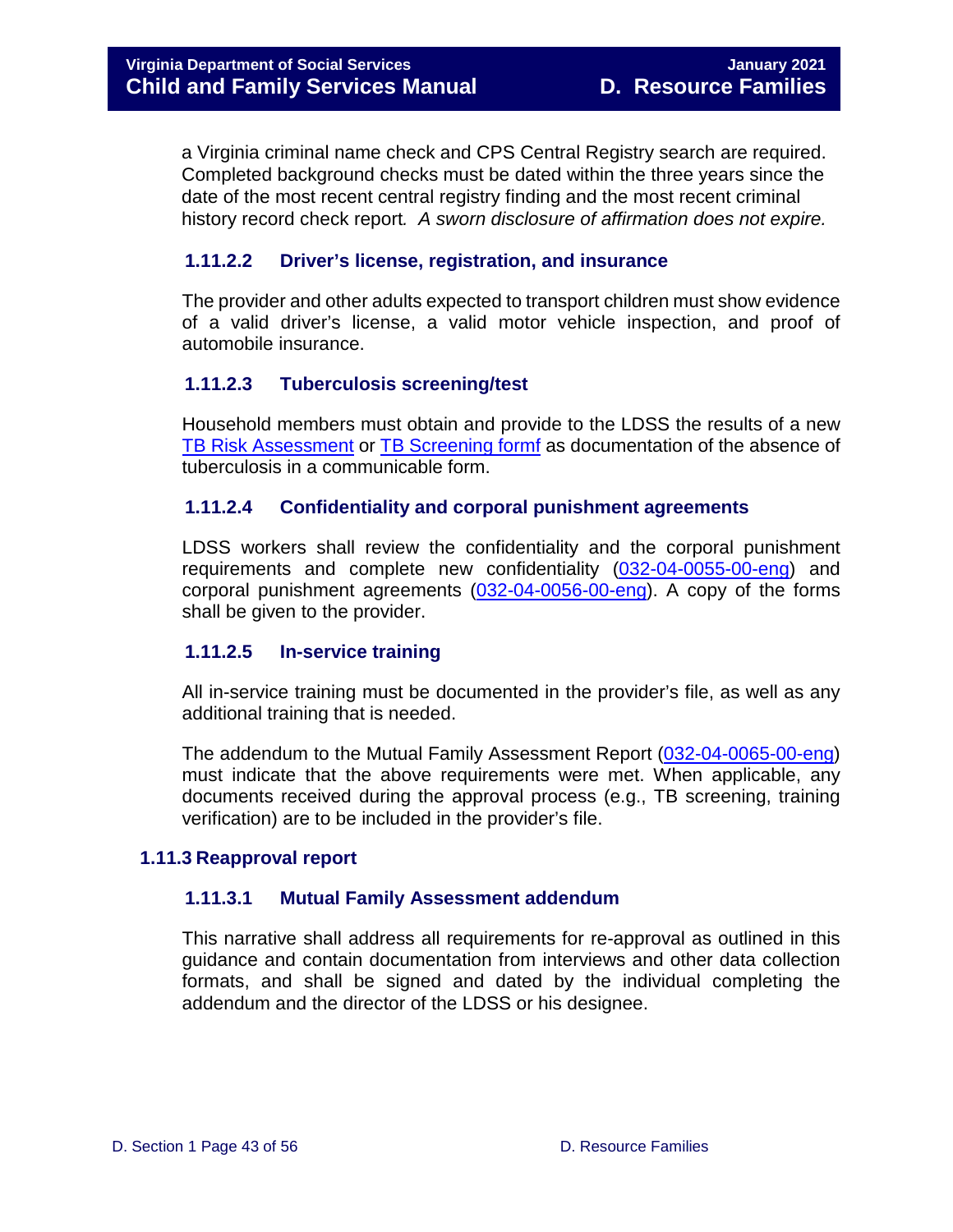#### <span id="page-43-0"></span>**1.11.3.2 Reapproval checklist**

LDSS are required to complete the Re-approval Checklist for Family Renewal [\(032-04-0063-00-eng\)](https://fusion.dss.virginia.gov/Portals/%5Bdfs%5D/Files/Family%20Recruitment/Family%20Recruitment%20Forms/Checklist%20for%20Family%20Re-Approval.doc). Once completed, this form attached to the completed addendum constitutes the completed re-approval report.

#### <span id="page-43-1"></span>**1.11.4 Notification to provider**

If the provider is re-approved, he or she is to be provided with a new certificate of approval specifying the following:

- Type of approval (dual or respite).
- Date when the approval became effective and the date when the approval lapses.

The effective date of the re-approval certificate should be no later than the expiration date of the previous certificate. The home is not eligible for reapproval if all required documents are not received by the end date of the previous certificate of approval.

• The signature and title of the individual approving the home and the supervisor.

If the re-approval process results in the LDSS's denial of the application, the LDSS shall notify the applicant in writing of its decision. A copy of the letter shall be filed in the applicant's record.

## <span id="page-43-2"></span>**1.12Suspending or revoking provider approval**

Actions by the provider or changes in the provider's situation may require the LDSS to take action that results in the suspension or revocation of a provider's approval. Providers who do not maintain compliance with the standards of approval as outlined in this manual must have their approval either temporarily suspended or completely revoked. Frequent contact with the provider and visits to the home by an LDSS worker are the major mechanisms for determining maintenance of standards. If there are concerns regarding the providers' ability to maintain the safety and well-being of a child, the local department has the authority to change the placement.

#### <span id="page-43-3"></span>**1.12.1 Suspensions in provider approval**

Suspensions may occur when a change in the circumstances of the provider results in the provider's temporary inability to meet standards (e.g., individuals living in the home with barrier crimes that would jeopardize the safety of the child(ren); safety concerns regarding the physical structure of the home). The LDSS may suspend a provider's approval when the provider cannot temporarily maintain full approval through corrective measures or issuance of a waiver, and all agree that a violation of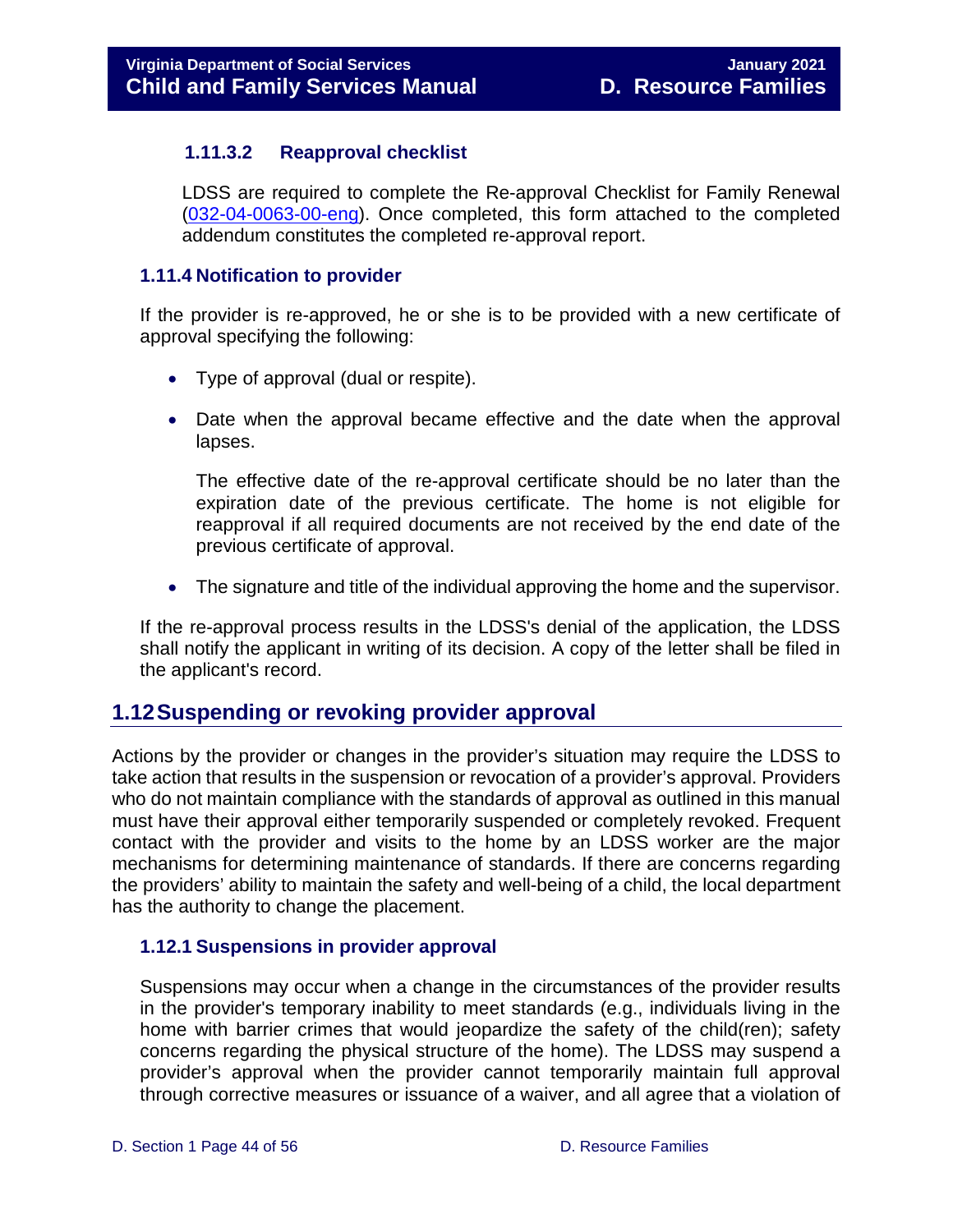the standards for approval can be resolved. If a provider has received a founded disposition of child abuse or neglect after being granted approval, the local department must suspend the provider's approval. In situations where the founded disposition is under appeal, the provider's approval must be suspended until the appeal process is completed. Suspensions mean the provider is no longer approved for the placement of children, and therefore, no child may reside in the home until the suspension is lifted. Reinstating approval requires resolution of the circumstances that caused the suspension and must be documented in the addendum to the provider's record. Any child placed with a provider at the time approval is suspended must be immediately removed. No other children may be placed with the provider during the period of suspension. A suspension does not change the approval period.

#### <span id="page-44-0"></span>**1.12.2 Revocation of provider approval**

The LDSS may revoke a provider's approval when conditions in the home or actions of the provider are a threat to the safety, permanency, or well-being of a child placed in the home. The LDSS must revoke a provider's approval when:

- A provider has been convicted of a [barrier crime as defined by Virginia Code.](https://www.dss.virginia.gov/files/division/licensing/fds/intro_page/current_providers/background_investigations/barrier_crimes.pdf)
- A provider does not comply with approval standards (unless a waiver has been obtained).
- A provider whose approval has been suspended does not correct the conditions that led to the suspension.

The LDSS may also revoke a provider's approval when other conditions result in the VDSS's determination that the provider is not or cannot provide a safe, stable, and nurturing home for children. Decisions to revoke and the factors that lead to such a decision must be documented in the provider's record and discussed with the provider. A provider whose approval has been revoked and who subsequently wants to seek approval must submit a new application.

## <span id="page-44-1"></span>**1.13 Respite provider approval**

#### <span id="page-44-2"></span>**1.13.1 Purpose of respite placements**

Respite care is a placement resource designed to provide relief to families caring for children by providing short-term substitute care for children. The purpose of respite care for provider families is to reduce foster home disruption and provide a stable foster care placement for the child. See [Section 10.5 of the Foster Care Manual.](https://www.dss.virginia.gov/family/fc/index.cgi)

Respite placements may be used when a family emergency arises, in the event of an illness, to provide the foster family with time to spend with immediate family members and friends, or for foster parents to have some time to themselves. It may also be used to provide respite to support the needs of a child who is transitioning to an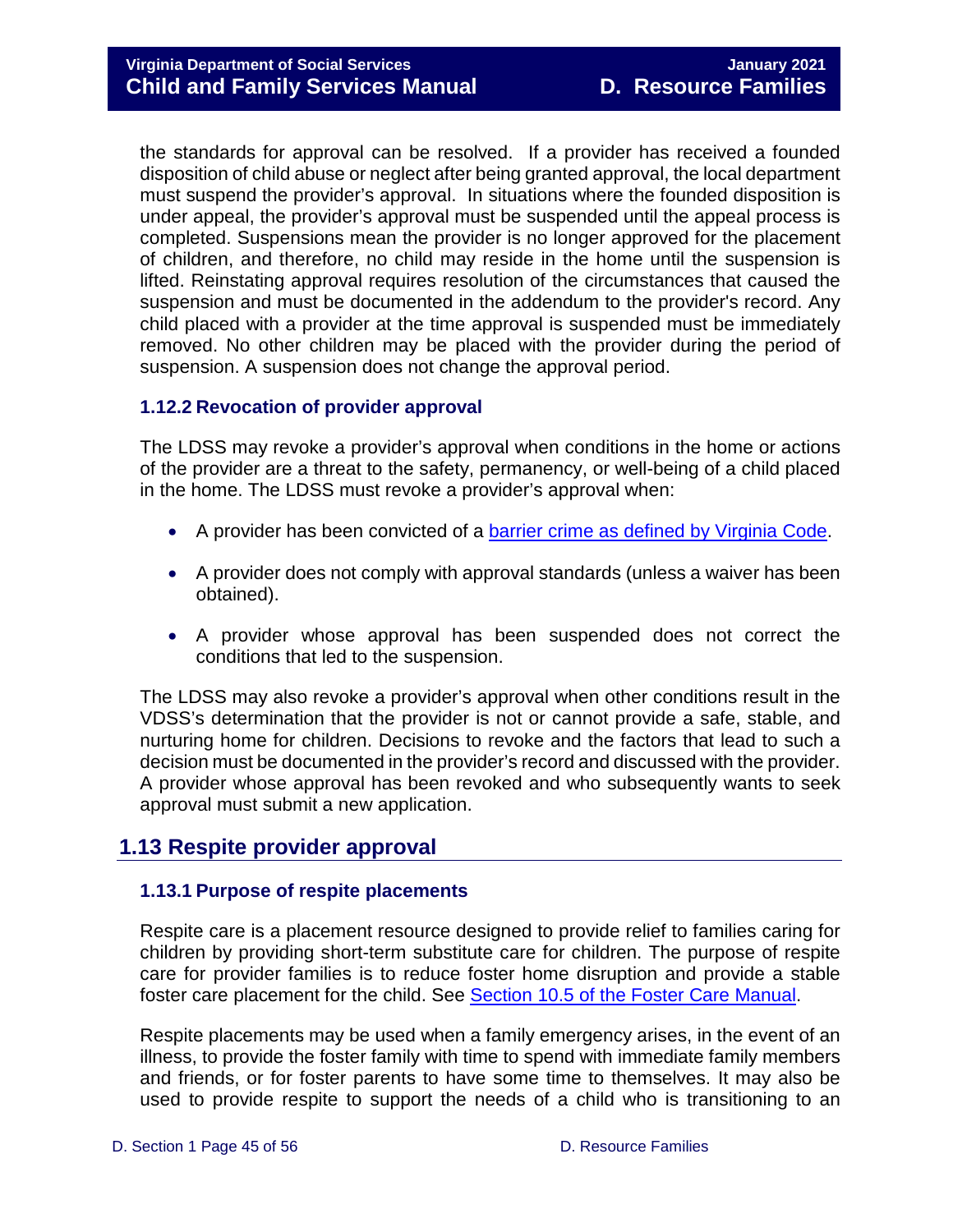adoptive placement or stepping down from a more restrictive placement (i.e., congregate care setting) to a foster or adoptive home or to the home of a relative through regularly scheduled visits. Such visits may help evaluate appropriate matching of the child with the prospective family and ultimately reduce the number of placement disruptions. Relative respite care is a viable tool to help maintain vital family connections that are important in establishing and maintaining permanency. Relative respite care also may increase the possibility of relative adoption or custody of the child by relatives.

Individuals with whom a child may spend time socially (e.g., overnight stays with a friend, church camp, etc.) are not subject to approval as respite providers.

#### <span id="page-45-0"></span>**1.13.2 Approval of respite providers**

- **Dual Approval:** Providers with full, dual approval may also provide respite care except *in cases of kinship foster parents who are dually approved for specific children.*
- **Respite Approval Only:** Providers approved for respite only must satisfy all requirements for dual approval with the exception of:
	- o Of the 21 pre-service training core competencies required for approved providers, only 13 specific core competencies are required for respite-only providers (see Section 1.5.6.2).
	- o Provision of financial information.
- **Re-approval of Respite Providers:** LDSS workers should follow requirements for re-approval for respite providers as spelled out in Sections [1.9,](#page-38-0) [1.10,](#page-41-1) and [1.11.](#page-43-2)
- **In-service Training:** The LDSS shall provide opportunities annually for inservice training.

#### <span id="page-45-1"></span>**1.14 Provider's right to grieve**

#### <span id="page-45-3"></span><span id="page-45-2"></span>**1.14.1 Allowable grievances**

#### **1.14.1.1 Provider approval**

For initial approval or for provider re-approval, the applicant shall have the right to grieve the actions of the LDSS to the local board on issues related to their application to become a provider.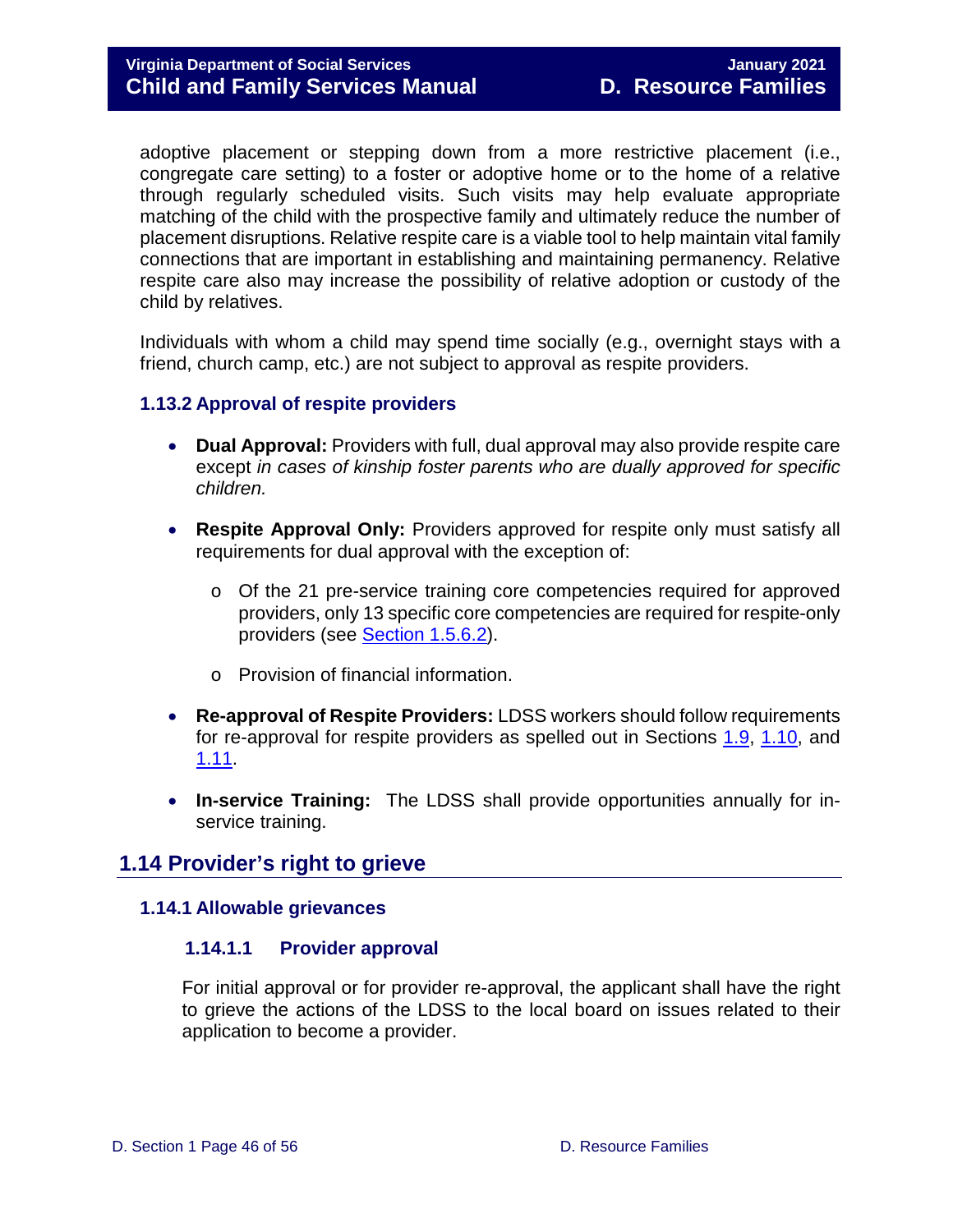#### <span id="page-46-0"></span>**1.14.1.2 Child placement**

Decisions on the placement of a specific child with a provider are not subject to grievance. The local board shall have the final authority to determine appropriate placement for children pursuant to  $\S$  [16.1-278.2](https://law.lis.virginia.gov/vacode/title16.1/chapter11/section16.1-278.2/) of the Code of Virginia. Decisions regarding final adoptive placements are made by the circuit court pursuant to Chapter 12  $(S$  [63.2-1200 et seq.](https://law.lis.virginia.gov/vacode/title63.2/chapter12/section63.2-1242.2/)) of Title 63.2 of the Code of Virginia.

#### <span id="page-46-1"></span>**1.14.2 Grievance procedure**

Each LDSS is responsible for developing procedures for addressing and resolving grievances filed by applicants or providers. Documentation of grievances filed and their resolution are to be kept in the provider/applicants' file.

### <span id="page-46-2"></span>**1.15 Best practice**

#### <span id="page-46-4"></span><span id="page-46-3"></span>**1.15.1 Recruiting providers**

#### **1.15.1.1 Basic principles**

- Utilize data to drive recruitment, developing a profile of those children for whom the agency most needs families.
- Conduct utilization studies of provider families to determine priorities for targeted recruitment of new families as well as the in-service needs of existing resource parents.
- Support and retention of current families is the most effective overall recruitment strategy.
- Focus on strengthening the LDSS's capacity for assessment and training of resource families prior to engaging in recruitment.

Increase utilization of CRAFFT to bolster support and retention of existing families.

#### <span id="page-46-5"></span>**1.15.1.2 Balancing types of recruitment**

A balanced recruitment plan incorporates a majority of targeted and child specific recruitment, with a nominal amount of general recruitment.

• Conduct a minimal amount of general recruitment (e.g., 10%), using data to inform prospective families of the number, types, and needs of the children in foster care.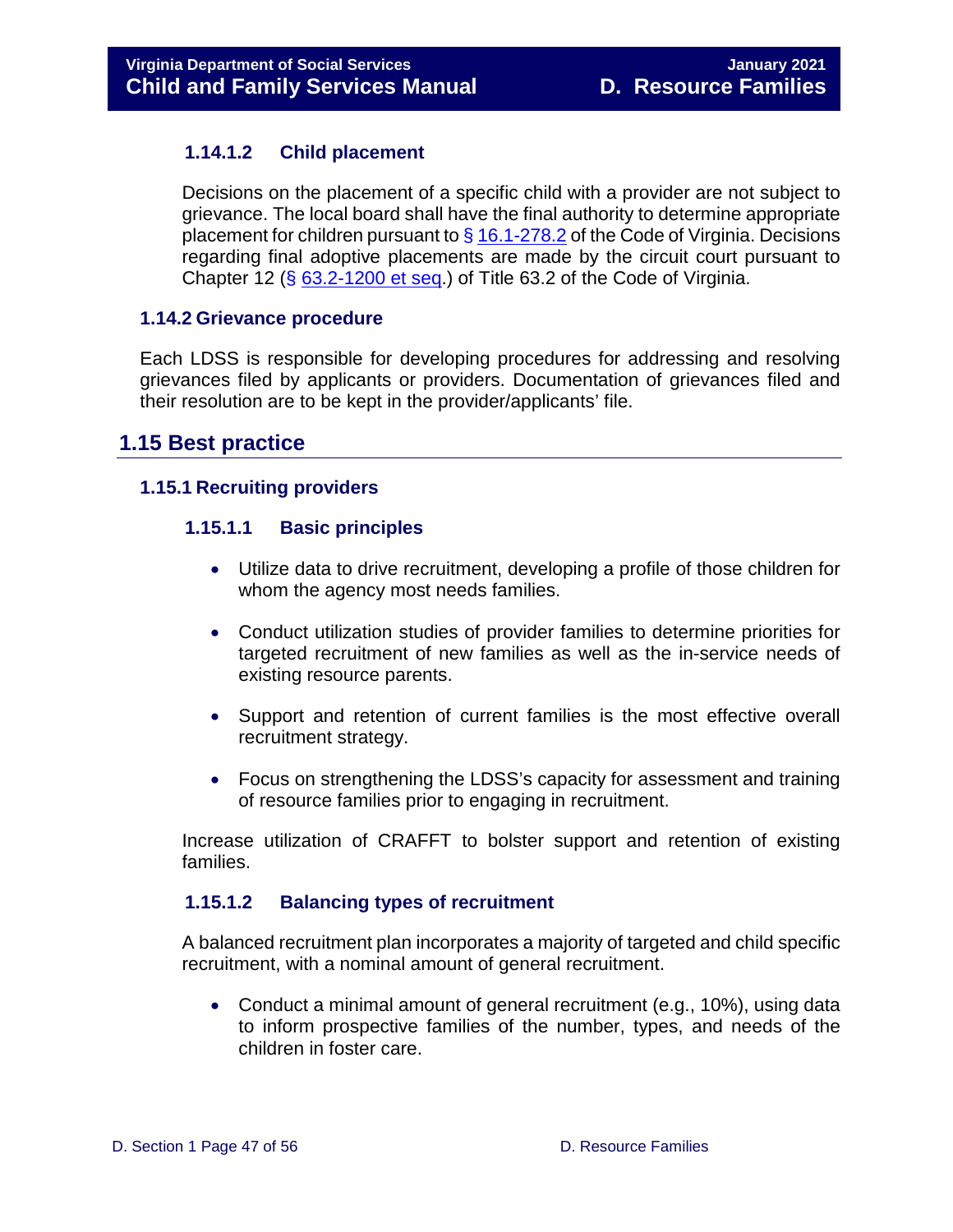- o General recruitment typically serves as community education and creates an awareness of the foster care system and those it serves.
- Utilize targeted recruitment for the community at-large, focusing in on those populations whose characteristics match with the needs of the children currently in care.
	- o Targeted recruitment should be used to develop a diverse pool of families who can receive and nurture children and youth as the agency works to establish permanence.
- Child-specific recruitment is child-focused, exploring existing connections when possible; the amount of child-specific recruitment needed is dependent upon the population of children in care, and is most effective for certain populations:
	- o Youth who have lingered in care for more than two (2) years.
	- o Large sibling groups.
	- o Children with exceptional needs or circumstances.
	- o All children and youth with TPR for whom permanence is not yet established.

In a proactive system, child-specific recruitment is a natural extension of the diligent searches that have been conducted throughout the life of a case for the purpose of establishing supports for the birth family and/or maintaining connections for the child.

#### <span id="page-47-0"></span>**1.15.1.3 Responding to inquiries**

- Activities such as managing the initial phone call, information packets, and orientation sessions are extensions of recruitment.
- A welcoming, "screen in" approach is more effective than the traditional "screen out" practice (which turns away many viable families and reinforces a negative community image of DSS).
- Regularly scheduled information sessions (orientations) are better attended than sporadic scheduling.
- Tracking prospective families from the first phone call to completed approval minimizes "application drift," ensures that all documentation is obtained, and provides the opportunity for follow-up with families for quality assurance.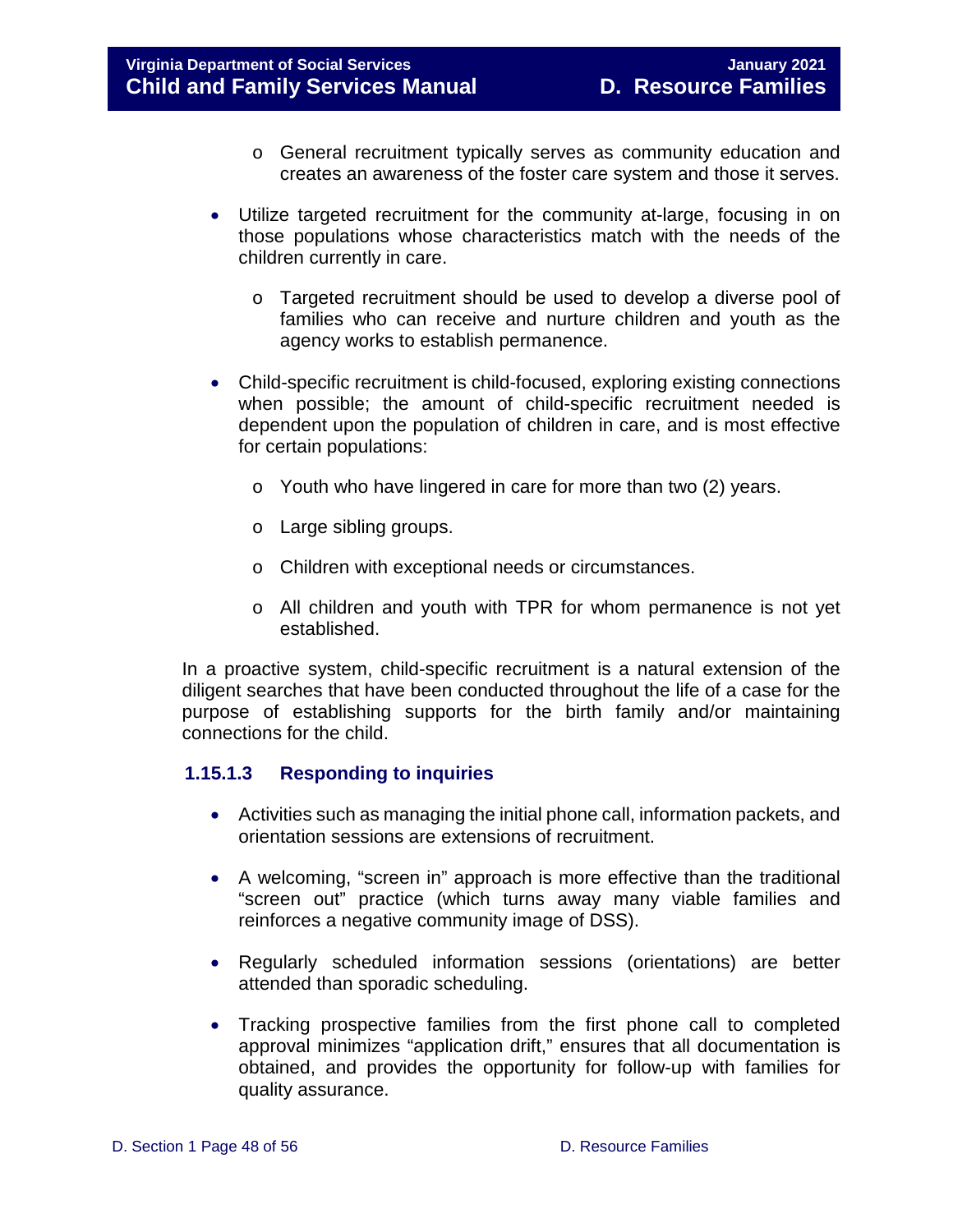#### <span id="page-48-0"></span>**1.15.1.4 Exploring other ways to serve children**

All recruitment plans should include consideration of other service options for those individuals who cannot be approved as a foster, adoptive, or resource home, such as mentoring, volunteering, or in other ways providing service to children and youth.

#### <span id="page-48-2"></span><span id="page-48-1"></span>**1.15.2 Supporting and retaining resource families**

#### **1.15.2.1 Basic principles**

- Resource families provide a service that the agency cannot; therefore, they should be treated with respect and valued as members of the child's permanency team.
- Because children in the system of care often have exceptional needs, the families caring for them must have the services and supports that will enable them to provide appropriate care for children and connections to their families.
- Support and retention of currently-approved families is the single most effective recruitment strategy.
- Data regarding the utilization of resource families, their expressed needs for training and support, and their overall level of satisfaction should be collected and regularly used to inform both recruitment and retention activities.

#### <span id="page-48-3"></span>**1.15.2.2 Supporting placements**

Providing a high level of information and support at both the early and ongoing stages of placement is critical in order for both the family and the agency to meet a child's needs.

The very first placement a family experiences after approval should be given extra time and responsiveness to assist the family in putting their training into practice, making the needed adjustments to their home and schedule to meet the child's needs, preparing for and responding to their own children's needs during this transition, and beginning the early work of maintaining the connection between the child and the birth family.

• All relevant information about the child (and where appropriate, the birth parents) should be shared with resource parents caring for that child; without it, they are unable to meet the child's needs, and this inability undermines placement stability.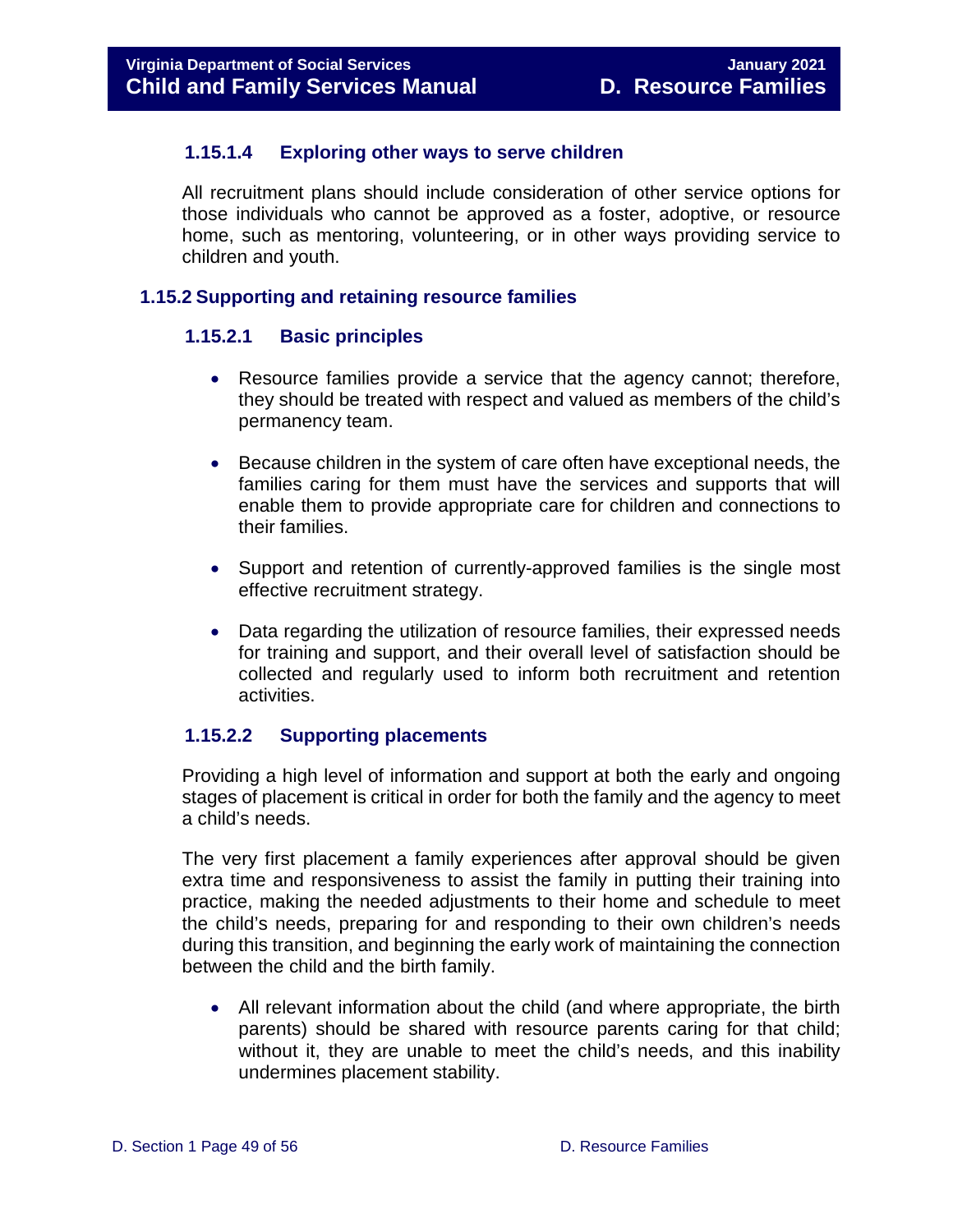- The LDSS should create opportunities for resource families and the child's family to develop ongoing relationships in service of safety, permanency, and well-being for children in care. This relationship should be regarded as a priority, facilitated by the agency, and valued by the child's permanency team.
- When appropriate, planned or emergency respite should be used to provide resource families with opportunities to take care of themselves and nurture marital and family relationships.
- In cases where a foster child has caused extensive damage to the property of the resource family, the LDSS should explore the use of the contingency fund to reimburse the resource parent for associated expenses.

#### <span id="page-49-0"></span>**1.15.2.3 Valuing resource families**

As the providers of the child's daily care, resource parents possess a unique perspective and should be regarded as persons with expertise about the child. They should be treated as valued members of the child's permanency team.

- Communication is a fundamental component of teamwork with resource families, requiring prompt efforts and a high level of overall customer service.
- Providing timely notification of court hearings, team meetings, visits, etc. allows families to plan schedules and prepare accordingly, and displays a fundamental level of respect for the family.
- Support and respond to the needs of resource families in a timely manner, including providing ongoing training and linking them to community resources.
- Ensure that training and support activities are driven by family needs and incorporate a variety of topics; utilize CRAFFT to connect families to training opportunities.
- Utilize an ongoing process to gather information about the needs of resource families and their overall satisfaction level regarding their relationship with the agency.
- Recognize and acknowledge resource families for their expertise and service.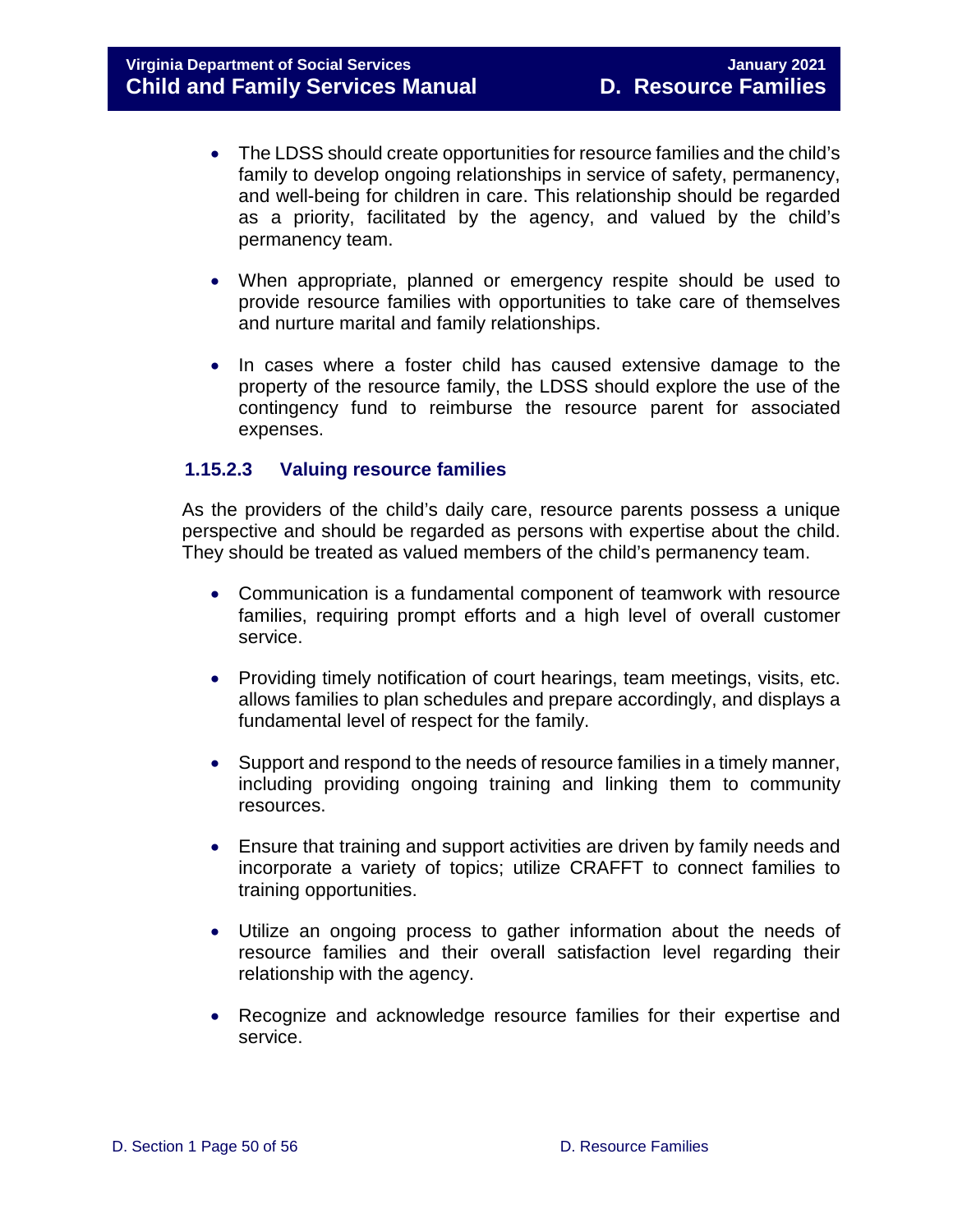## <span id="page-50-0"></span>**1.16 Appendix A: Forms, tools, and resources**

#### <span id="page-50-1"></span>**1.16.1 Forms**

The following forms may be accessed at:

[https://fusion.dss.virginia.gov/dfs/DFS-Home/Family-Recruitment/Family-](https://fusion.dss.virginia.gov/dfs/DFS-Home/Family-Recruitment/Family-Recruitment-Forms)[Recruitment-Forms](https://fusion.dss.virginia.gov/dfs/DFS-Home/Family-Recruitment/Family-Recruitment-Forms)

#### **1.16.1.1 Required forms**

- <span id="page-50-2"></span>• Certificate of Approval (LDSS) 032-03-136-1-eng
- Checklist for Initial Provider Approval 032-04-0054-01-eng
- Foster Care Agreement: Code of Ethics 032-04-0028-00-eng
- Confidentiality Agreement 032-04-0055-00-eng
- Corporal Punishment Agreement 032-04-0056-00-eng
- Department-Approved Provider Application 032-04-0051-02-eng
- Emergency Placement Information Form 032-04-0059-00-eng
- Emergency Plans Form 032-04-0064-01-eng
- Physical Examination Report 032-04-0061-00-eng
- Pre-Service Competency Checklist 032-04-0062-00-eng
- Re-approval Checklist for Family Renewal 032-04-0063-00-eng
- Request to Discontinue Reprints 032-04-0020-03-eng
- Sworn Statement 032-05-0973-00-eng
- Waiver Request Form 032-04-0053-01-eng

#### <span id="page-50-3"></span>**1.16.1.2 Suggested forms**

- Addendum Template (Mutual Family Assessment) 032-04-0065-00-eng
- Mutual Family Assessment Template 032-04-0060-01-eng
- Provider Approval Budget 032-14-0003-00-eng (05/12) see Appendix B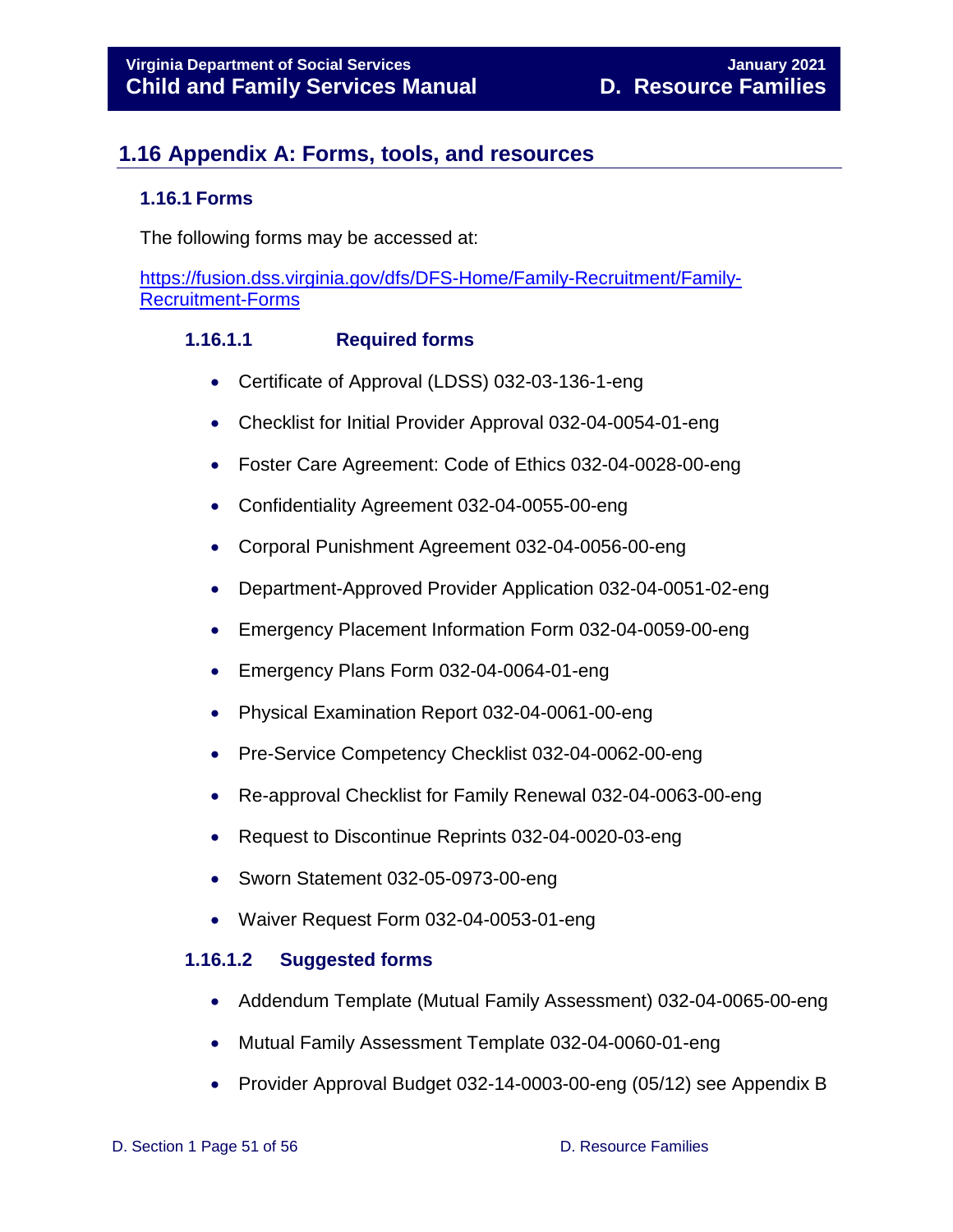• Reference Request Form 032-14-0002-00-eng (05/12) see Appendix C

#### <span id="page-51-0"></span>**1.16.2 Tools and resources**

#### **[AdoptUsKids](https://www.adoptuskids.org/)**

- [Answering the Call Guidebooks & Publications](https://www.adoptuskids.org/_assets/files/NRCRRFAP/resources/practitioners-guide-getting-more-parents-from-your-recruitment-efforts.pdf)
- For [training and technical assistance resources](https://www.google.com/url?client=internal-element-cse&cx=006856348612115003307:rdh6y6czfxg&q=https://www.adoptuskids.org/nrcdr/free-resources&sa=U&ved=2ahUKEwj1ysTfwtTqAhWZgXIEHUZFDOcQFjAAegQIBBAB&usg=AOvVaw3KlCk16W2xvi-Z5pH0BRWN) (Includes links to many online resources regarding promising practices)
- To [subscribe](https://www.google.com/url?client=internal-element-cse&cx=006856348612115003307:rdh6y6czfxg&q=https://www.adoptuskids.org/newsletter-sign-up&sa=U&ved=2ahUKEwiI9veQw9TqAhVqoHIEHX9DCG0QFjAAegQIABAB&usg=AOvVaw3Ohnl7X2v8DDOZLboI3lDt) to monthly E-Notes newsletter

#### **[Annie E. Casey Foundation](https://www.aecf.org/)**

• Family to Family – [Resources & Publications](https://www.aecf.org/work/past-work/family-to-family/) 

#### **[Child Welfare Information Gateway](https://www.childwelfare.gov/)**

- [Foster Parenting: Resources for Child Welfare Caseworkers and Professionals](https://www.childwelfare.gov/topics/outofhome/resources-foster-families/parenting/)
- [Adoption Resource](https://www.childwelfare.gov/topics/adoption/)

#### **[Dave Thomas Foundation](https://www.davethomasfoundation.org/)**

• [Resource Library](https://www.davethomasfoundation.org/library/)

#### **[Children's Bureau Express newsletter \(current issue and links to previous](https://cbexpress.acf.hhs.gov/)  [issues\)](https://cbexpress.acf.hhs.gov/)**

• [To subscribe to Children's Bureau express and/or other federal newsletters](https://public.govdelivery.com/accounts/USACFCWIG/subscriber/new?topic_id=CBX)

#### **[National Child Welfare Resource Center for Adoption](https://spaulding.org/professionals/academy/nrca-national-resource-center-for-adoption-archive/)**

• [Newsletter and publications](https://spaulding.org/professionals/academy/nrca-national-resource-center-for-adoption-archive/newsletterpublications/)

#### **[National Child Welfare Resource Center for Family Centered Permanency](http://www.hunter.cuny.edu/socwork/nrcfcpp/info_services/family-centered-practice.html)  [Planning \(Hunter College\)](http://www.hunter.cuny.edu/socwork/nrcfcpp/info_services/family-centered-practice.html)**

#### **Relative Mining: Finding and Engaging Kin and Other Caring Adults Detailed Family Finding and Engagement Guides**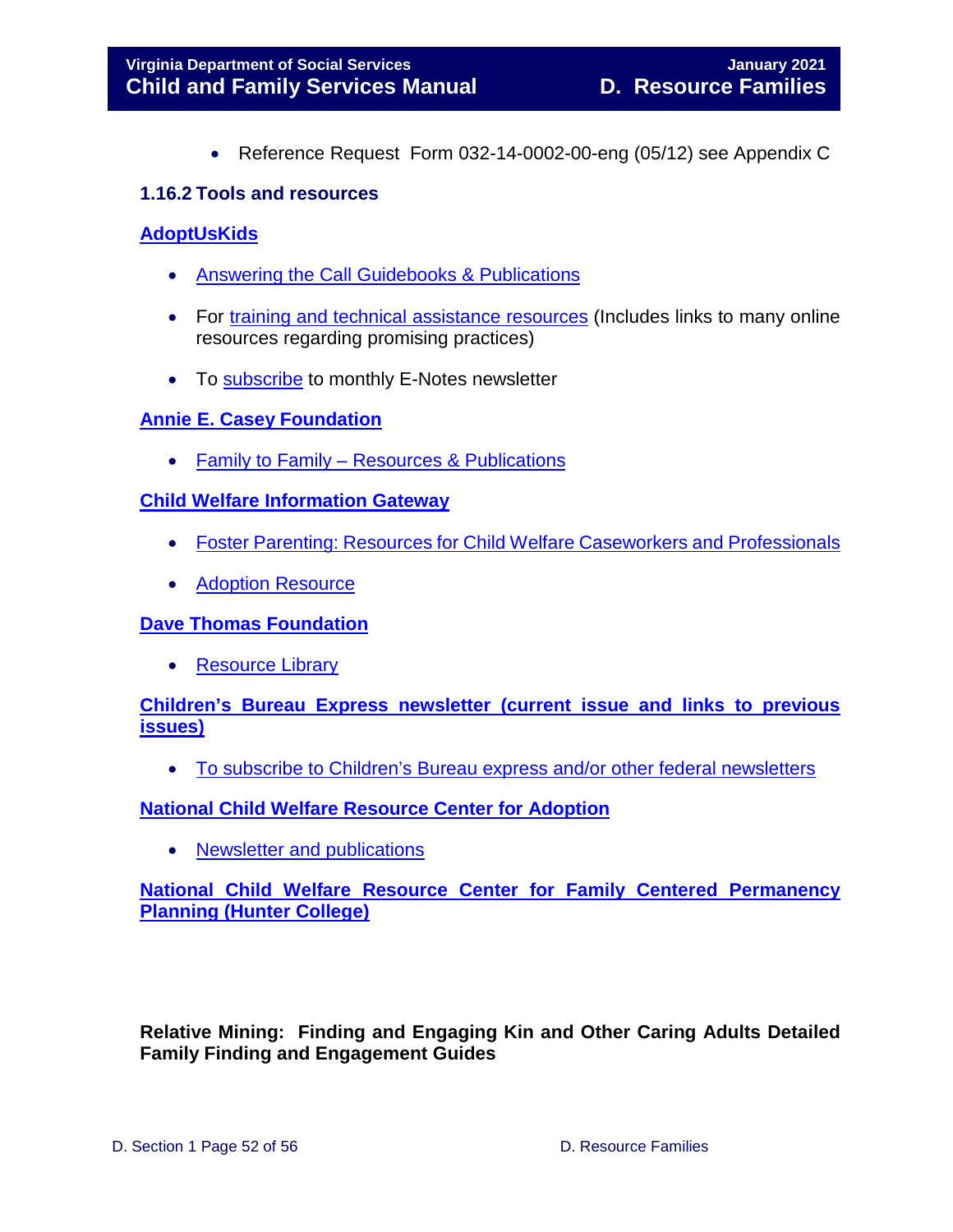- Catholic Community Services of Western Washington and EMQ Children & Family Services. (2008). [Family Search & Engagement: A Comprehensive](https://ccsww.org/wp-content/uploads/2017/04/Family_Search_and_Engagement_Guide_CCS-EMQ.pdf)  [Practice Guide.](https://ccsww.org/wp-content/uploads/2017/04/Family_Search_and_Engagement_Guide_CCS-EMQ.pdf)
- Child Focus. (2007). Making Relative Search Happen. A Guide to Finding and [Involving Relatives at Every Stage in the Child Welfare Process.](http://www.nrc4tribes.org/files/Making%20Relative%20Search%20Happen.pdf)
- Iowa Foster & Adoptive Parents Association. (2008). [Completing the Circle:](http://www.ifapa.org/pdf_docs/CompletingtheCircle.pdf)  [Uncovering, Discovering & Creating Connections for Your Children.](http://www.ifapa.org/pdf_docs/CompletingtheCircle.pdf)
- Louisell, Mardith J., (2008). [Six Steps to Find a Family: A Practice Guide to](http://centerforchildwelfare.fmhi.usf.edu/kb/Prgprac/Six%20Steps%20to%20Find%20a%20Family.pdf)  [Family Search and Engagement.](http://centerforchildwelfare.fmhi.usf.edu/kb/Prgprac/Six%20Steps%20to%20Find%20a%20Family.pdf)

#### **Other Helpful Resources:**

- Casey Family Programs. (2007). Supporting Kinship Care Promising Practices [and Lessons Learned Breakthrough Series Collaborative.](https://www.casey.org/media/TimelyPermanency.pdf)
- Child Welfare Information Gateway. (2008). Placement of Children With [Relatives.](https://www.childwelfare.gov/topics/systemwide/laws-policies/statutes/placement/)
- Conway, T. and Hutson, R. (2007). [Is Kinship Care Good for Kids?](https://www.clasp.org/sites/default/files/public/resources-and-publications/files/0347.pdf)
- Iowa Department of Human Services. (2007). Relative Search & Placements [Practice Bulletin.](http://www.dhs.iowa.gov/sites/default/files/Adoption.pdf)
- Minnesota Department of Human Services. Relative Search Best Practice [Guide.](http://www.nrc4tribes.org/files/Relative%20Search%20Guide.pdf)
- National Resource Center for Family-Centered Practice and Permanency Planning - [Kinship/Relative Care Resources.](http://www.hunter.cuny.edu/socwork/nrcfcpp/downloads/tools/kinship-tool.pdf)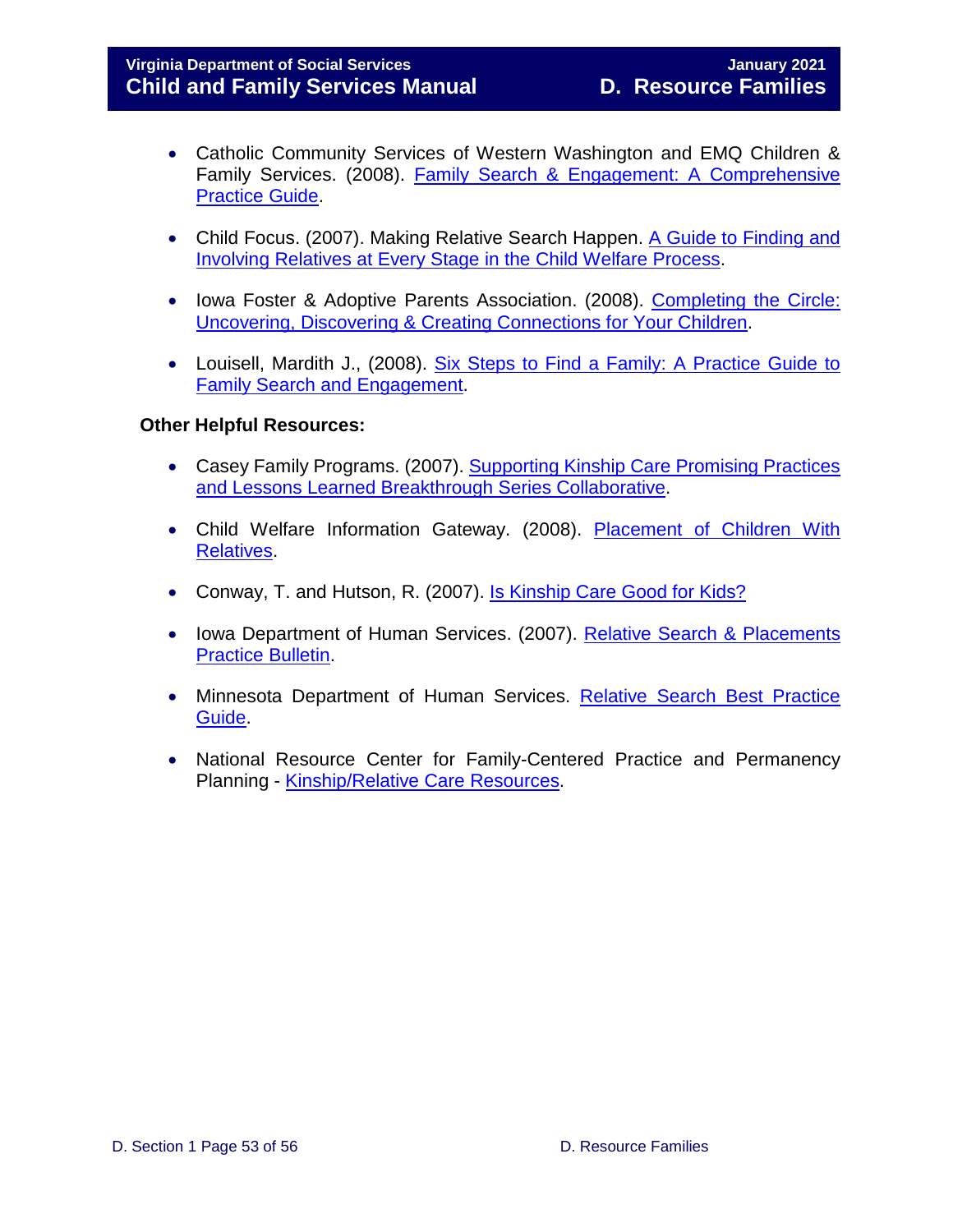## <span id="page-53-0"></span>**1.17Appendix B: Provider Approval Budget Sheet**

**Provider Approval Budget Sheet** 

#### **Monthly Income:**

| <b>Monthly Expenses:</b> |  |                                                                     |
|--------------------------|--|---------------------------------------------------------------------|
| Mortgage/Rent            |  |                                                                     |
|                          |  | Utilities \$____________________ Internet Service \$_______________ |
| Groceries                |  | \$                                                                  |
| Phone(s)                 |  | \$                                                                  |
|                          |  |                                                                     |
|                          |  |                                                                     |

I certify the above information to be true and accurate.

Signature (Provider) and Date Date

Signature (Provider) and Date Date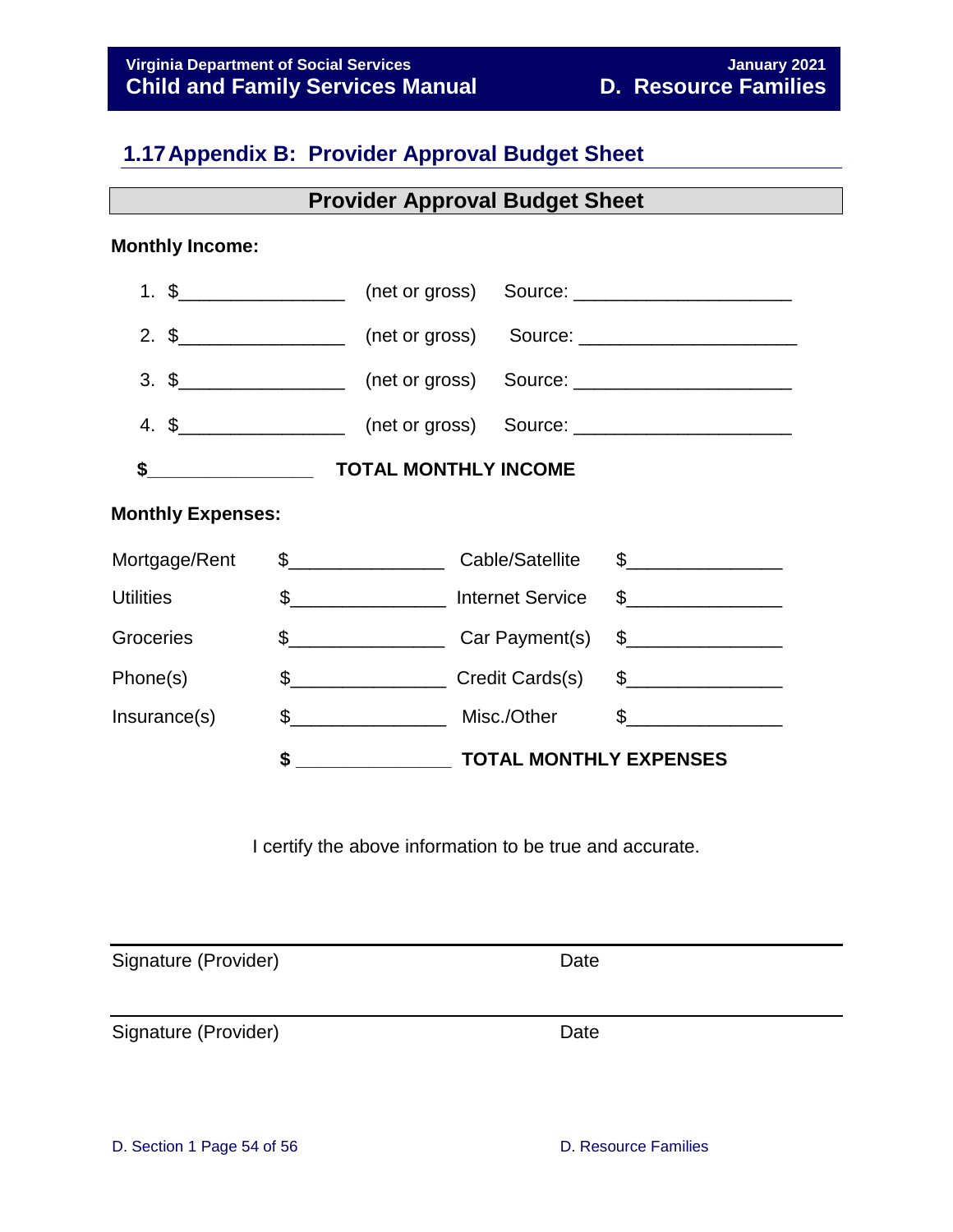## <span id="page-54-1"></span><span id="page-54-0"></span>**1.18 Appendix C: Reference Request Form**

| Date: $\frac{1}{\sqrt{1-\frac{1}{2}}\cdot\frac{1}{2}}$                                  |  |
|-----------------------------------------------------------------------------------------|--|
|                                                                                         |  |
|                                                                                         |  |
|                                                                                         |  |
| ___________(Name of individual or family)____________________has applied to be a        |  |
| _________(Type of Resource)______________ for a child or children in the custody of     |  |
| (LDSS name) [2012] Your name was provided as a reference,                               |  |
| and you are being requested to reply to the following questions. If for some reason you |  |
|                                                                                         |  |
|                                                                                         |  |
|                                                                                         |  |
|                                                                                         |  |
| City/Zip Code:                                                                          |  |
|                                                                                         |  |

**Reference Request Form** 

- 1. What is your relationship to the applicant(s)?
- 2. How long have you known the applicant(s)
- 3. Have you seen the applicant(s) interact with children, and if so, how would you describe their skills and abilities with children?
- 4. What information can you provide about the applicant(s)' general character, including such factors as personality, temperament and reputation?
- 5. Please describe any personal characteristics that would positively or negatively impact their ability to provide care to a child not born into their family.
- 6. Knowing the individual or family as you do, are there any particular supports or training that you would recommend in order to make this an excellent placement for children?
- 7. What else, if anything, would you like to add that you may not have been able to address in the previous questions?